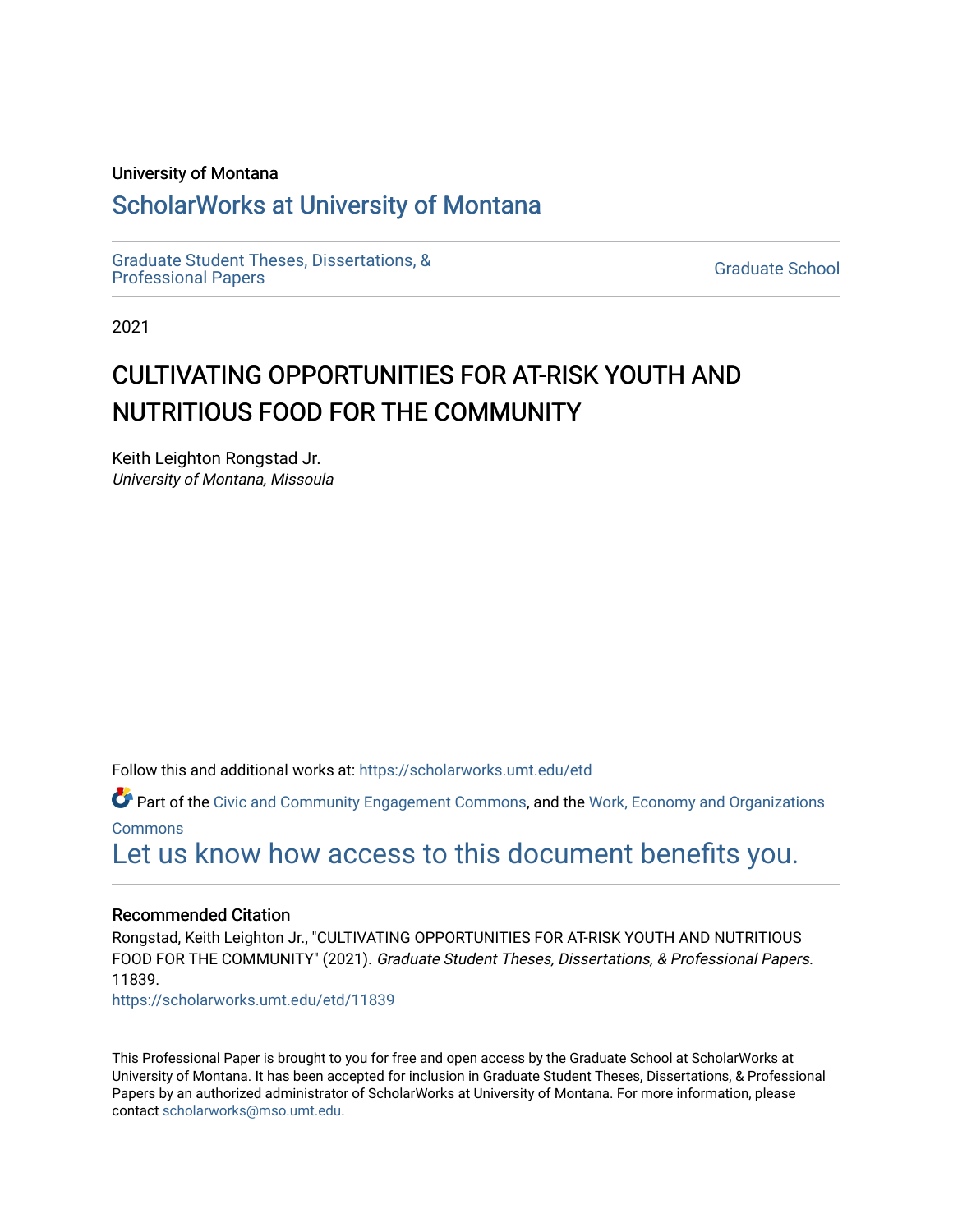### CULTIVATING OPPORTUNITIES FOR AT-RISK YOUTH AND NUTRITIOUS FOOD FOR THE COMMUNITY

By

#### KEITH LEIGHTON RONGSTAD, JR.

Bachelor of Arts in Sociology, The University of Montana, Missoula, MT, 2017

Professional Paper

presented in partial fulfillment of the requirements for the degree of

Master of Arts in Sociology, Inequality and Social Justice

> The University of Montana Missoula, MT

> > December 22, 2021

Approved by:

Scott Whittenburg, Dean of The Graduate School Graduate School

> Kathy Kuipers, Co-Chair Sociology

Daisy Rooks, Co-Chair Sociology

Andrea Vernon Public Administration and Policy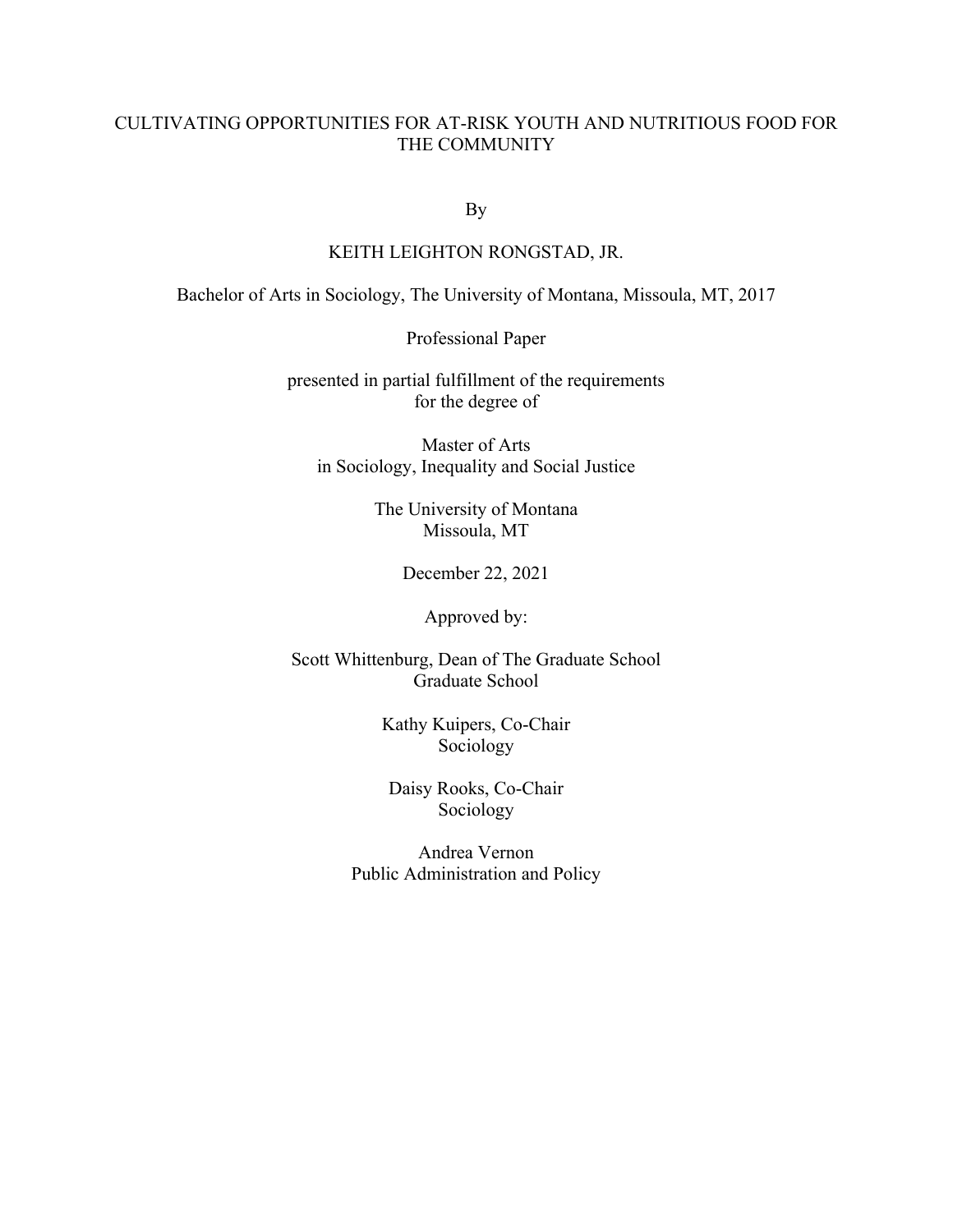### **ABSTRACT**

Rongstad, Keith, M.A., Fall 2021 Sociology

Cultivating Opportunities for At-Risk Youth and Food for the Community

Co-Chairperson: Kathy Kuipers

Co-Chairperson: Daisy Rooks

Garden City Harvest is a Missoula, Montana nonprofit organization. Garden City Harvest sponsors the Youth Harvest program. Youth Harvest teaches at-risk youth job and life skills. The program's mission is to improve participants' professional and personal outcomes as adults. Participants utilize farming and retail skills they learn in the program to improve their employment opportunities and learn important life skills, such as money management, nutritional literacy, and food preparation. Participants also have the opportunity to assist other vulnerable people in Missoula and to become more connected to their communities. This paper is an analysis of questionnaires that Youth Harvest staff distribute to adolescents in the program. Those questionnaires are designed to measure if Youth Harvest is meeting its goals. This analysis suggests that Youth Harvest is mostly successful in helping youth achieve professional and personal goals, but there is room for improvement.

**Keywords:** youth development, job skills, life skills, agricultural skills, retail skills, community connection, nutrition, cooking skills.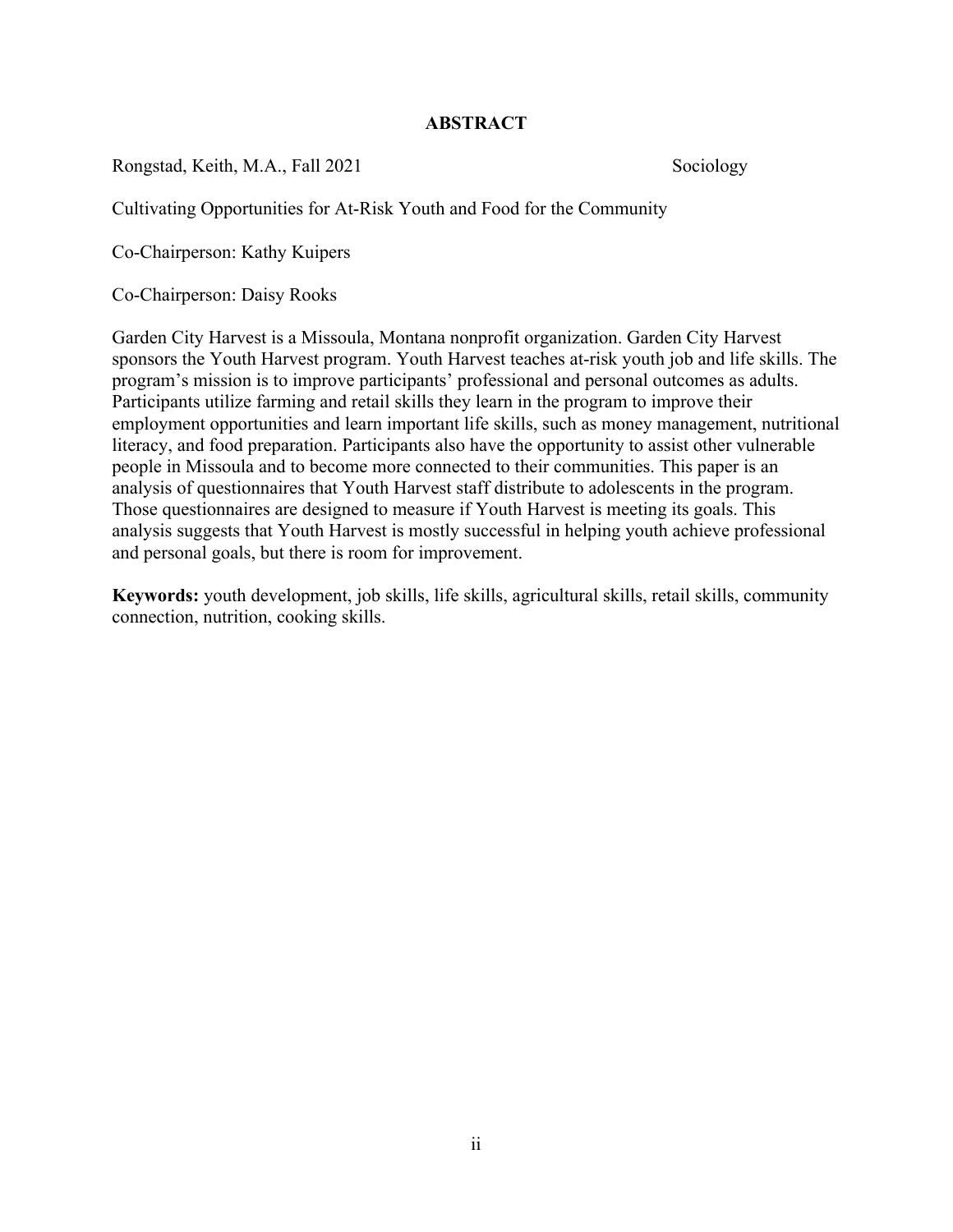# **CONTENTS**

| <b>ABSTRACT</b>                                                      | $\ddot{\mathbf{i}}$ |
|----------------------------------------------------------------------|---------------------|
| <b>INTRODUCTION</b>                                                  | 1                   |
| <b>RESEARCH QUESTIONS</b>                                            | 3                   |
| RELATED LITERATURE EVALUATING YOUTH FOOD PROGRAMS                    | 3                   |
| Opportunities for Safety                                             | 3                   |
| Opportunities for Self-Esteem, Self-Efficacy, and Self-Determination | 4                   |
| Race and Class Comparison                                            | 6                   |
| Gender Comparisons                                                   | 8                   |
| <b>METHODS</b>                                                       | 9                   |
| Quantitative Methods                                                 | 9                   |
| Qualitative Methods                                                  | 11                  |
| <b>RESULTS</b>                                                       | 13                  |
| Respondents                                                          | 13                  |
| Areas of Greatest Development, Growth, and Learning                  | 13                  |
| Areas of Greatest Value                                              | 19                  |
| <b>Challenging Characteristics</b>                                   | 22                  |
| Perceived Competence in Skills                                       | 25                  |
| Valued Skills                                                        | 29                  |
| Perceived Self-Performance                                           | 33                  |
| Confidence                                                           | 36                  |
| <b>LIMITATIONS</b>                                                   | 38                  |
| <b>RECOMMENDATIONS</b>                                               | 40                  |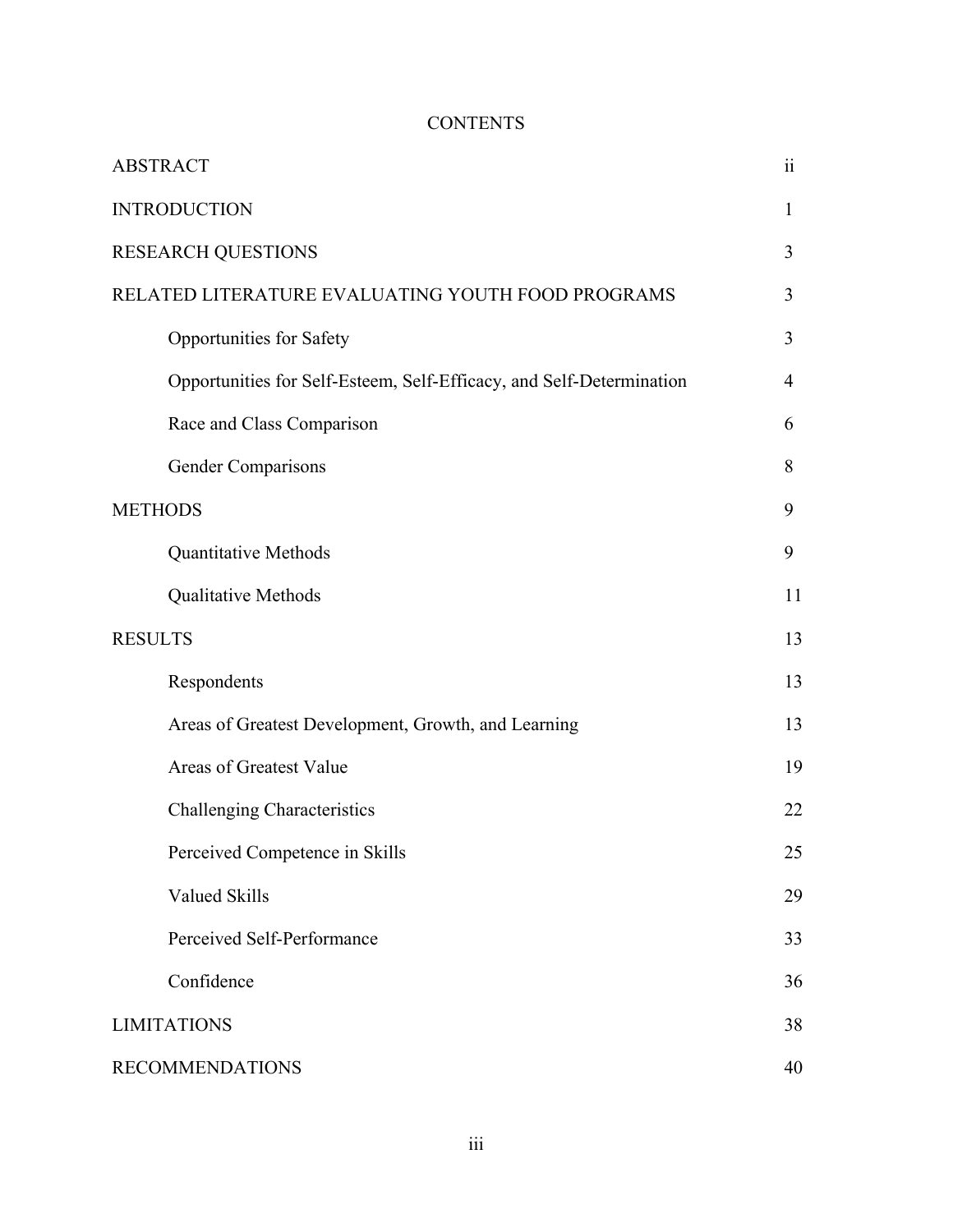| Programming Recommendations     | 40 |
|---------------------------------|----|
| <b>Research Recommendations</b> | 41 |
| <b>CONCLUSION</b>               | 43 |
| <b>REFERENCES</b>               | 46 |
| <b>APPENDICES</b>               | 50 |
| Appendix A                      | 50 |
| Appendix B                      | 56 |
| Appendix C                      | 57 |
| Appendix D                      | 58 |
| Appendix E                      | 59 |
| Appendix F                      | 60 |
| Appendix G                      | 62 |
| Appendix H                      | 63 |
| Appendix I                      | 64 |
| Appendix J                      | 65 |
| Appendix K                      | 66 |
| Appendix L                      | 67 |
| Appendix M                      | 68 |
| Appendix N                      | 69 |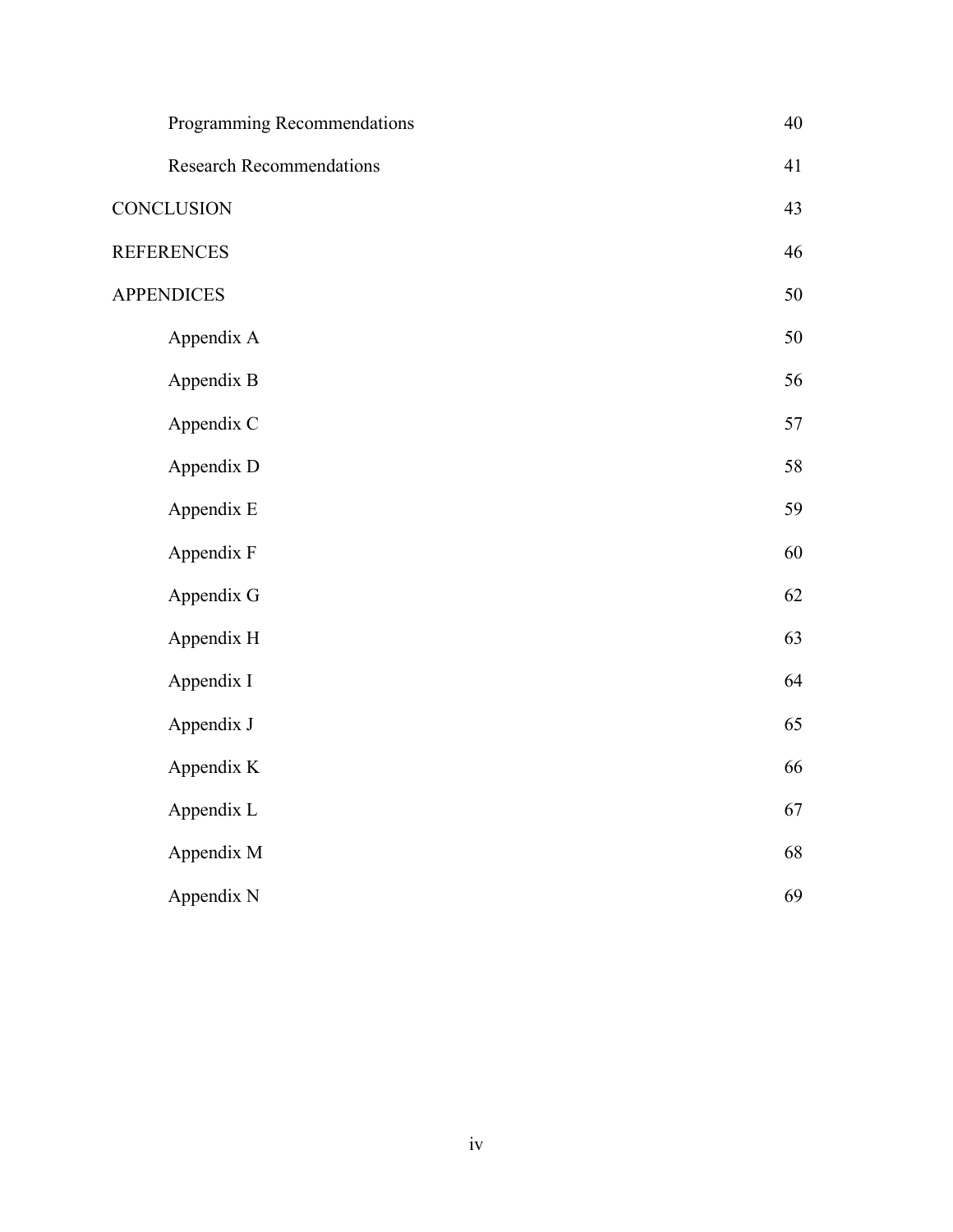#### INTRODUCTION

Garden City Harvest, a Missoula, Montana nonprofit organization, was founded in 1996. Its mission is to improve the health of Missoulians by promoting access to healthy, locally grown food for community members who are experiencing food insecurity (Garden City Harvest 2021a).1 In 2003, Garden City Harvest launched Youth Harvest (Youth Harvest 2021a). Youth Harvest enrolls young people who are: involved in the Missoula Youth Drug Court, attend Willard Alternative High School, or about to age out of the foster care system (Garden City Harvest 2021b). Enrolled youth are mentored by Youth Harvest at Garden City Harvest's Missoula farm. Youth Harvest employs six to nine adolescents each program season (Garden City Harvest 2021a).2 Youth Harvest is designed to help young people grow into productive, food secure adults while helping other Missoula community members access nutritious, locally grown food.

While participating in the Youth Harvest program, young people spend a season working as farmers and developing valuable work and life skills. In addition to doing agricultural work, participants attend workshops where they learn about food insecurity, conflict resolution strategies, and personal financial management (Youth Harvest 2021a). While Youth Harvest's primary focus is youth development, the program also benefits other groups of disadvantaged Missoulians. For example, young participants produce low-cost food, which they sell to local, low-income seniors who live in subsidized housing. Those seniors not only benefit from improved access to affordable, nutritious food, but their social isolation is reduced through

<sup>&</sup>lt;sup>1</sup> The United States Department of Agriculture (U.S.D.A.) defines food insecurity as "Food insecurity is the limited or uncertain availability of nutritionally adequate and safe foods, or limited or uncertain ability to acquire acceptable foods in socially acceptable ways" (U.S.D.A. 2021).

 $2$  Youth Harvest did not operate in the summer of 2020 as a result of COVID-19 restrictions, but resumed mentoring young people during the spring of 2021.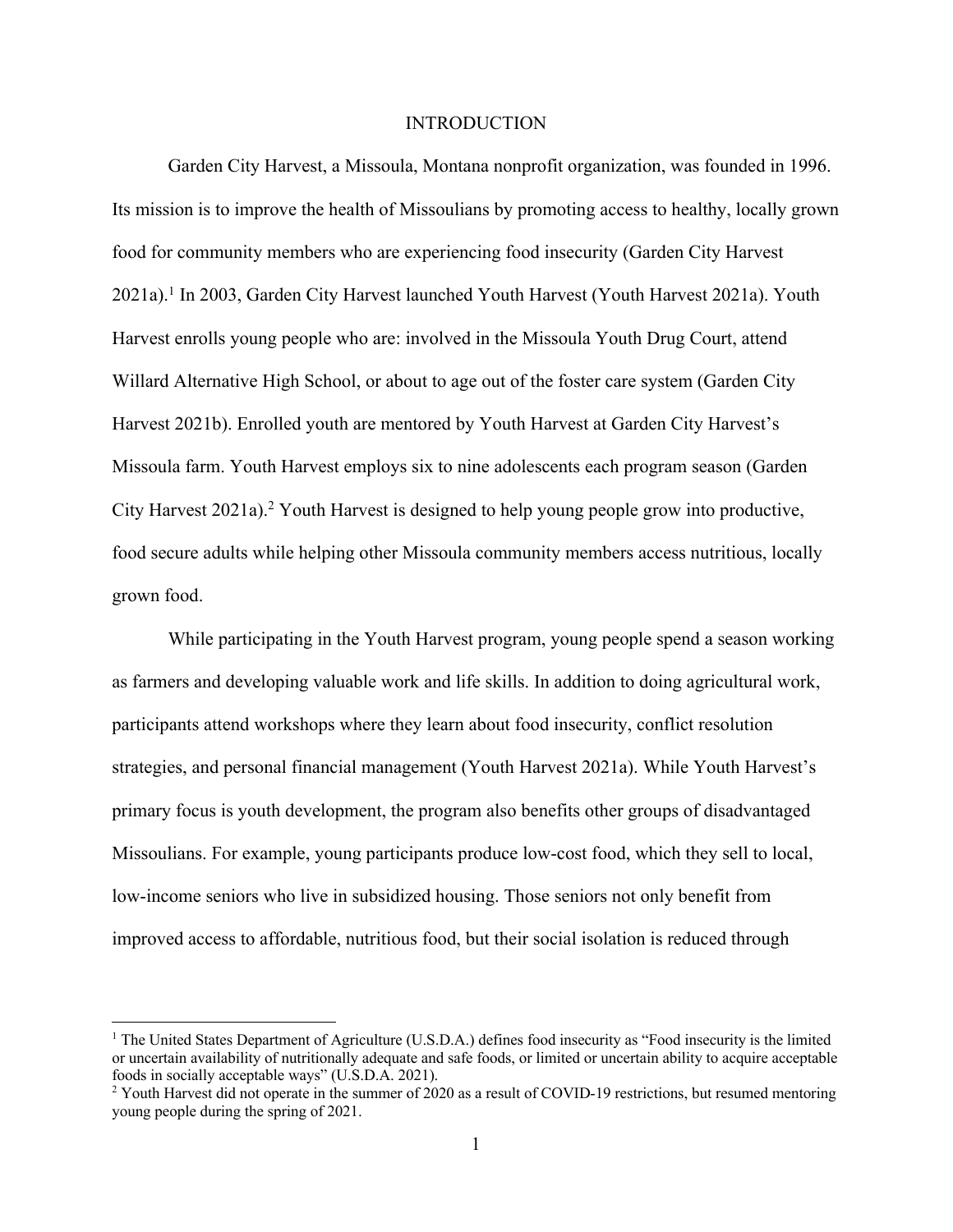regular contact with Youth Harvest participants. Youth Harvest members deliver the produce that they grow to the Missoula Food Bank and Community Center, and to the Women, Infants, and Children (WIC) program. Additionally, Youth Harvest participants volunteer at the Missoula Food Bank and Community Center each week they are enrolled in the program.

In addition to helping other community members, Youth Harvest participants learn about food and nutrition while in the program. Youth Harvest participants often lack food preparation skills and knowledge about nutrition. To address this, the staff at Youth Harvest teach participants to cook fresh, nutritious foods; an important life skill. Research suggests there is a link between low-income status and insufficient knowledge of nutrition (White, Bunting, Williams, Raybould, Adamson, and Mathers 2004, as cited by Shaw 2006). Additionally, lowincome people often lack food preparation skills (White et al. 2004, as cited by Shaw 2006). Each day of the program, a young participant assists staff with preparing lunch for participants, staff, and volunteers (Youth Harvest 2021b). Much of the food used for lunch is sourced directly from the farm. The purpose of that activity is to bolster participants' food preparation skills.

This analysis is designed to help Youth Harvest staff assess whether young participants are benefitting from the program in the manner intended. To achieve that goal, I conducted an analysis of questionnaires that the program distributes to participants each year. The questionnaires contain close-ended questions and open-ended reflections administered by the program at various points in the season. My research questions listed below focus on the Youth Harvest alumni experience, positive outcomes, and the learning of valuable employment and personal skills as a result of participation in the program. Additionally, this analysis assesses what aspects of the program work well for young participants and what aspects do not.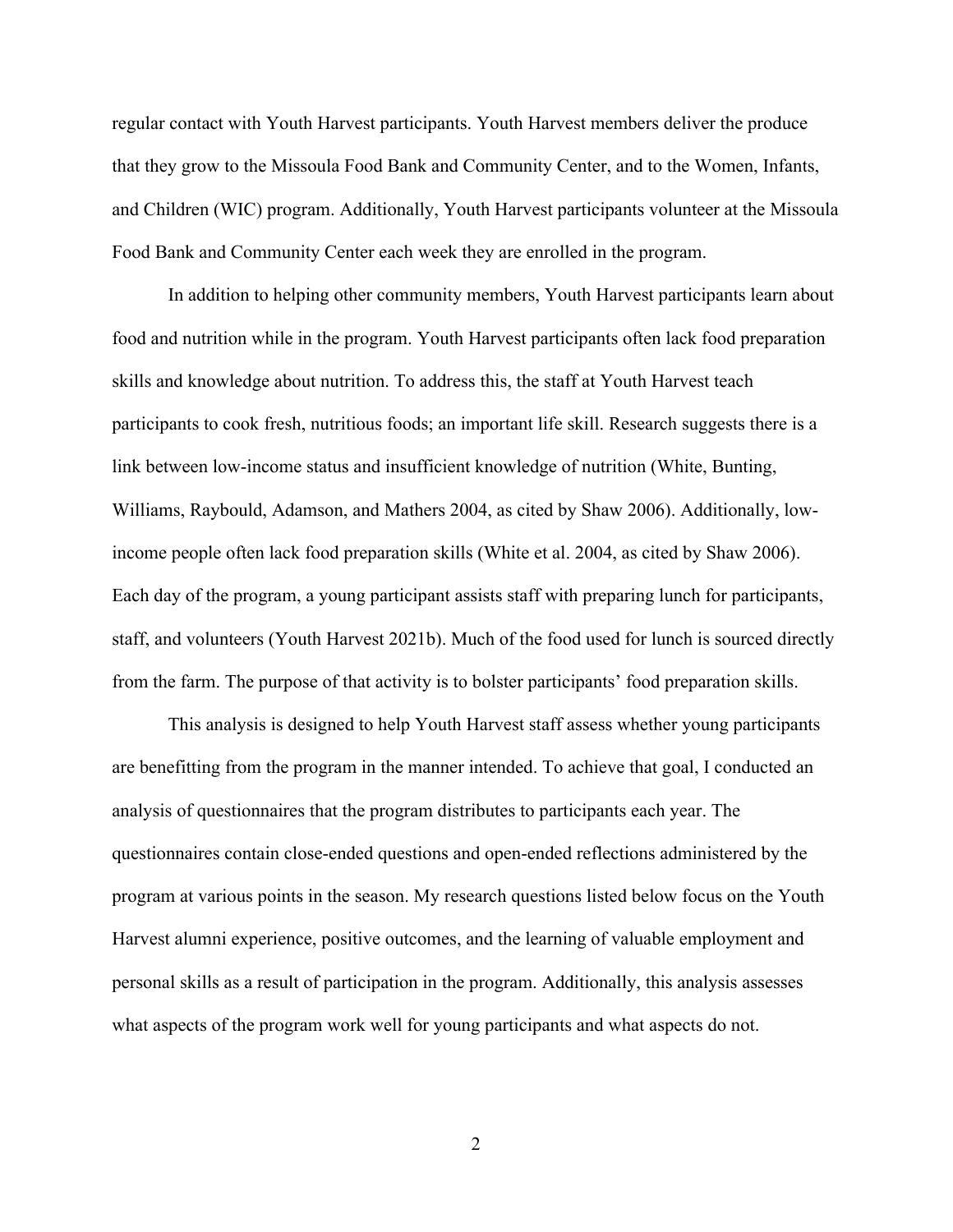#### RESEARCH QUESTIONS

This project is guided by the following three research questions.

- 1. Do Youth Harvest alumni experience positive outcomes (e.g., reduced food insecurity, enhanced employment skills, improved self-esteem, connection to the community) as a result of participation in the program?
- 2. What skills do Youth Harvest alumni develop while in the program?
- 3. According to participants, what aspects of the Youth Harvest program are working well in meeting the program's goals and what aspects need improvement?

#### RELATED LITERATURE EVALUATING YOUTH FOOD PROGRAMS

According to Burris, Bradley, Rykiel, and Himmelgreen (2020), food insecure youth are seldom the focus of academic studies. Furthermore, Burris et al. (2020) contend that school sponsored breakfast and lunch programs are a common method of addressing adolescent food insecurity, but argue that teenagers frequently express dissatisfaction with the quality of food they are served. Additionally, teens have little or no say in the types of food they are served at school. By teaching young people how to grow and prepare healthful food, Youth Harvest and similar programs help address quality and choice issues associated with school-based food programs. Programs that teach young people about food also address other issues, including neglect, abuse, lack of educational attainment, lack of employment skills, and others. *Opportunities for Safety*

Programs provide safe locations for learning to take place. Hung (2004) writes about a youth development program called East New York Farms (ENY Farms). ENY Farms is located in the East New York neighborhood in New York City. At one time, East New York had one of the highest homicide rates in New York City. As a result, the young participants in Hung's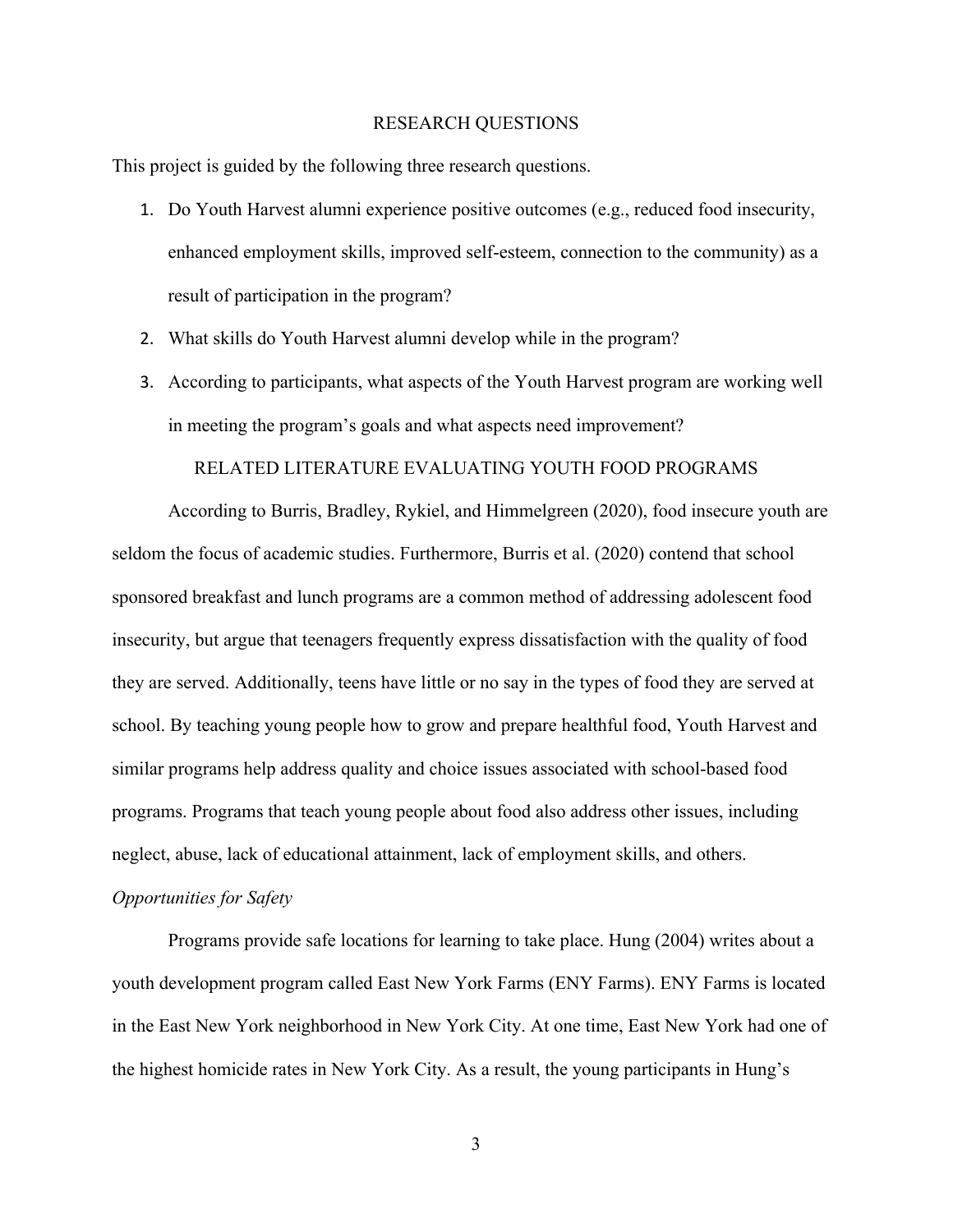(2004) study regularly express concern about the violence in their neighborhood. ENY Farms provides program participants an opportunity to escape the violence in their neighborhood, which in 1993 set a record for annual homicides (126) in a single New York City neighborhood (Hung 2004). One young worker at ENY Farms said, "the garden is safe and comfortable and is a wide-open space that's different from the park; the park has open space too, but the park is sometimes dangerous" (Hung 2004:73). Hung (2004:73) notes that "Twelve of the 18 youth interns that I interviewed talked about how children need a place to go instead of being on the street, and that working keeps them out of trouble." For the youth at ENY Farm, the farm offers them the opportunity to avoid the dangerous streets of East New York.

A similar program located in Berkeley, California, Berkeley Youth Alternatives (BYA) offers urban youth an opportunity to avoid the streets (Lawson and McNally 1995). BYA works with at-risk young people, many of whom reside in low-income, high-crime areas of the city. BYA offers these young people an escape from their troubled neighborhoods and difficult personal lives while building essential job and life skills. While the young people at Youth Harvest do not live in high-risk urban neighborhoods like youth at ENY Farms and BYA, they too benefit from the opportunity to step away from their often-challenging lives.

#### *Opportunities for Self-Esteem, Self-Efficacy, and Self-Determination*

ENY Farms and BYA are similar to Youth Harvest in other ways. ENY Farms and BYA provide young participants job training with a focus on agricultural work; those programs allow young people to develop skills that can help them secure employment as adults. As they gain knowledge and an ability to contribute to raising food, participants also have an opportunity to improve their self-esteem (Lawson and McNally 1995; Youth Harvest 2021c). Additionally, the community benefits from all three youth development programs because nutritious food is made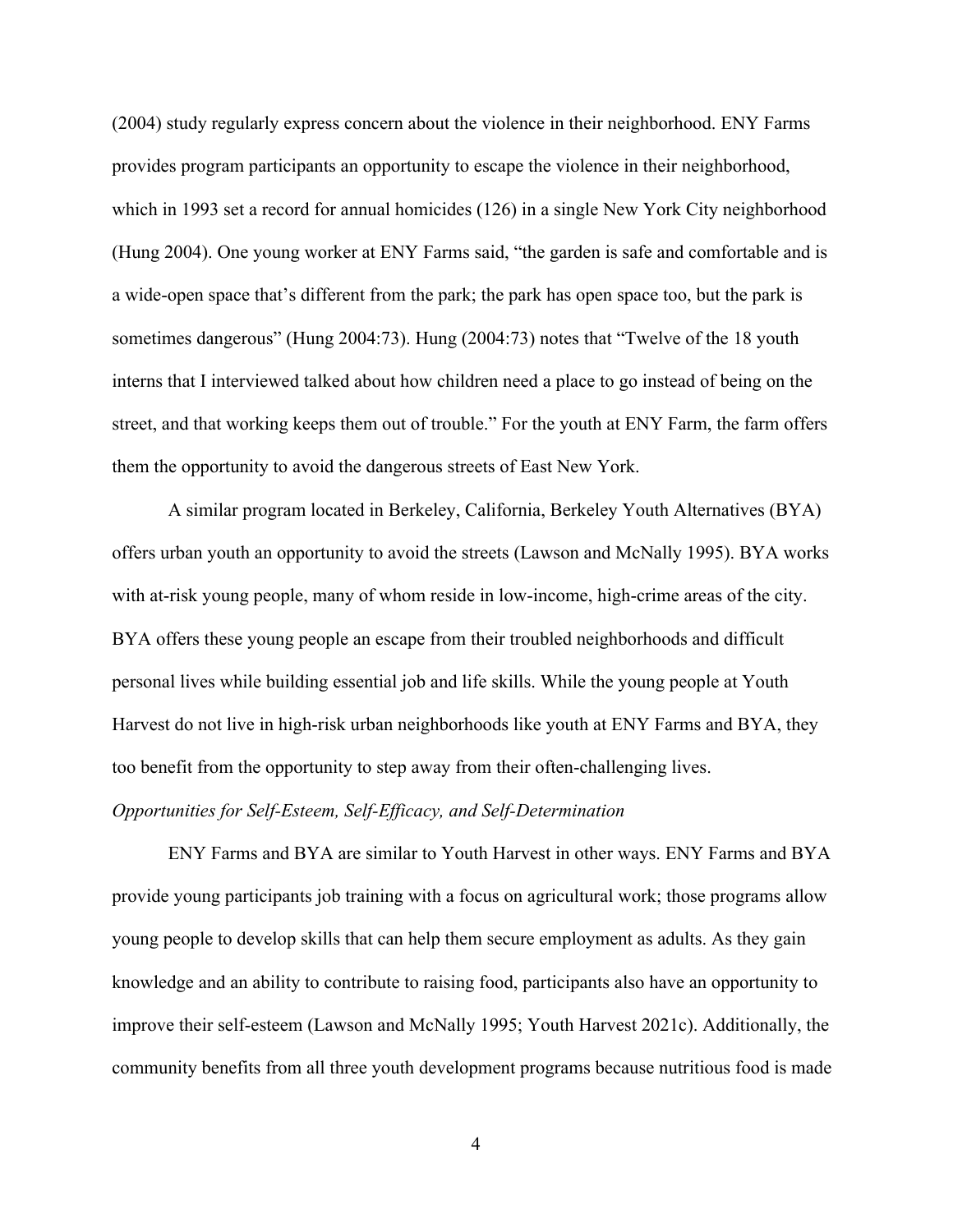available to the public. Access to nutritious food is a boon to food insecure individuals (e.g., seniors, households led by single mothers) who may not be able to afford healthful foods without these nonprofits' intervention.

Youth development programs use employment and life skills training to create positive outcomes among youth. Positive outcomes include "decreased problem behaviors and increased self-esteem and interpersonal skills" (Bernat and Resnick 2006; Catalano, Berglund, Ryan, Lonczak, and Hawkins 2004; Resnick 2000; as cited by Horning, Liden, and McMorris 2017:2). But young people must accept the methods used by youth development programs in order to be successful participants (Sachs and Miller 1992). Accepting a program's methods hinges on youths' ability to persevere when confronted with challenges. In other words, youth participants must believe in themselves if they are to successfully navigate the challenges of program participation. Sachs and Miller (1992:90) write, "an individual's self-efficacy is dependent upon the individual's personal belief that the individual will successfully complete a particular task" (Bandura 1977; as cited by Sachs and Miller 1992:90).

Self-Efficacy Theory suggests that an individual's ability to complete tasks is linked to their belief that they are capable of success (Sachs and Miller 1992). Additionally, youth development programs employ methods that "impact an individual's expectations for success" (Sachs and Miller 1992:90). Those methods include, "(a) performance accomplishments, (b) vicarious experiences, (c) verbal persuasion, and (d) emotional arousal" (Sachs and Miller 1992:90). Put differently, individuals successfully complete tasks when they experience initial success, when they see others succeed, when they are influenced or persuaded by others, or when they become emotionally invested in a task.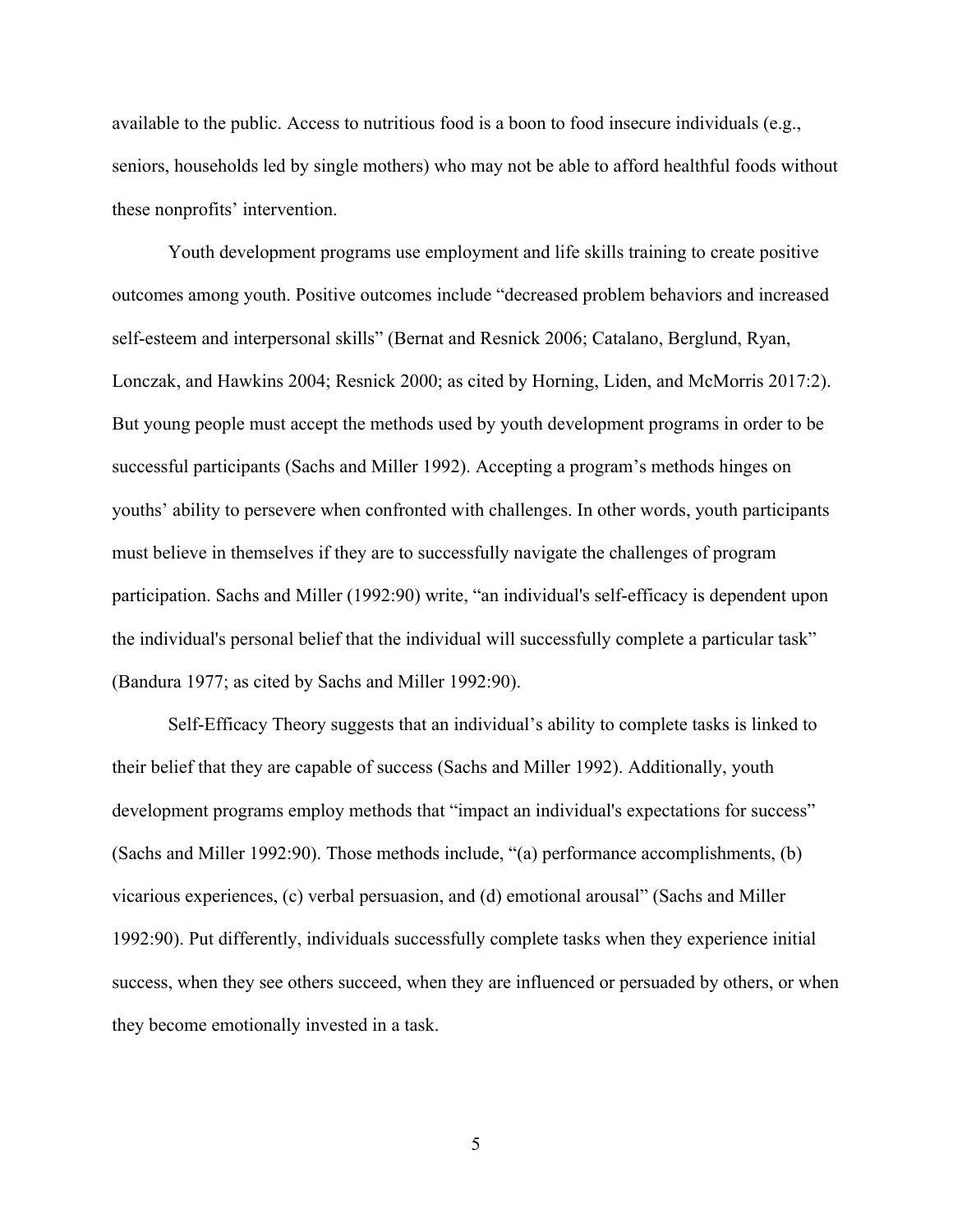Self-Determination Theory is another tool that aids our understanding of how youth development programs operate. Broaddus, Przygocki, and Winch (2015) write that Self-Determination Theory assumes that humans are naturally inclined to intellectual and emotional growth, and social connection. In order for humans to achieve those conditions, three things are required: "competence, autonomy, and relatedness" (Broaddus et al. 2015:25). Put another way, people must be able-minded, must be free of excessive outside influence, and must be connected to or interact with others in order to establish personal growth and social connections. Those requirements are reflected in the methods seen in youth development programs.

Broaddus et al. (2015) describe those dynamics in their research about a third youth development program; Charm City Farm (CCF). CCF is located in Baltimore, Maryland and "promote[s] youth involvement in agriculture with the goal of improving nutrition, reducing obesity, and increasing environmental awareness" (Ozer 2007; Robinson-O'Brien, Story and Heim 2009; as cited by Broaddus et al. 2015:23). CCF also helps at-risk participants increase their employability by teaching them technical and social skills as they work on the farm. According to Broaddus et al. (2015), CCF incorporates elements of Self-Determination Theory in their program. CCF encourages intellectual and emotional growth and social connection among participants. For example, intellectual growth occurs when participants acquire greater job and life skills (e.g., agricultural skills, nutritional literacy, environmental competency). Youth at CCF also acquire social skills (e.g., non-aggression, cooperation), which help them become incorporated into society.

#### *Race and Class Comparison*

ENY Farms, BYA, and CCF are located in racially diverse urban areas (New York City, Berkeley, and Baltimore), while Youth Harvest is located in Missoula, Montana, which is 91.1%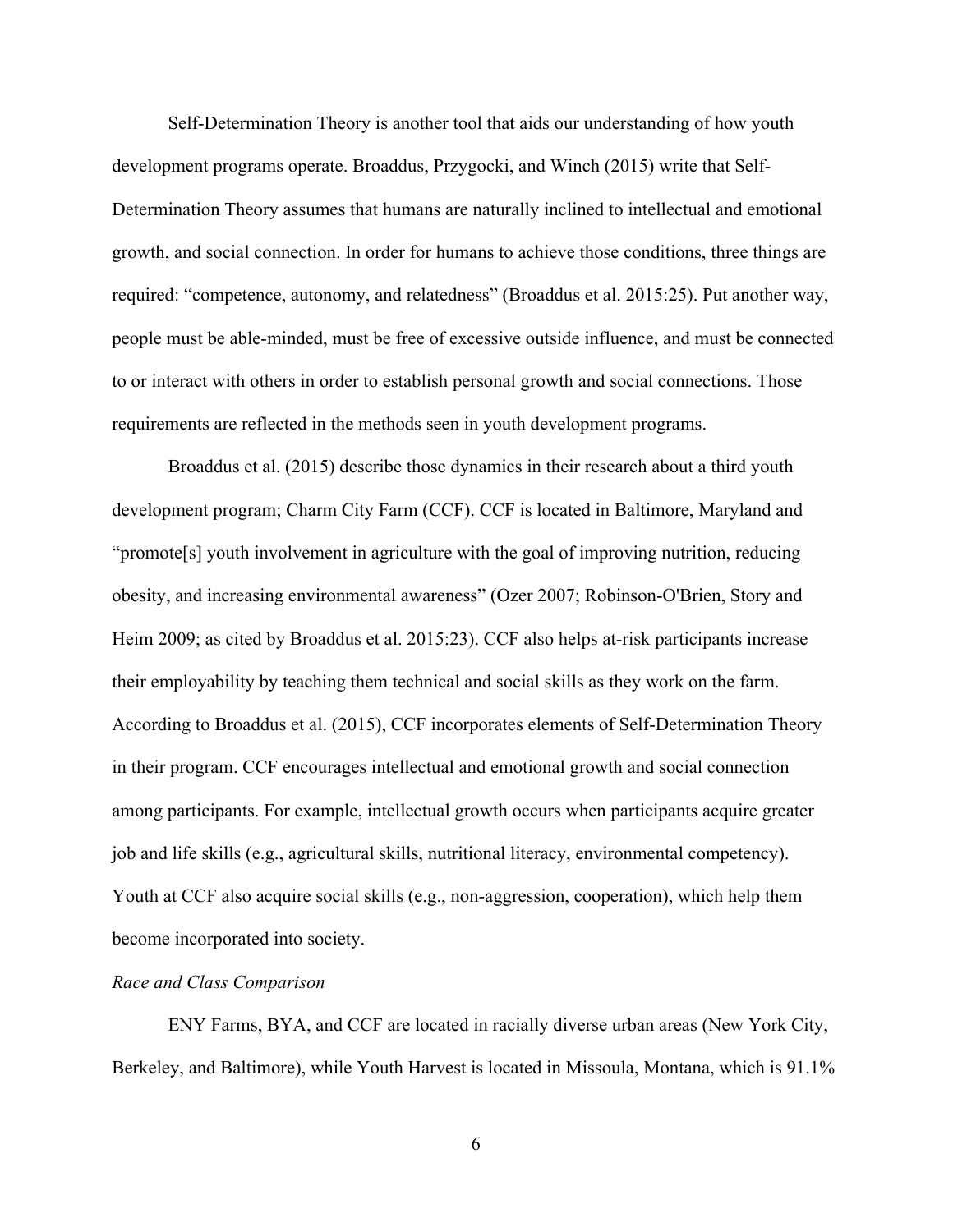white (U.S. Census Bureau 2021). This is noteworthy because in 2019, 18.8% of African Americans and 15.7% of Latinx people in the U.S. lived below the poverty line, while only 7.3% of whites did the same (U.S. Census Bureau 2019a). The above statistics indicate that people of color disproportionately experience poverty.

While participants at Youth Harvest, ENY Farms, BYA, and CCF all experience disadvantage, poverty in Missoula varies in key ways from poverty in more urban locations. Accordingly, it is vital that the unique experiences of the Missoulians who are people of color be acknowledged. In Missoula, this is especially true of Indigenous youth who participate in Youth Harvest; Indigenous people comprise 6.7% of Montana's population (U.S. Census Bureau 2019b). Indigenous people in the United States experience poverty at a high rate. "The percentage (26.2%) of single-race American Indian and Alaska Native people who were in poverty in 2016, the highest rate of any race group" (U.S. Census Bureau 2017).

Another important consideration when comparing these programs to Youth Harvest is race-based funding disparities. Werum (2002) writes that historic, New Deal agricultural training programs largely excluded African Americans. This is important because race-based funding imbalances persist in the modern era. For example, Garrow (2012) finds that nonprofits in predominantly African American neighborhoods receive less government-based funding than their counterparts in white neighborhoods. "Because African Americans are both negatively constructed and politically marginalized," Garrow (2012:395) explains, "government may respond to increased need in African American neighborhoods with disinvestment rather than investment."

Furthermore, it is noteworthy that young people of color, especially African American males, frequently receive more severe punishments at school, including alternative school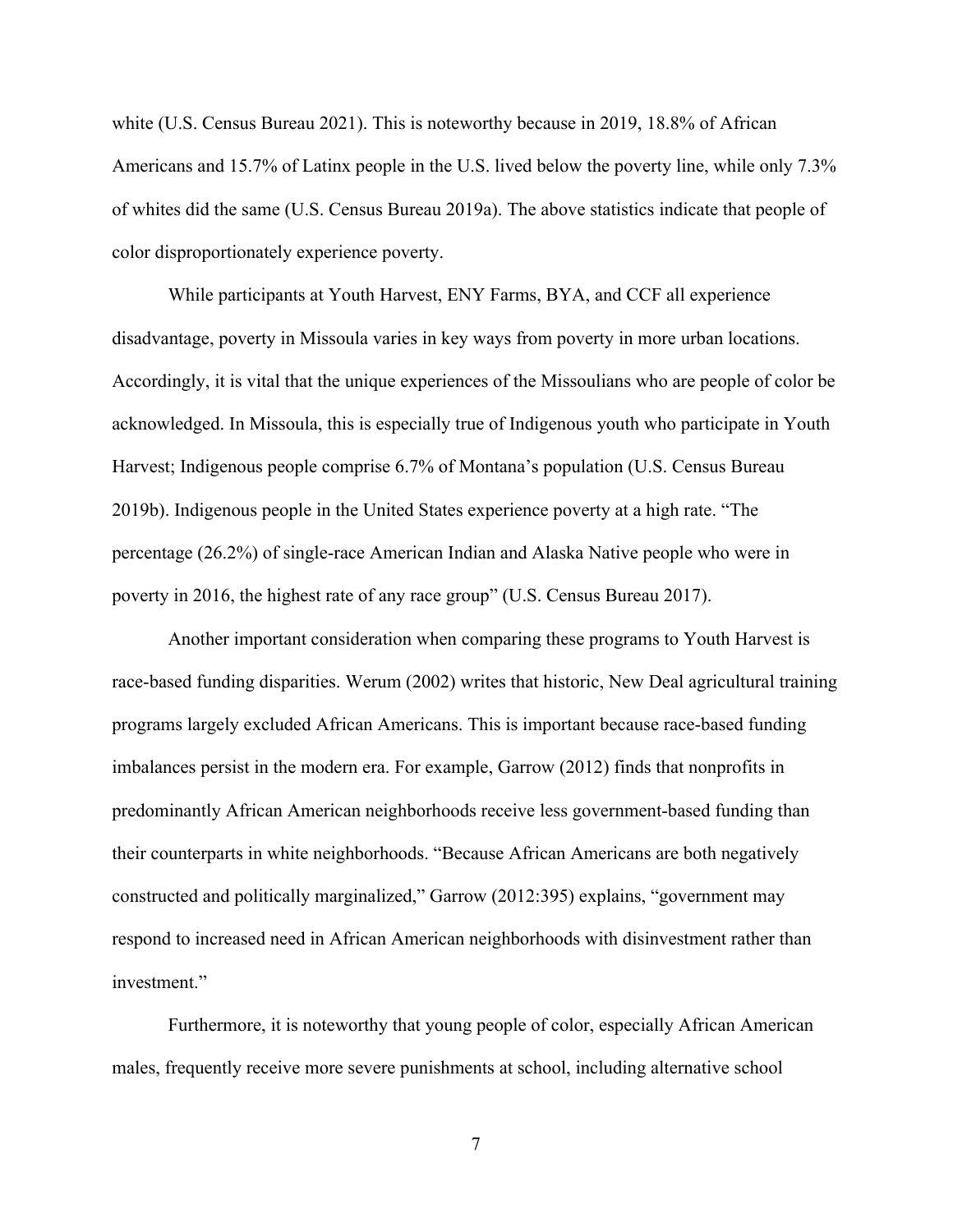placements (Brown and Beckett 2007). This is notable because many Youth Harvest participants are also students at Willard Alternative High School. Brown and Beckett (2007:18) writes, "When ethnicity and gender are combined, it has been found that Black males are 16 times more likely than white females, and 156 times more likely than Asian females to receive corporal punishment." Awareness of racial inequality in both funding and practice allows this analysis to remain grounded in sociological theory and produce a balanced assessment of the Youth Harvest program despite unawareness of participants' race or ethnicity.

#### *Gender Comparisons*

In addition to race, there is a gendered element to agricultural job training programs. Job training was a significant part of New Deal Era reforms, including training for high school aged people (Werum 2002). During that era, the 1930s, the U.S. government funded programs that trained young men of high school age to work in agriculture. Young women were barred from participating in agricultural training, and were instead steered into home economics training (Werum 2002). Their exclusion from agricultural training programs and the presence of socially constructed gender roles (e.g., unpaid domestic work, unpaid care work) limited young women to home economics training (Werum 2002). Additionally, home economics programs received far less funding than agricultural training aimed at young men (Werum 2002).

There is evidence that funding disparities continue to exist in youth development programs. Johnston-Nicholson, Weiss, and Maschino (1992) find that development programs aimed at young women receive 75% fewer grants than programs that target young men. Johnston-Nicholson et al. (1992:21) write, "Organizations for girls consistently have had less funding and fewer resources than organizations for boys." Like racial disparity, it is vital that this analysis recognizes gender disparity in funding.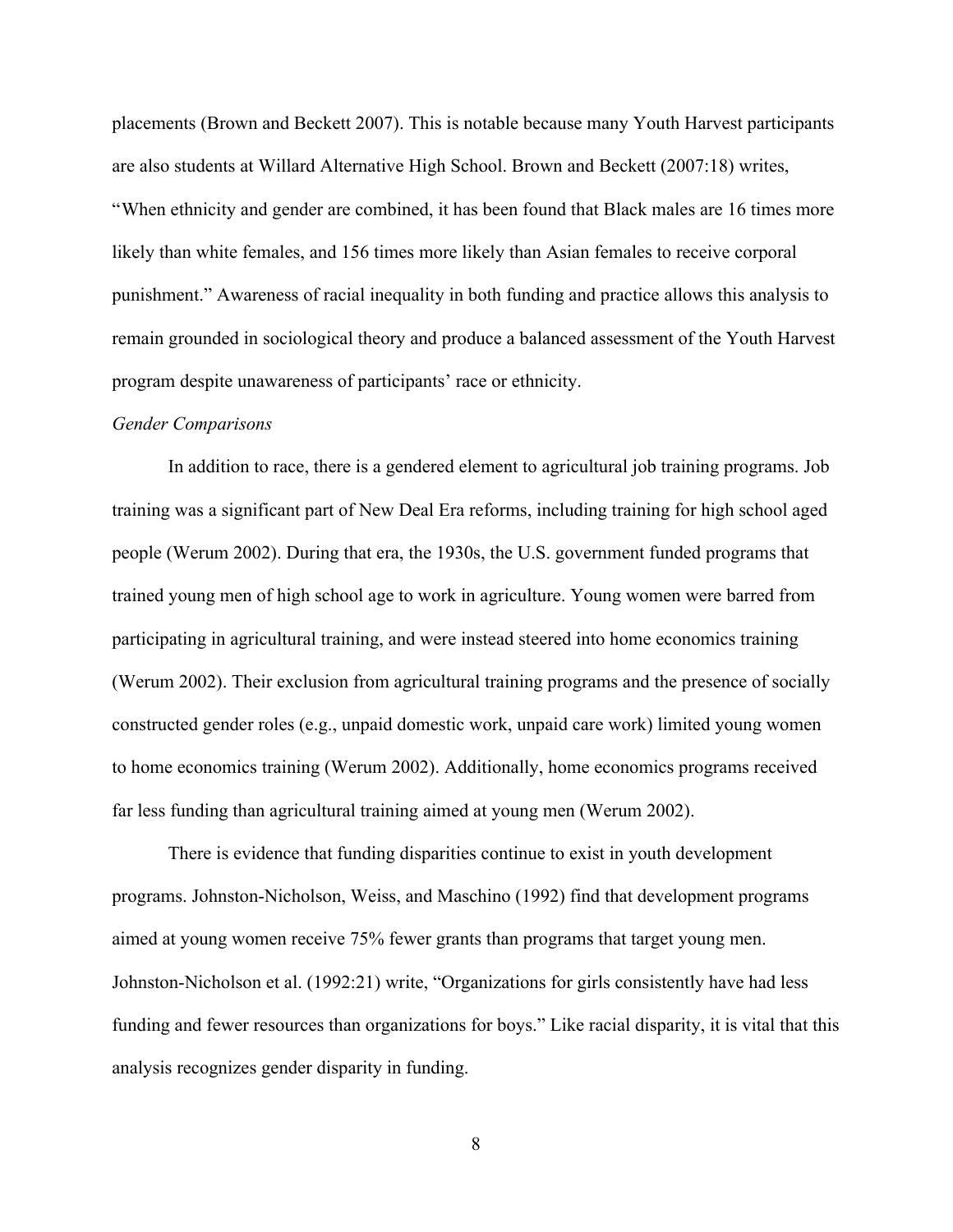The above factors (i.e., race and gender) are important considerations in this analysis. Youth Harvest participants come from diverse racial and ethnic backgrounds, and are both boys and girls. Moreover, it is likely that some participants are members of the LGBTQ community. The diversity among Youth Harvest participants indicates that it is appropriate to collect race and gender data with questionnaires, a step that did not occur in recent questionnaires. Awareness of participants' demographic characteristics may allow Youth Harvest to address program issues of race and gender and provide an equitable experience for all participants. Alternatively, some race and gender groups comprise only a small portion of the Youth Harvest population; therefore, individual responses may indicate the participant who provided a specific answer. In that case, not revealing race and gender protects participants from being identified.

#### **METHODS**

#### *Quantitative Methods*

I acquired quantitative data from Youth Harvest, a program administered by Garden City Harvest. All identifiers were removed from the data (quantitative and qualitative) before I was given access. The University of Montana Institutional Review Board recommended that this step be taken. The removal of identifiers was necessary to protect the identities of respondents, not only because Youth Harvest participants are minors, but also because they did not give permission to be identified in this analysis. For the purposes of this analysis, the quantitative data are referred to as close-ended data, responses to questions with limited response categories. Youth Harvest staff provided me access to close-ended data that they compiled via a questionnaire titled the *End of Season Questionnaire* (Appendix A)*.* The questionnaire was distributed to Youth Harvest participants at the conclusion of five different Youth Harvest seasons.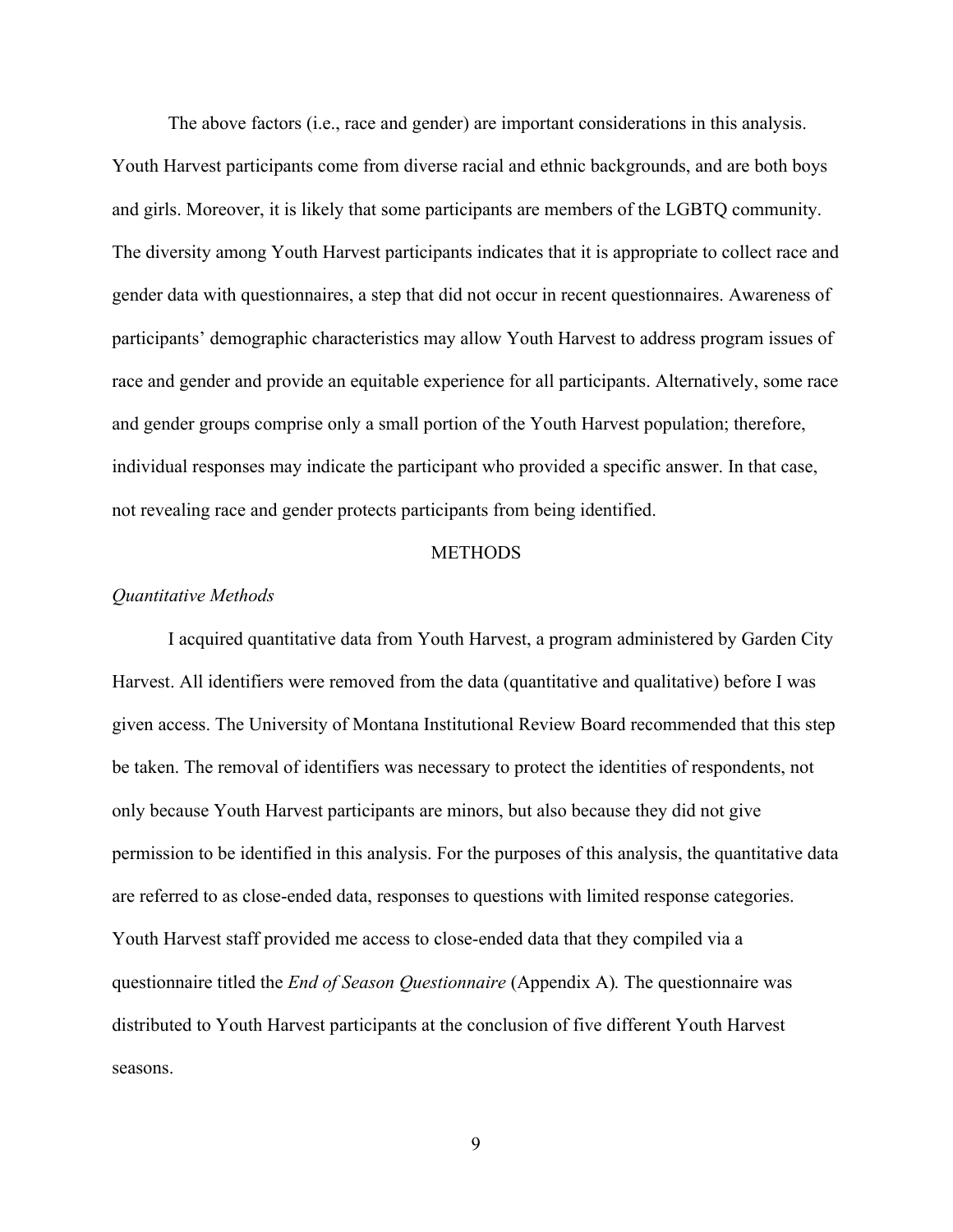This analysis used median and mode to analyze the data reported by participants in the *End of Season Questionnaires*. The median (the middlemost response) and mode (the most common response) indicated which categories were most likely and most important to participants. In this analysis, the five *End of Season Questionnaires* were combined into one data set. This allowed for a view of statistical trends across multiple seasons, rather than trends limited to single seasons.

In addition to the *End of Season Questionnaires*, Youth Harvest staff granted me access to four additional close-ended questionnaires: *Participant Skills Questionnaire* (Appendix B*), Self-Evaluation of Skills Questionnaires* (Appendices C-E)*, Values and Personal Characteristics* (Appendix F) *Questionnaire, and Confidence in Achieving Personal Goals Questionnaire* (Appendix G)*.* I used percentages to assess the data from the four questionnaires. Percentages indicated which categories were most important to participants. Specifically, when a question yielded a high percentage, the frequency of response was greater.

To gain a better understanding of the close-ended data, I entered the questionnaire results in SPSS (Statistical Package for the Social Sciences), a statistical analysis computer program. I created tables that use median and mode or percentages. Those statistics (median, mode, and percentage) indicate areas that were important to participants. Additionally, I compared percentages between the pre-test and post-test phases which showed how participants' perceptions changed through the course of the season. Notably, most of the data trended upward, which indicated improvement between the beginning of the season and the conclusion.

The number of participants in Youth Harvest during each season was small, allowing for more personal attention paid to the youth who participated. However, the small number of participants created limitations, namely that the data was not as robust as in other analyses, due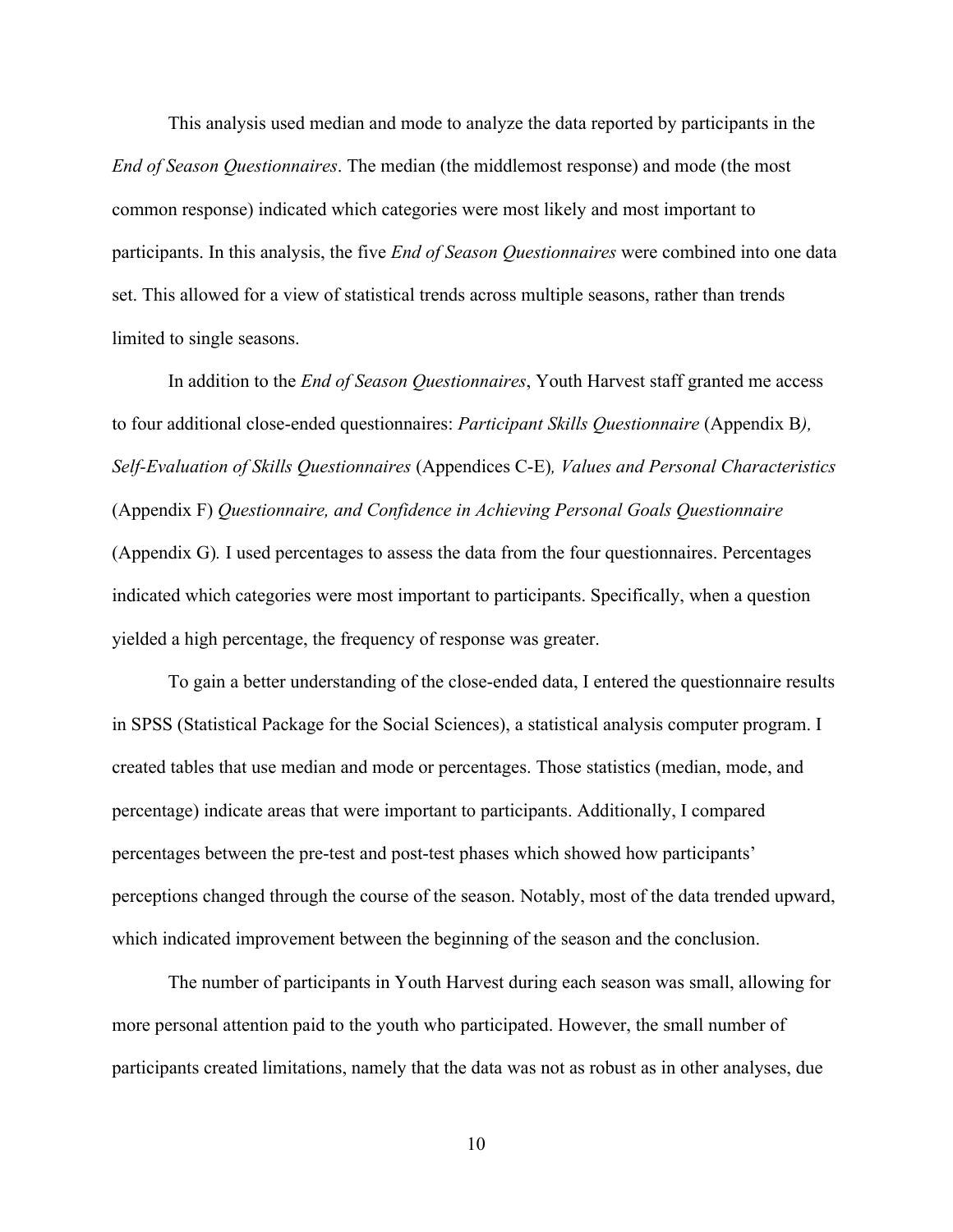to fewer respondents. The small sample size also impacted the statistics derived from the closeended data; a small change appeared to be statistically large. The following table indicates the number of participants who completed each questionnaire.

**Table 1: Number of participants per season, close-ended data**

| <b>Name of Questionnaire</b>                            | <b>Number of Participants</b> |
|---------------------------------------------------------|-------------------------------|
| End of Season Questionnaires (Spring 2018, Summer 2018, | 32                            |
| Spring 2019, Summer 2019, and Spring 2021)              |                               |
| Summer 2017, Participant Skills Questionnaire           |                               |
| Summer 2017, Self-Evaluation of Skills Questionnaire*   |                               |
| Spring 2018, Self-Evaluation of Skills Questionnaire*   | h                             |
| Winter 2019, Self-Evaluation of Skills Questionnaire*   |                               |
| Spring 2021, Values and Personal Characteristics        | 6                             |
| <i><u><b>Ouestionnaire</b></u></i>                      |                               |
| Spring 2021, Confidence in Achieving Personal Goals     | 6                             |
| <i><u><b>Ouestionnaire</b></u></i>                      |                               |

*Note*: The number of participants per season is an estimate. In some cases, participants left the program early or were hired mid-season. In those instances, they completed a pre-test or post-test, but not both.

\*Questionnaires are listed separately because questions vary by season.

#### *Qualitative Methods*

In addition to close-ended questionnaires*,* participants at Youth Harvest were asked to complete qualitative *End of Season Reflections* (Appendices H-N)*.* For the purposes of this analysis, qualitative data are referred to as open-ended data. The *End of Season Reflections* were distributed at the end of seven different seasons. These reflections offered participants the opportunity to express how they felt about their Youth Harvest experience in their own words. I used the open-ended data to enhance my understanding of the close-ended data.

The data from the *End of Season Reflections* was entered into an Excel spreadsheet. That allowed data from multiple reflections to be organized in an easy-to-navigate manner. Questions from the reflections were entered in rows. Participants' responses were entered in columns. That made it possible to read a question and then scroll to the right to view participants' responses across multiple seasons. This provided a broader view of the data. Furthermore, using Excel allowed for easy word searches. The ability to search the document simplified the process of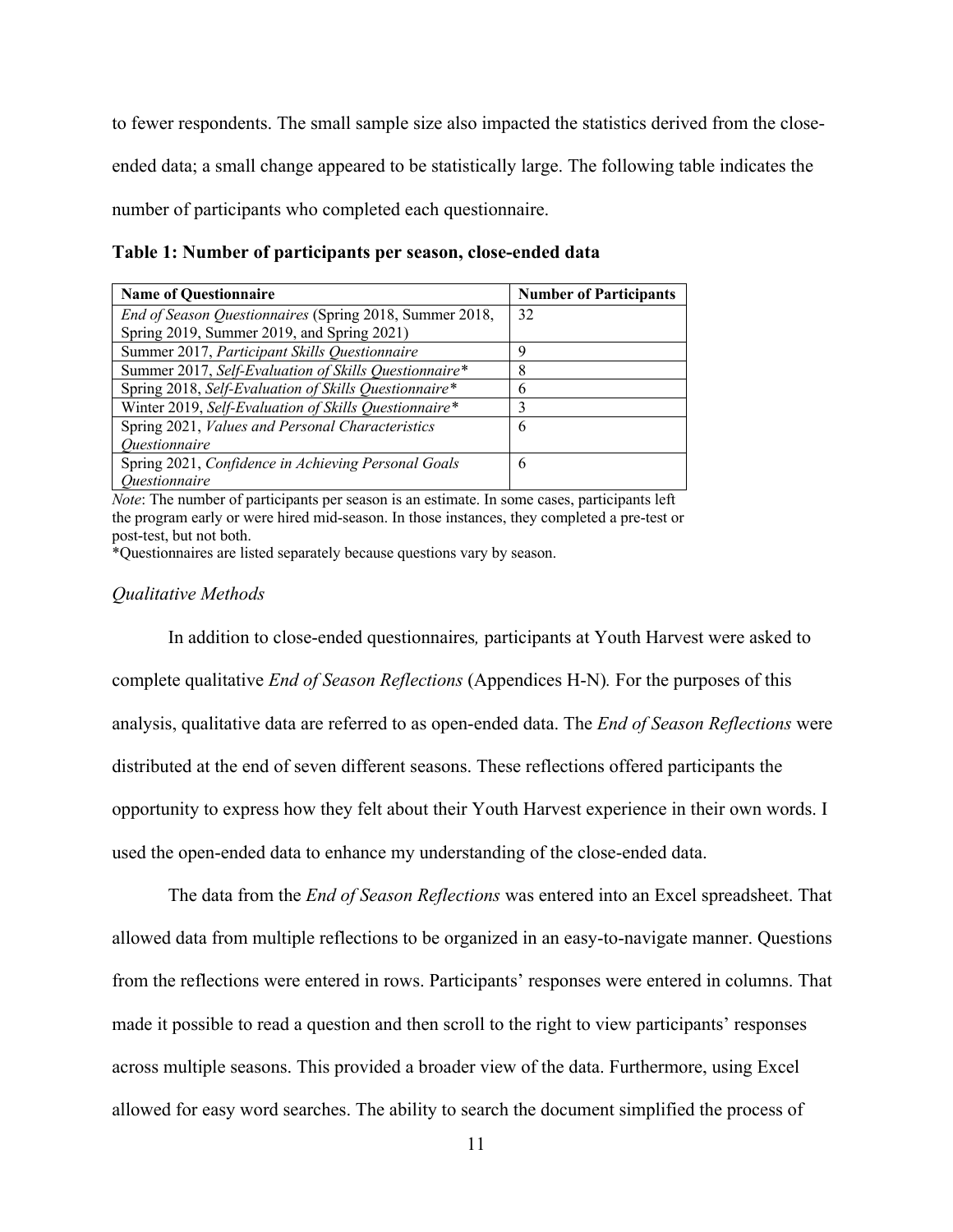identifying key words. Those key words indicated what participants perceived to be important, which helped with the formation of themes. The analysis of open-ended data focused on three themes: employability, self-development, and community connection.

Quotations from *End of Season Reflections* were then entered in a Word document and placed next to data from the close-ended tables. That process highlighted connections between the open-ended and close-ended data. This link was important because the open-ended data was primarily used to enhance the close-ended data in this analysis.

The small sample size had a more profound effect on close-ended data than on openended data. In this analysis, median, mode, and percentage were used to evaluate the close-ended data. When the sample size was only three people (winter 2019), a single change between the pre-test and post-test appeared to be large, plus or minus 33%. In reality, only a single person changed their response, a small variation of one response. Open-ended data was not affected in the same fashion; minor variations did not create the appearance of substantial change. Table 2 lists the number of completed reflections per season.

| <b>Name of Reflection</b>                    | <b>Number of Participants</b> |
|----------------------------------------------|-------------------------------|
| Spring 2017, End of Season Reflection        |                               |
| Summer 2017, <i>End of Season Reflection</i> | 8                             |
| Spring 2018, End of Season Reflection        |                               |
| Summer 2018, End of Season Reflection        |                               |
| Spring 2019, End of Season Reflection        |                               |
| Summer 2019, End of Season Reflection        |                               |
| Spring 2021, End of Season Reflection        | 6                             |

**Table 2: Number of participants per reflection, open-ended data**

*Note:* The number of participants per season is an estimate. The above table only accounts for participants who completed a reflection at the end of a season.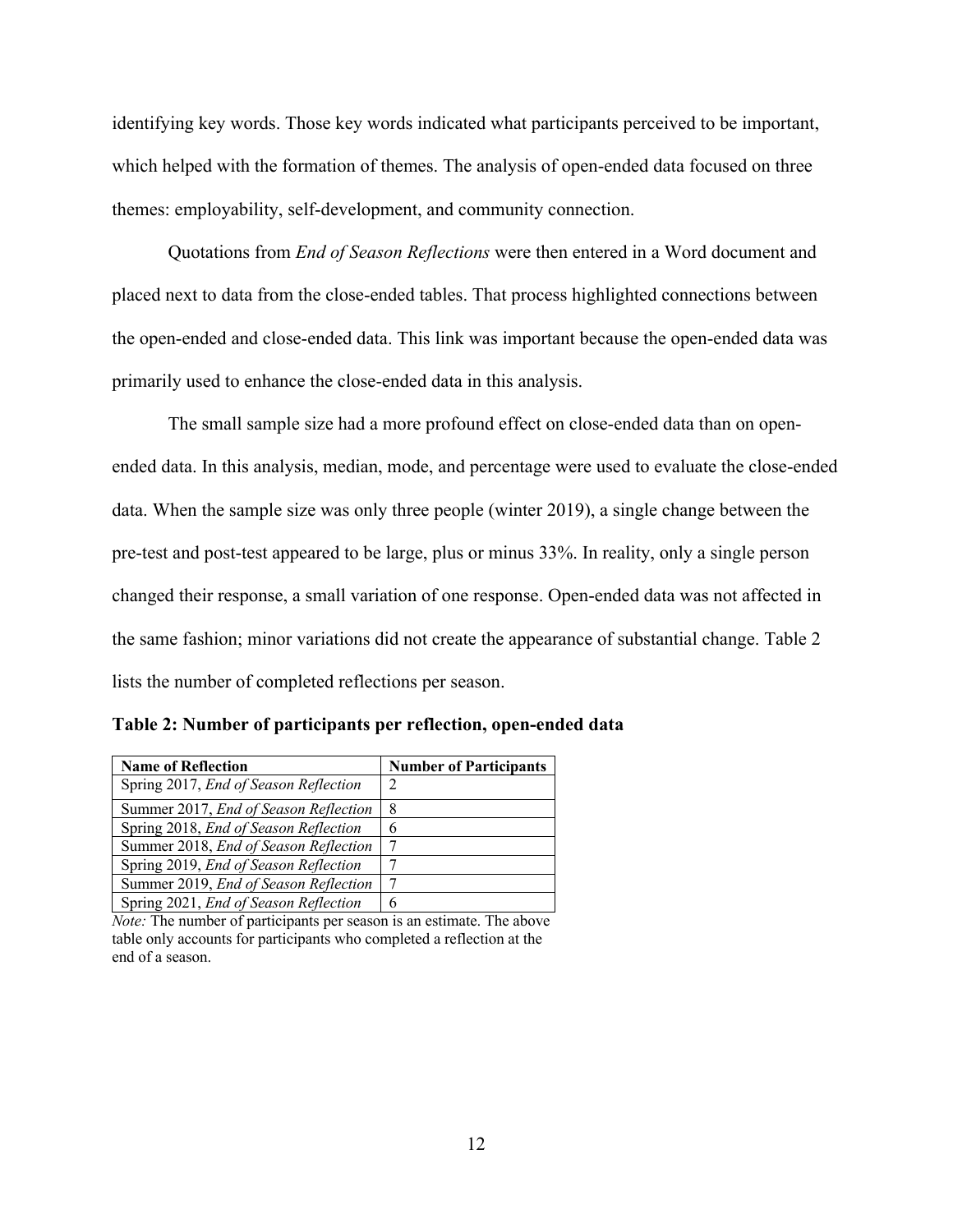#### RESULTS

### *Respondents*

Table 3 represents the number of participants who completed each questionnaire and when they completed it. This is helpful because it allows for easy visualization of the sample size for each questionnaire. Table 3 also indicates when specific questionnaires were distributed. When the same questionnaire was distributed multiple times, the results are sometimes combined into one table. That allows for an analysis of data trends across multiple seasons, rather than being limited to a single season.

| <b>Table 3: Characteristics of Respondents</b> |  |  |
|------------------------------------------------|--|--|
|------------------------------------------------|--|--|

| Year | <b>Season</b> | N (at time of<br>distribution) | Valid<br>N | <b>End of Season</b><br><i><b>Questionnaire</b></i> | Participant<br><i>Values</i><br><i><b>Ouestionnaire</b></i> | Self-<br>Evaluation<br>of Skills | <i>Values and</i><br><b>Personal</b><br><i>Characteristic</i> | Confidence<br>in<br><b>Achieving</b><br><b>Goals</b> |
|------|---------------|--------------------------------|------------|-----------------------------------------------------|-------------------------------------------------------------|----------------------------------|---------------------------------------------------------------|------------------------------------------------------|
| 2017 | Summer        |                                |            | NA                                                  |                                                             |                                  | <b>NA</b>                                                     | NA                                                   |
| 2018 | Spring        | -6                             | 6          | 6                                                   | NA                                                          | <sub>0</sub>                     | NA                                                            | NA                                                   |
|      | Summer        |                                |            |                                                     | NA                                                          | $7*$                             | <b>NA</b>                                                     | <b>NA</b>                                            |
| 2019 | Spring        | -6                             | 6          | 6                                                   | <b>NA</b>                                                   | <b>NA</b>                        | NA                                                            | <b>NA</b>                                            |
|      | Summer        |                                |            |                                                     | NA                                                          | <b>NA</b>                        | <b>NA</b>                                                     | <b>NA</b>                                            |
|      | Winter        | 3                              |            | NA                                                  | NA                                                          |                                  | <b>NA</b>                                                     | <b>NA</b>                                            |
| 2021 | Spring        | $\mathbf b$                    | 6          | 6                                                   | NA                                                          | <b>NA</b>                        |                                                               | 6                                                    |

NA: Questionnaire was not distributed \*Post Season Only

#### *Areas of Greatest Development, Growth, and Learning*

Table 4 shows responses to the question, "How much did you develop, grow, or learn

[characteristic]?" The characteristics (variables) are found in the left-hand column of the table.

Participants assign a rating to each question. The rating scale is as follows: 0 (None), 1 (Some), 2

(More), or 3 (Heaps). SPSS was used to calculate the medians and modes.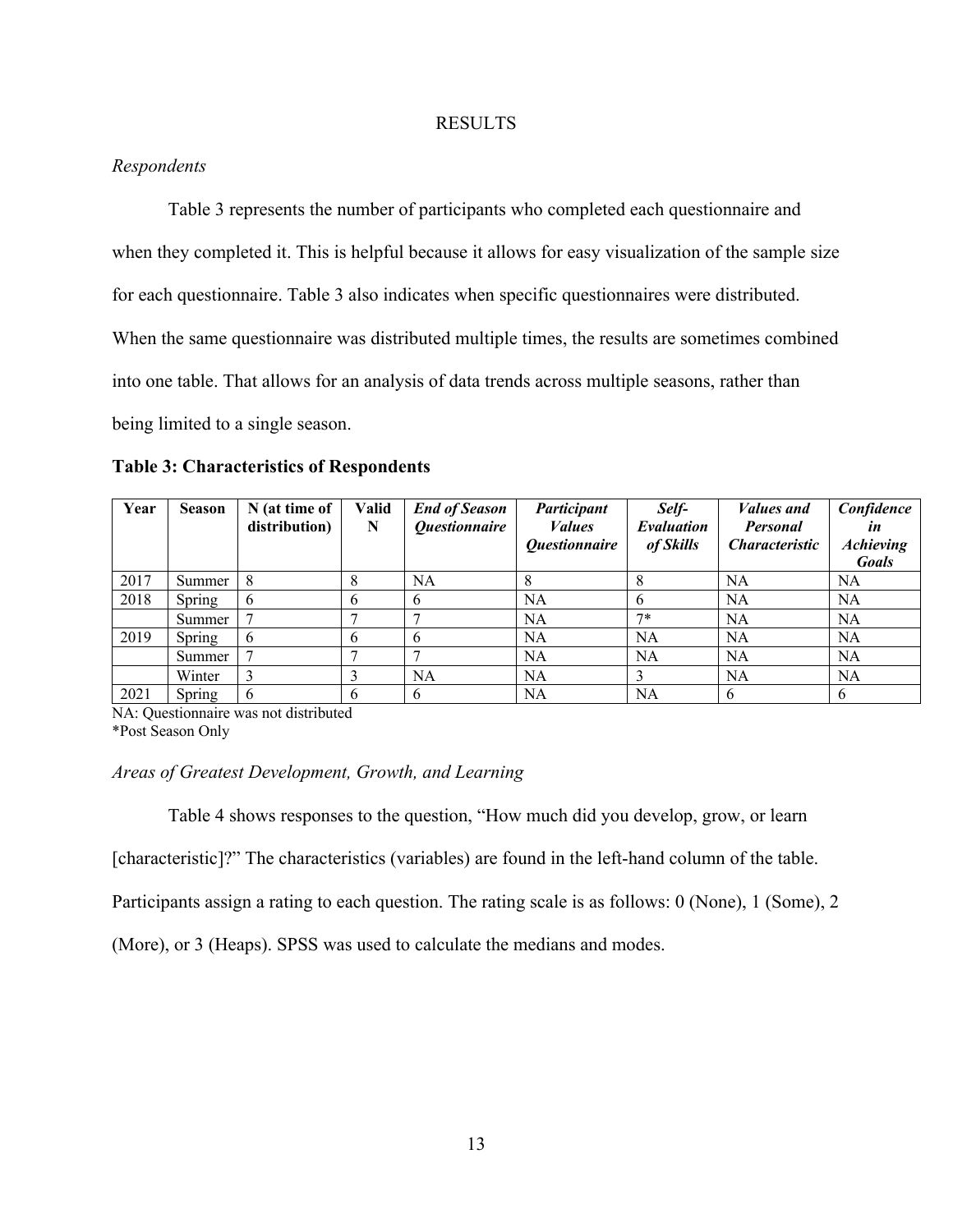| <b>Variables</b>                     |                  |                  |                 |
|--------------------------------------|------------------|------------------|-----------------|
| How much did you develop, grow,      | Median           | Mode             | N               |
| learn?                               |                  |                  |                 |
| <b>COMMUNICATION</b>                 |                  |                  |                 |
| Ability to Express Self Openly and   | 2.0              | 2.0              | 31              |
| Honestly                             |                  |                  |                 |
| Positive Communication               | 2.0              | 2.0              | 32              |
| Giving/Receiving Feedback            | 2.0              | $1.0/2.0*$       | 32              |
| Skill in Conflict-Resolution         | 1.5              | 1.0              | 32              |
| <b>General Social Skills</b>         | 2.0              | 2.0              | 32              |
| Public Speaking Skills               | 1.0              | 1.0              | 32              |
| <b>JOB/LIFE SKILLS</b>               |                  |                  |                 |
| Ability to Problem Solve             | 2.0              | 2.0              | 32              |
| Ability to Set and Achieve Goals     | 2.0              | 2.0              | 32              |
| Leadership Skills                    | 2.0              | 2.0              | 32              |
| <b>Teamwork Skills</b>               | $\overline{2.0}$ | $\overline{2.0}$ | $\overline{32}$ |
| Work Ethic                           | 2.0              | $2.0/3.0*$       | 31              |
| Ability to Take Direction            | 2.0              | 2.0              | $\overline{31}$ |
| Reliability                          | 2.0              | 1.0              | $\overline{32}$ |
| Willingness to do What Needs Done    | 2.0              | 2.0              | 30              |
| Competency at Farming                | 3.0              | 3.0              | 31              |
| Confidence in Getting a Job          | 2.0              | 3.0              | 32              |
| <b>SELF</b>                          |                  |                  |                 |
| Self-Confidence                      | 1.0              | 1.0              | 32              |
| Self-Awareness/Identity              | 2.0              | 3.0              | $\overline{31}$ |
| Self-Advocacy                        | 2.0              | $1.0/2.0/3.0*$   | $\overline{30}$ |
| Self-Responsibility                  | 2.0              | 2.0              | $\overline{31}$ |
| Self-Motivation                      | 2.0              | 2.0              | 30              |
| Coping Strategies (Ability to Manage | 2.0              | 1.0              | 31              |
| Anxiety, Depression, Anger)          |                  |                  |                 |
| Sense of Independence                | 2.0              | $3.0\,$          | 30              |
| <b>COMMUNITY</b>                     |                  |                  |                 |
| Willingness to Help Others           | 2.0              | 2.0              | 32              |
| Concern for Wellbeing of Others      | 2.0              | 1.0              | 32              |
| Value of Community Service           | 2.0              | 3.0              | 31              |
| Sense of Belonging/Community         | 2.0              | 3.0              | 31              |
| Connection                           |                  |                  |                 |
| Network of Support                   | $\overline{2.0}$ | 2.0              | $\overline{31}$ |
| <b>HEALTH</b>                        |                  |                  |                 |
| Physical Health                      | 2.0              | 2.0              | 31              |
| <b>Mental Health</b>                 | $\overline{2.0}$ | $\overline{1.0}$ | $\overline{31}$ |
| <b>Self-Care Practices</b>           | $\overline{2.0}$ | 2.0              | $\overline{32}$ |

# **Table 4: Median and Mode: How much did you develop, grow, learn?**

*Source:* Spring and Summer Sessions, 2018 and 2019; and Spring Session, 2021; *End of Season Questionnaire*

*Note:* The responses are rated on the following 4-point scale: 0 (None), 1 (Some), 2 (More), or 3 (Heaps).

\*Multiple modes exist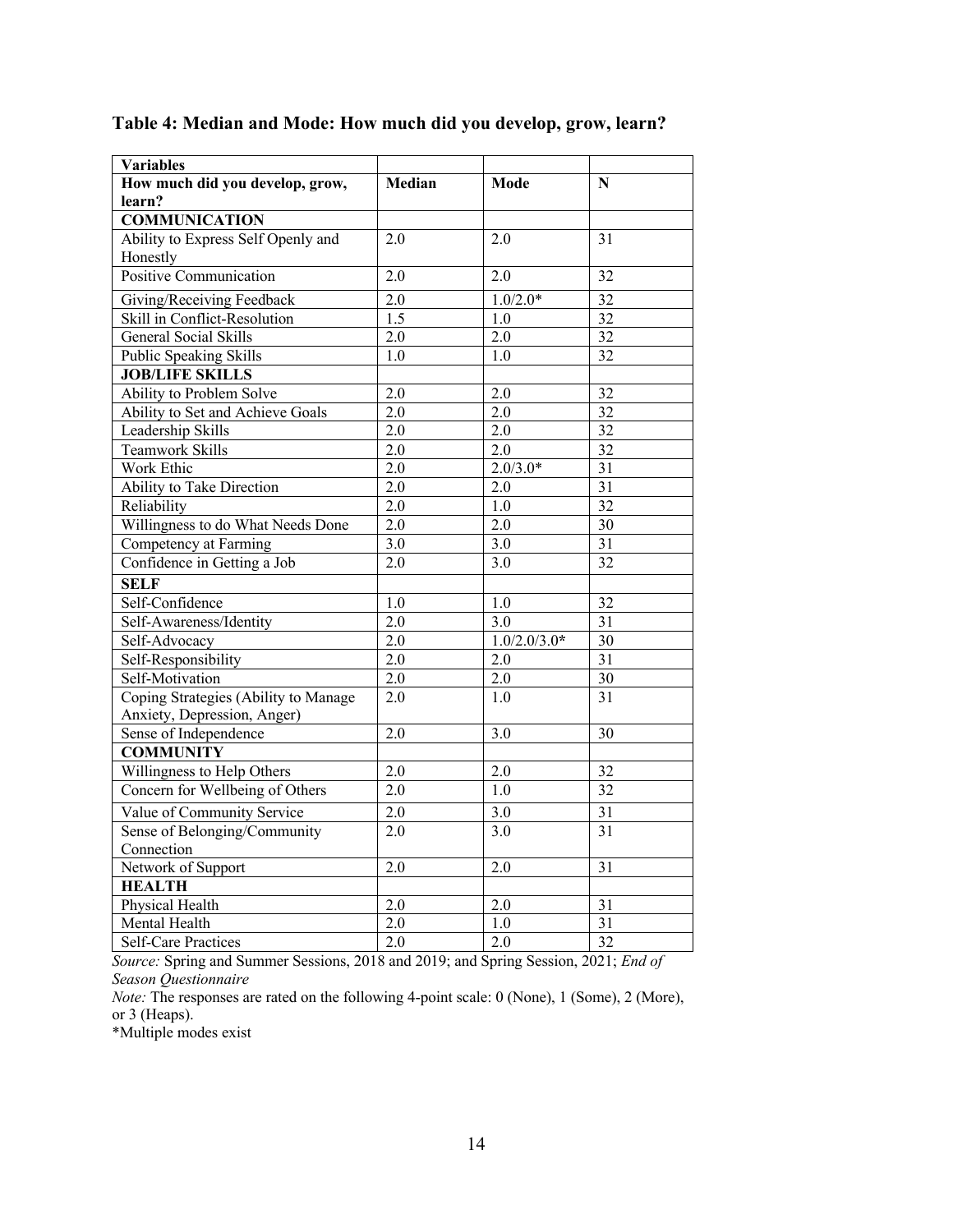The first question discussed here, "competency at farming," has both a high median and high mode. Both the median and mode for "competency at faming" are ratings of 3 (Heaps); the highest possible rating in the *End of Season Questionnaire*. The data indicates that participants perceive that they develop, grow, or learn "heaps" of "competency at farming" during their time at Youth Harvest. Increased "competency at farming" is a boon for both participants and Youth Harvest, because farm skills are marketable. Put differently, participants are more employable because they have developed "competency at farming."

The open-ended data supports the argument that Youth Harvest is successful at improving participants' employability. For example, when asked what they are most proud of from their time at Youth Harvest, one participant writes, "Commitment. Showing up. Working even when upset." This participant suggests that they are committed to work even when facing unfavorable conditions. The participant suggests that they are dedicated to the program and that they are physically present during work hours. "Showing up" may also indicate that they are mentally and emotionally available to work. This participant's commitment to work and willingness to "show up" suggests they are employable.

When asked about changes they made while at Youth Harvest one participant writes, "More direction in what I want to do in life - more ideas and experience and confidence in finding a job I'd like." The participant's newfound sense of direction may lead them to suitable work during adulthood. They have acquired work experience and are more confident that they will find employment. Employers will often not hire people who lack experience; therefore, the work experience participants acquire at Youth Harvest is essential. It is also important that this participant has confidence that they will find work. The participant's response is hand-written, but their tone suggests positivity and confidence. The participant chose positive words, such as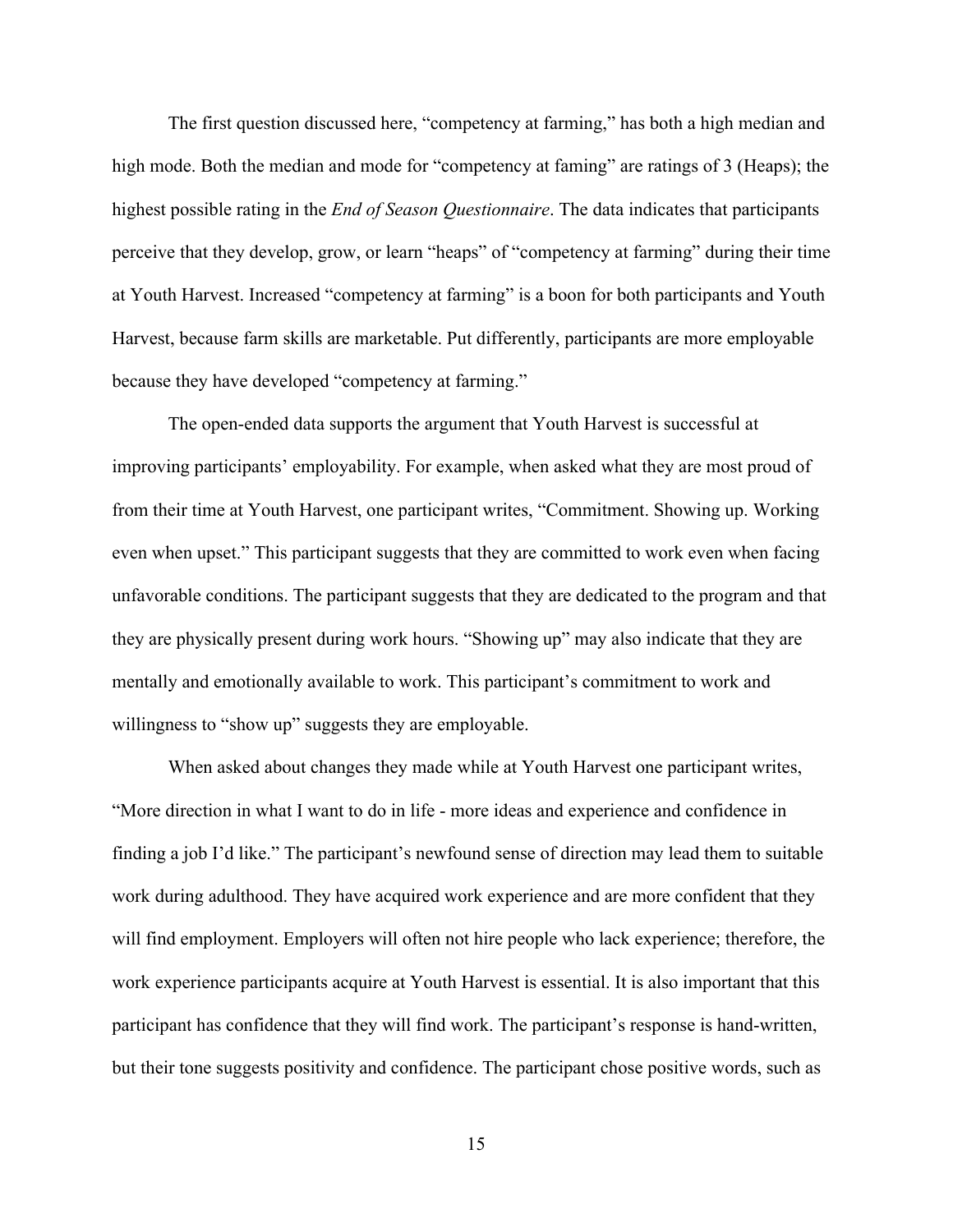more, direction, ideas, experience, and confidence. Their writing suggests a positive outlook on the future.

The second question from Table 4 discussed here is "self-confidence." Table 4 indicates that participants do not perceive that they develop, grow, or learn in "self-confidence" during their time with Youth Harvest. Both the median and mode for "self-confidence" are low at 1 (Some). "Self-confidence" is associated with positive outcomes, such as having a sense of selfworth and a belief in one's ability to successfully complete tasks (Owens 1993). Thus, "selfconfidence" is an essential part of participants' self-development.

It is noteworthy that participants perceive "some" development, growth, or learning in "self-confidence" during their time at Youth Harvest. Despite a low median and mode, the word "some" suggests that participants gain "self-confidence" as a result of the program, even if it is limited. Many Youth Harvest participants are at-risk youth, and as such they may have a substantial deficit in "self-confidence" upon entering the program (Youth Harvest 2021d). Participants may have suffered emotional or other abuses (Youth Harvest 2021d). If so, these participants will likely enter Youth Harvest with very low "self-confidence" and self-esteem (Youth Harvest 2021d).

Aguilar and Nightingale (1994) found a correlation between abuse and low self-esteem. Aguilar and Nightingale (1994:42) write, "The present investigation found that battered women experience lower self-esteem than nonbattered women." Oates, Forrest, and Peacock (1985) find that abuse has long-term effects on children, including their employability. Oates et al. (1985:162) write, "The self-esteem of the abused children was such that they were less likely than the comparison children to want, or to feel that they would be able to obtain, jobs in the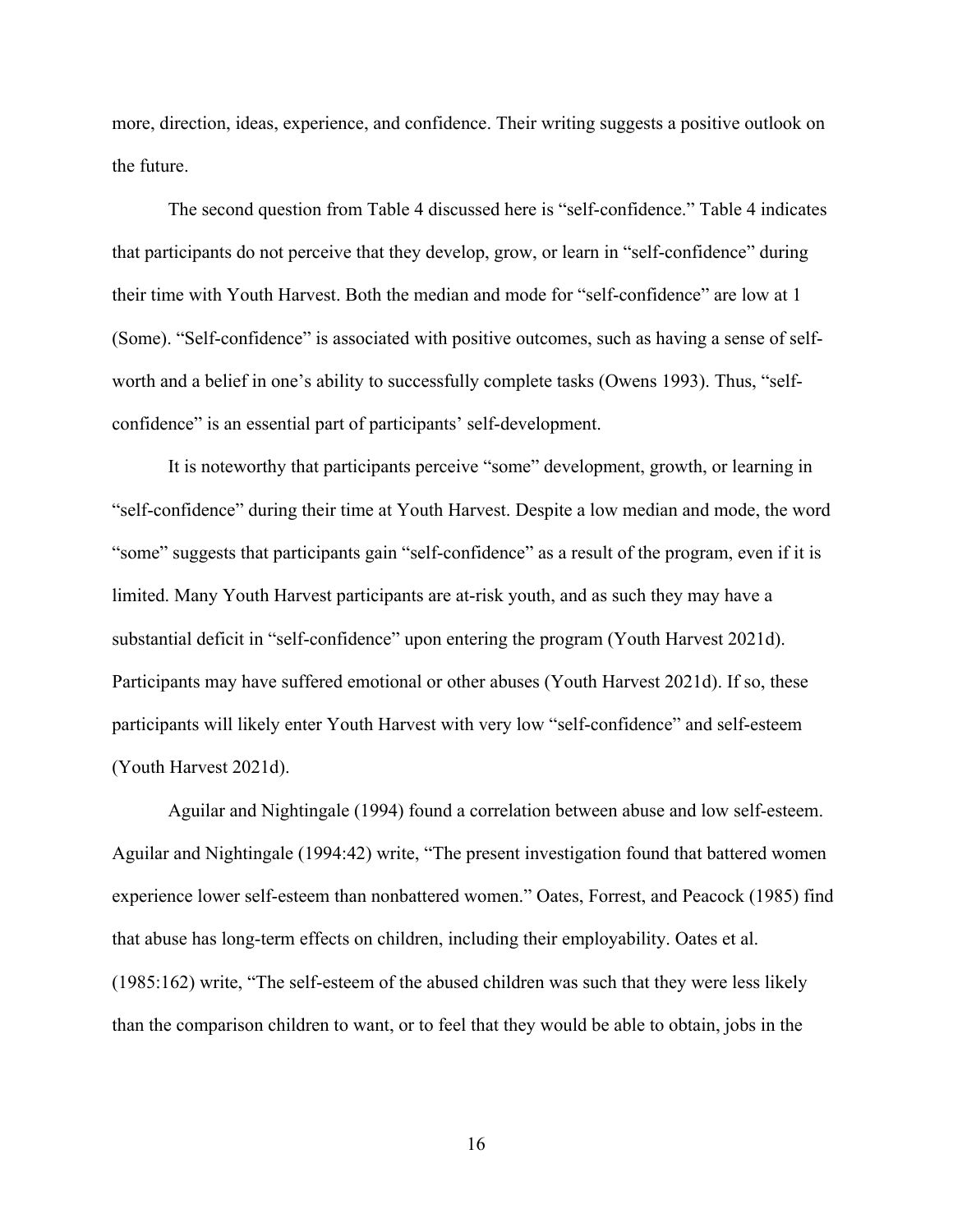higher socioeconomic groups." Thus, development, growth, and learning are important to participants "self-confidence" and self-esteem even if only "some" occurs.

The open-ended data suggests that participants make progress in their self-development at Youth Harvest. For example, participants are asked about "skills, strengths, and understandings" that they acquire at Youth Harvest. One participant writes, "Confidence, help in general, especially speaking for self, sharing voice." The participant perceives that they are more "self-confident" and are more comfortable with self-advocacy following their time in Youth Harvest. In other words, they are comfortable with themself and are better suited to speak in their own interest.

When asked how they changed during the Youth Harvest season another participant writes "I have more self-motivation, am more engaged in the program, and I have more selfawareness." This participant suggests that they are able to work without being prompted and are more conscious of their inner self than they were before joining Youth Harvest. Self-motivation is a skill that youth will use in their domestic and professional lives. Furthermore, the participant reports being more aware of their self; how they think or operate. This suggests that they are more aware of their feelings and thoughts after participating in Youth Harvest.

The final question from Table 4 discussed here is "sense of belonging/community connection." Specifically, participants are asked how much they develop, grow, or learn in "sense of belonging/community connection." This question has a mode of 3 (Heaps). This indicates that more participants respond that they perceive development, growth, or learning in their "sense of belonging/community connection" and this response is given more than other responses to this question. Furthermore, a mode of 3 (Heaps) in "sense of belonging/community connection" suggests that participants experience improved community connection following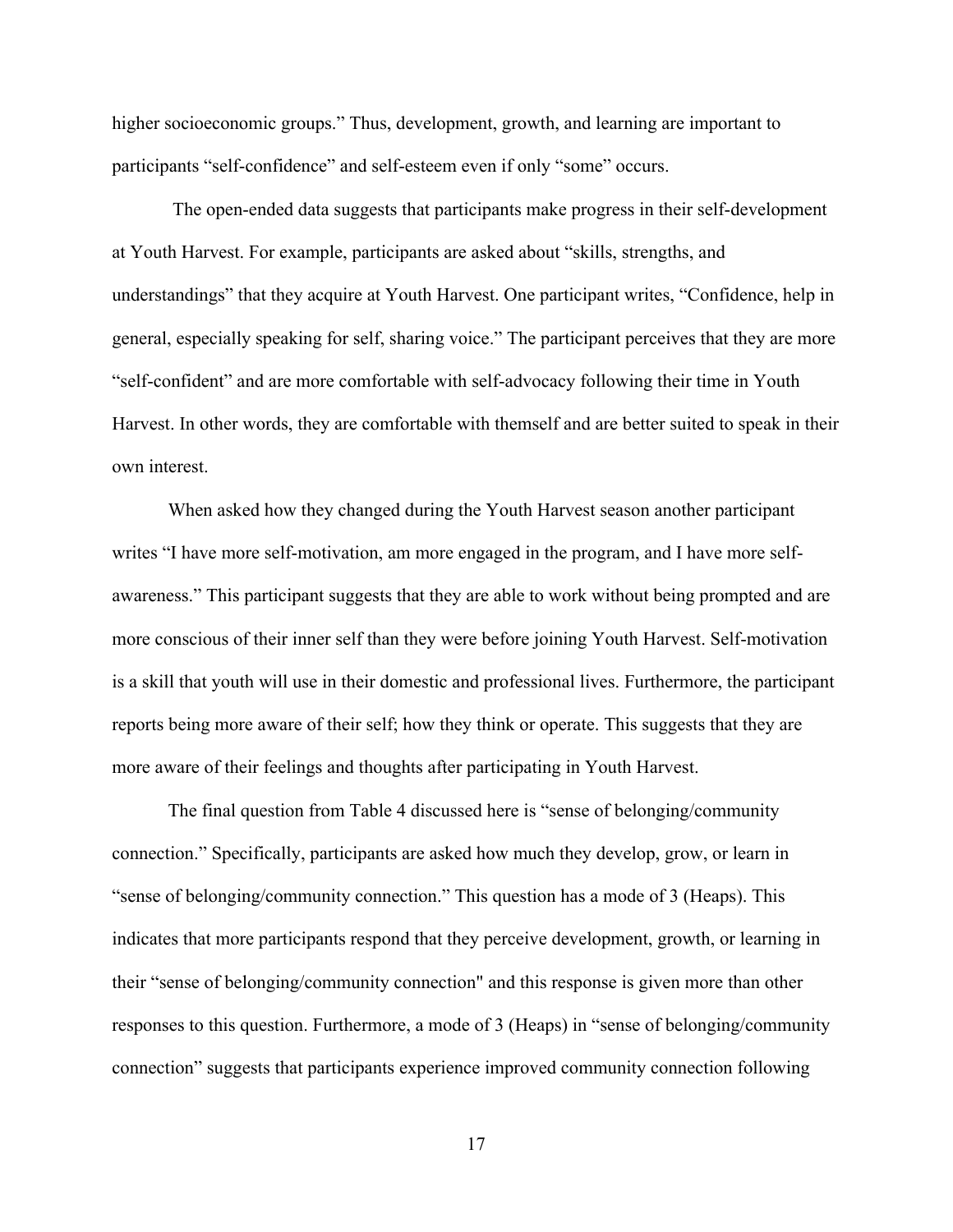Youth Harvest participation. The median response for this question is "more," indicating that more than half the respondents perceived that they developed, grew, and learned in their "sense of belonging/community connection."

This is important because a "sense of belonging/community connection" is central to individuals' well-being. Jakubec, Olfert, Choi, Dawe, and Sheehan (2018:46) describe the link between belonging and well-being as "a sensation or an attitude, for example feeling attached, comforted, accepted, and appreciated/respected." Additionally, Quinn, Adger, Butler, and Walker-Springett (2020:586) find "a significant relationship between active belonging, relational capital, and well-being." Put differently, active engagement with others improves individuals' sense of well-being.

The open-ended data on "sense of belonging/community connection" offers further insight about participants' community connection. For example, in response to a question about what their favorite lesson at Youth Harvest is, one participant responds, "Community coming together to help people get food." This response suggests that the participant places value on community, and are aware of the community's ability to help its most vulnerable people. The participant's understanding of Youth Harvest as an important agent of help in the community, casts the organization in a positive light.

When asked what they valued most about Youth Harvest, a second participant writes, being "close with my coworkers, and working hard for my money and to make our community a better place." This participant values their connection with their peer-community at Youth Harvest. The participant then expresses that they value helping others in the larger Missoula community, making them a benefit to the greater Missoula community. The participant's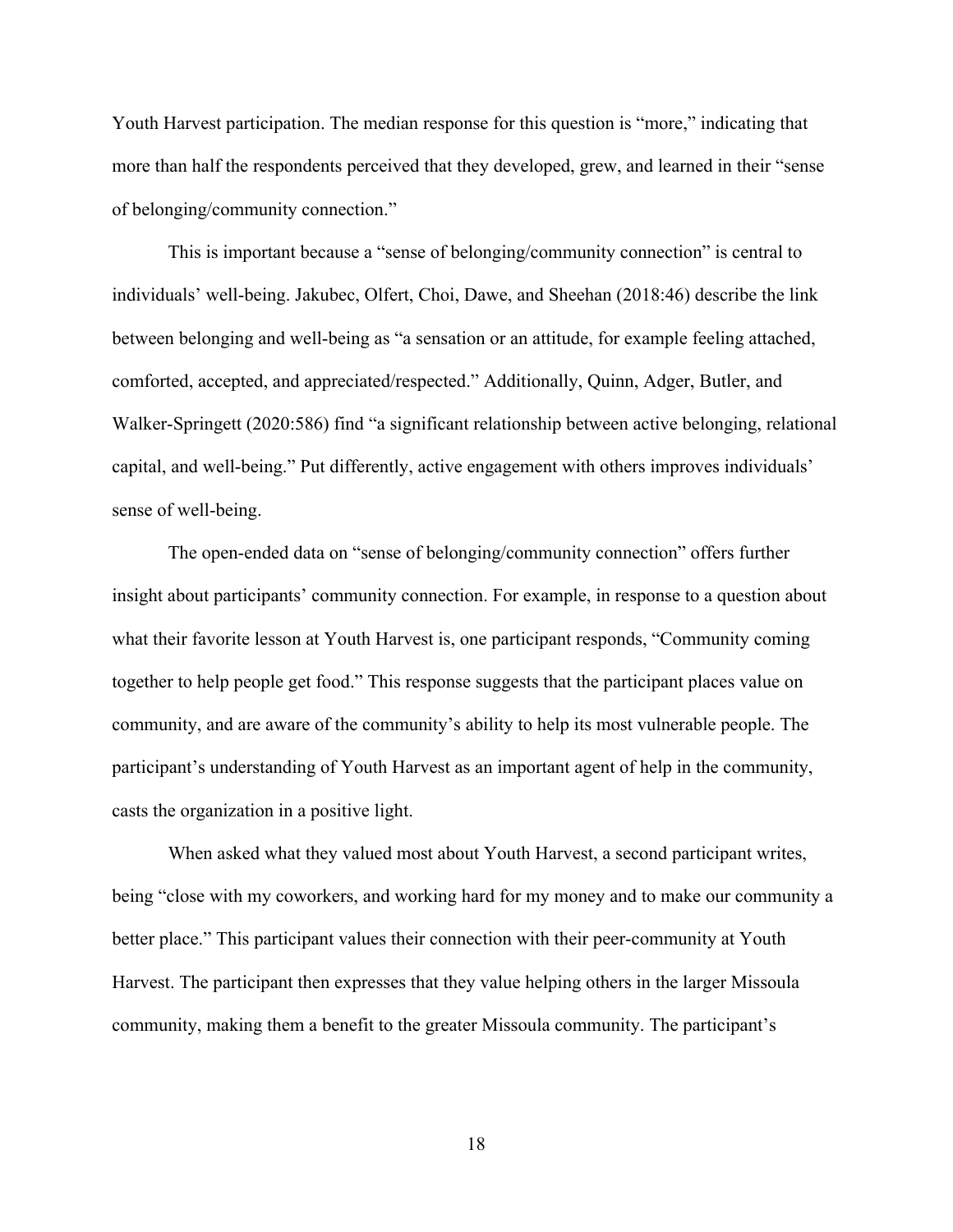uplifting language, such as "close," "working hard," and "better place," casts a positive light on both the individual and on Youth Harvest.

When asked how they changed while at Youth Harvest and how the program facilitated those changes, a third participant writes, "Team building and groups have helped with community engagement and connection." Their use of "engagement" suggests that the participants is more involved with fellow community members than they were before they participated in Youth Harvest. Community connection is important for at-risk youth because it can lead to employment, access to community resources, and a sense of belonging. The above discussion indicates that participants develop, grow, and learn while at Youth Harvest. The next question measures if participants value the characteristics included in the *End of Season Questionnaire*.

#### *Areas of Greatest Value*

Table 5 is similar to Table 4. Table 5 includes the same sub-questions in the left-hand column as Table 4, and also uses median and mode. The key difference between the two tables is the questions participants are asked. The questionnaire for Table 5 asks participants, "How much do you value this [characteristic]?"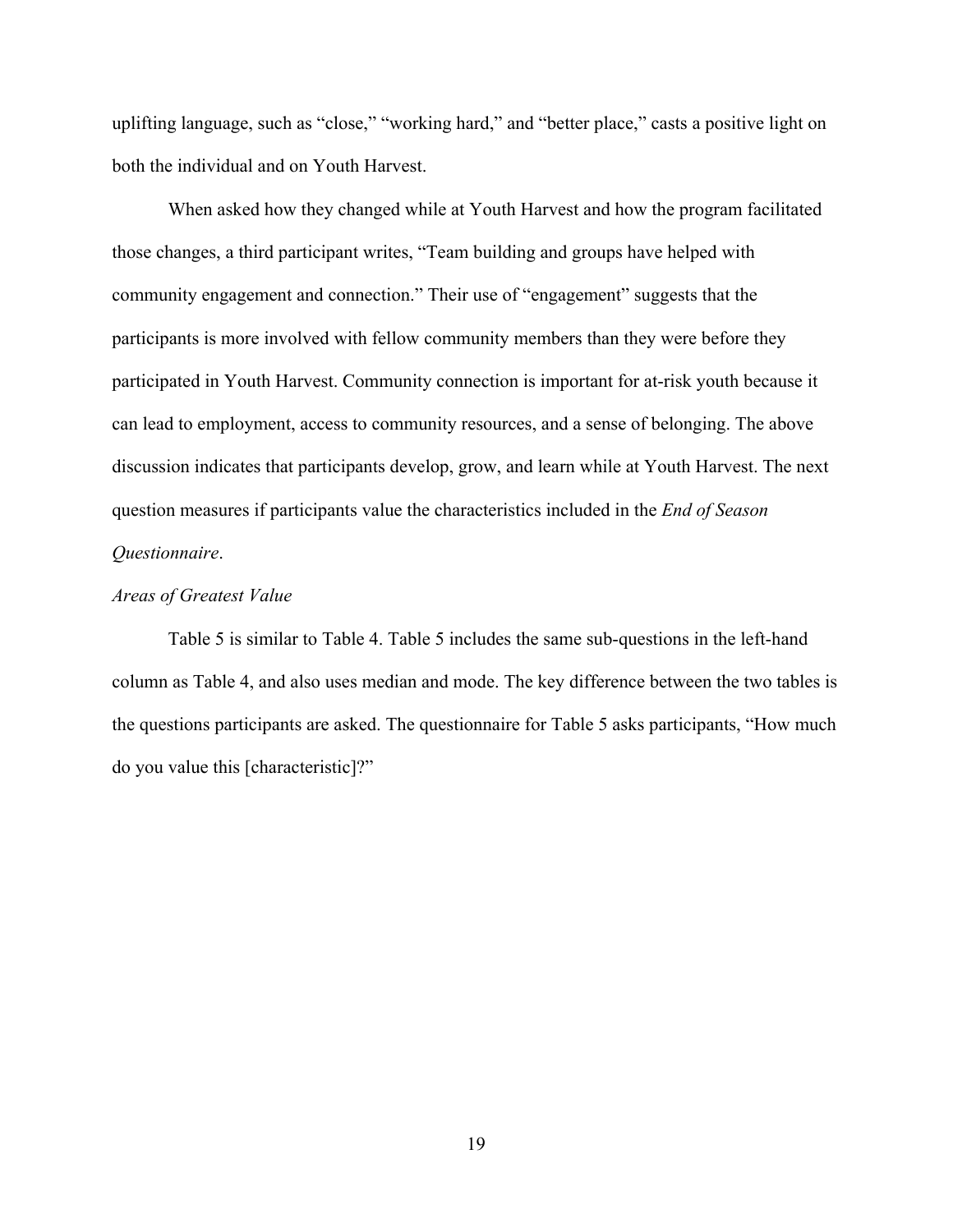| <b>Variables</b>                     |                  |                  |                 |
|--------------------------------------|------------------|------------------|-----------------|
| How much do you value this?          | Median           | <b>Mode</b>      | N               |
| <b>COMMUNICATION</b>                 |                  |                  |                 |
| Ability to Express Self Openly and   | 2.0              | 3.0              | 31              |
| Honestly                             |                  |                  |                 |
| Positive Communication               | 2.0              | 3.0              | 32              |
| Giving/Receiving Feedback            | $\overline{2.0}$ | $2.0/3.0*$       | $\overline{31}$ |
| Skill in Conflict-Resolution         | 2.0              | 2.0              | $\overline{32}$ |
| <b>General Social Skills</b>         | $\overline{3.0}$ | $\overline{3.0}$ | 32              |
| Public Speaking Skills               | $\overline{2.0}$ | $\overline{2.0}$ | 32              |
| <b>JOB/LIFE SKILLS</b>               |                  |                  |                 |
| Ability to Problem Solve             | 3.0              | 3.0              | 32              |
| Ability to Set and Achieve Goals     | 2.0              | $\overline{3.0}$ | 32              |
| Leadership Skills                    | 2.0              | $\overline{3.0}$ | $\overline{31}$ |
| <b>Teamwork Skills</b>               | 2.5              | $\overline{3.0}$ | $\overline{32}$ |
| Work Ethic                           | 3.0              | $\overline{3.0}$ | $\overline{32}$ |
| <b>Ability to Take Direction</b>     | $\overline{3.0}$ | $\overline{3.0}$ | $\overline{30}$ |
| Reliability                          | 3.0              | 3.0              | $\overline{32}$ |
| Willingness to do What Needs Done    | $\overline{3.0}$ | $\overline{3.0}$ | $\overline{31}$ |
| Competency at Farming                | $3.\overline{0}$ | 3.0              | $\overline{31}$ |
| Confidence in Getting a Job          | $\overline{3.0}$ | $\overline{3.0}$ | $\overline{32}$ |
| <b>SELF</b>                          |                  |                  |                 |
| Self-Confidence                      | 3.0              | $\overline{3.0}$ | $\overline{32}$ |
| Self-Awareness/Identity              | $\overline{3.0}$ | $\overline{3.0}$ | $\overline{31}$ |
| Self-Advocacy                        | 3.0              | 3.0              | $\overline{31}$ |
| Self-Responsibility                  | 3.0              | $\overline{3.0}$ | 32              |
| Self-Motivation                      | 3.0              | $\overline{3.0}$ | $\overline{31}$ |
| Coping Strategies (Ability to Manage | 3.0              | 3.0              | $\overline{31}$ |
| Anxiety, Depression, Anger)          |                  |                  |                 |
| Sense of Independence                | $\overline{3.0}$ | $\overline{3.0}$ | $\overline{31}$ |
| <b>COMMUNITY</b>                     |                  |                  |                 |
| Willingness to Help Others           | 3.0              | 3.0              | 32              |
| Concern for Wellbeing of Others      | 3.0              | 3.0              | 32              |
| Value of Community Service           | $\overline{3.0}$ | $\overline{3.0}$ | $\overline{32}$ |
| Sense of Belonging/Community         | 2.0              | $\overline{3.0}$ | $\overline{31}$ |
| Connection                           |                  |                  |                 |
| Network of Support                   | 3.0              | 3.0              | 31              |
| <b>HEALTH</b>                        |                  |                  |                 |
| Physical Health                      | 3.0              | 3.0              | 32              |
| Mental Health                        | 3.0              | 3.0              | 32              |
| <b>Self-Care Practices</b>           | $\overline{3.0}$ | 3.0              | $\overline{32}$ |

**Table 5: Median and Mode: How much do you value this?**

*Source:* Spring and Summer Sessions, 2018 and 2019; and Spring Session, 2021; *End of Season Questionnaire*

*Note:* The responses are rated on the following 4-point scale: 0 (None), 1 (Some), 2 (More), or 3 (Heaps).

\*Multiple modes exist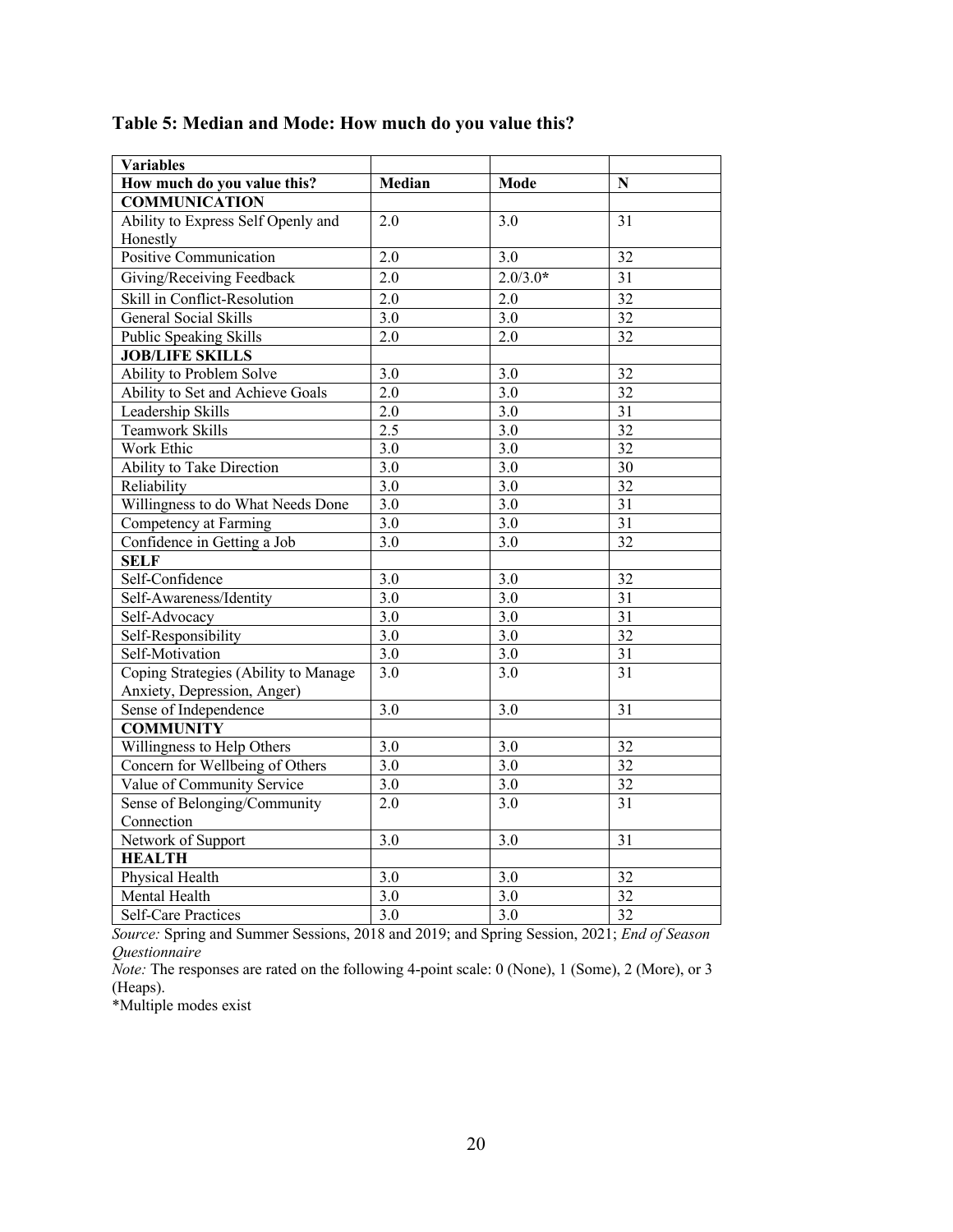One of the most striking results shown in Table 5 is low medians and modes in the "communication" category. Five of six medians and two of five modes in "communication" are ratings of 2 (More).<sup>3</sup> In total, 7 of 11 (63.6%) medians and modes in the "communication" category are ratings of 2 (More). A rating of 2 (More) is relatively high, but is low when compared to other categories in Table 5. The majority of medians and modes in other categories are ratings of 3 (Heaps) so it appears that respondents do not feel as strongly in valuing "communication."

The other four categories in Table 5 have higher medians and modes than "communication." For example, in the "job/life skills" category only 3 of 20 (15.0%) medians and modes are ratings below 3 (Heaps) of value, compared to 63.6% in "communication." In the category "self," 0 of 14 (0.0%) medians and modes are ratings below 3 (Heaps) of value. In the "community" category 1 of 10 (10.0%) are ratings below 3 (Heaps) of value. In the "health" category 0 of 6 (0.0%) are ratings below 3 (Heaps) of value. This is important because "communication" is a central part of employability, self-development, and community connection.

The open-ended data does not align with the close-ended data in Table 5. Much of the open-ended data suggests that participants value "communication." For example, when asked about "skills, strengths, and understandings" that they developed at Youth Harvest, one participant writes, "Positive communication skills with personal relationships and gentle and positive with self." The participant suggests that they have improved "communication" skills, especially with people they know well. Their use of uplifting words, such as "positive" and

<sup>3</sup> One mode is not included because it is mixed. Giving/Receiving Feedback has a dual mode of 2 (More) and 3 (Heaps).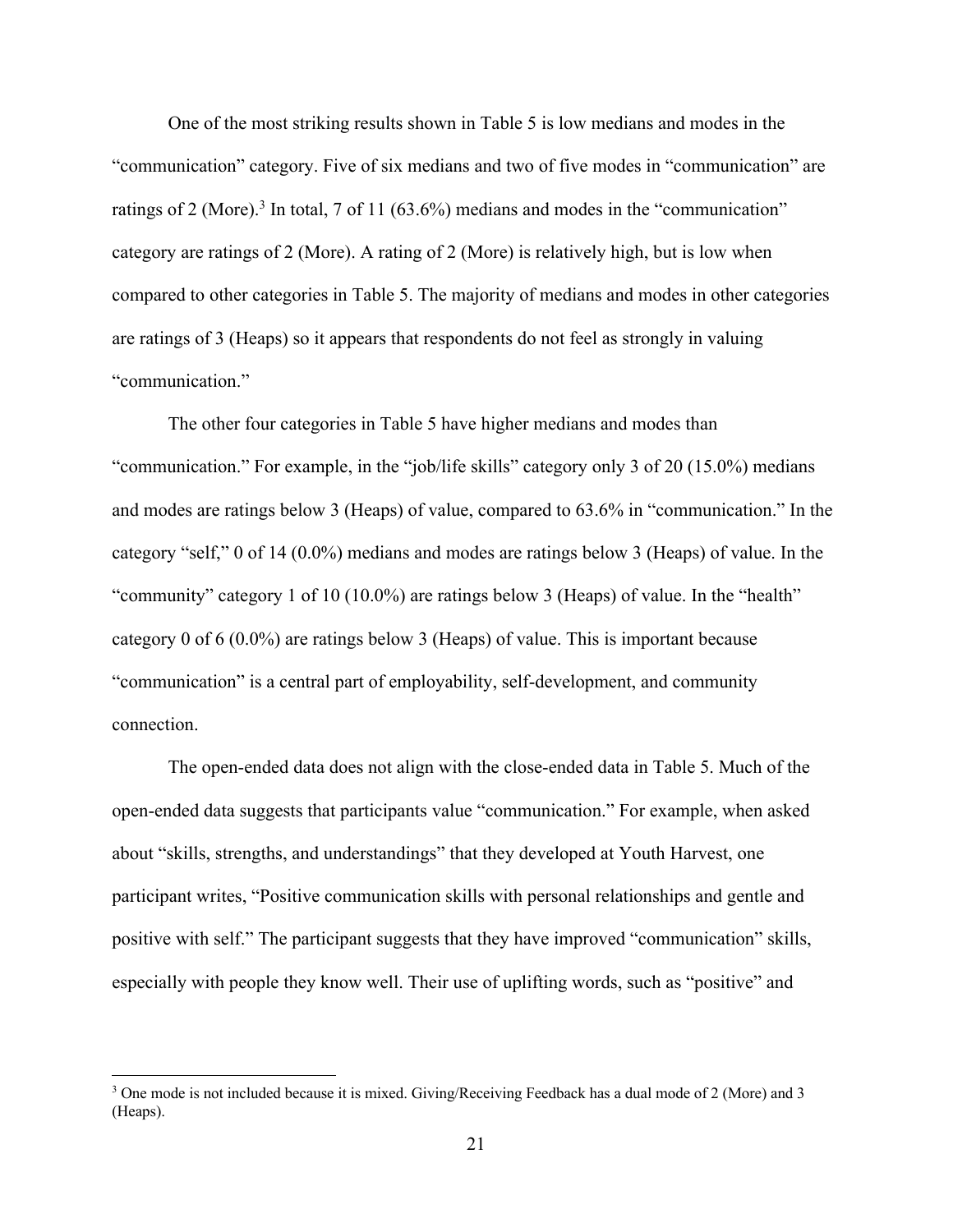"gentle," suggests that the participant has positive feelings about their participation in the Youth Harvest program.

When asked the same question (i.e., "skills, strengths, and understandings" they developed at Youth Harvest) another participant writes, "I can communicate clearly with my peers." This participant suggests that they have improved "communication" skills as a result of Youth Harvest participation. An additional participant writes, "More comfortable talking to strangers." Like the previous participant, this individual perceives improved "communication" skills following Youth Harvest participation. The participant indicates that they are now able to step outside of their comfort zone and are capable of communicating with unfamiliar people. The above participants use phrases, such as "communicate clearly" and "more comfortable," Those words suggest that they are more adept at communication and are more self-assured after Youth Harvest participation.

"Communication" skills and self-confidence development can improve participants' employability, self-development, and community connection. The above discussion indicates that participants largely value the attributes included in the *End of Season Questionnaire*, including communication. The next section will consider if participants experience challenge in specific areas.

#### *Challenging Characteristics*

Table 6 is similar to Tables 4 and 5. Table 6 includes the same sub-questions and shows medians and modes like the other two tables. However, the questions in Table 6 ask participants, "How much were you challenged in this area?" Participants use the same rating scale as the one used in the other two tables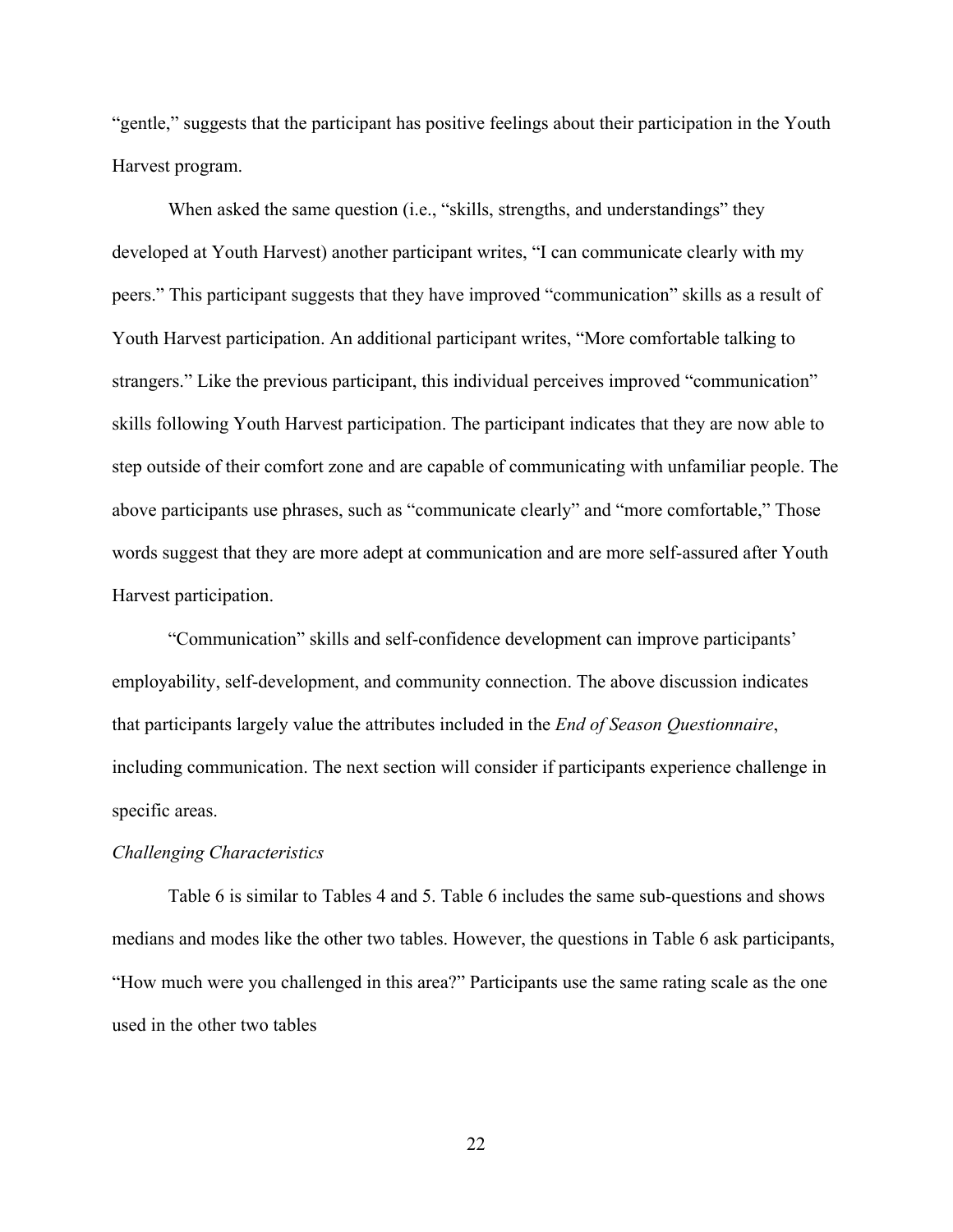| <b>Variables</b>                     |                  |            |                 |
|--------------------------------------|------------------|------------|-----------------|
| How much were you challenged in      | Median           | Mode       | N               |
| this area?                           |                  |            |                 |
| <b>COMMUNICATION</b>                 |                  |            |                 |
| Ability to Express Self Openly and   | 2.0              | 2.0        | 13              |
| Honestly                             |                  |            |                 |
| Positive Communication               | 1.0              | 1.0        | 13              |
| Giving/Receiving Feedback            | 1.0              | 1.0        | $\overline{30}$ |
| Skill in Conflict-Resolution         | 1.0              | 1.0        | 13              |
| <b>General Social Skills</b>         | 2.0              | 2.0        | 13              |
| Public Speaking Skills               | 2.0              | 3.0        | 12              |
| <b>JOB/LIFE SKILLS</b>               |                  |            |                 |
| Ability to Problem Solve             | 2.0              | 2.0        | 13              |
| Ability to Set and Achieve Goals     | 2.0              | 2.0        | 13              |
| Leadership Skills                    | 2.0              | 2.0        | 13              |
| <b>Teamwork Skills</b>               | $\overline{2.0}$ | $1.0/2.0*$ | $\overline{13}$ |
| Work Ethic                           | 1.0              | 1.0        | 13              |
| Ability to Take Direction            | 1.5              | $.00/3.0*$ | $\overline{12}$ |
| Reliability                          | 2.0              | 2.0        | 12              |
| Willingness to do What Needs         | 1.0              | $.00/3.0*$ | 13              |
| Done                                 |                  |            |                 |
| Competency at Farming                | 2.0              | $1.0/3.0*$ | 13              |
| Confidence in Getting a Job          | $\overline{2.0}$ | 2.0        | $\overline{13}$ |
| <b>SELF</b>                          |                  |            |                 |
| Self-Confidence                      | 2.0              | 3.0        | 13              |
| Self-Awareness/Identity              | 2.0              | 2.0        | 13              |
| Self-Advocacy                        | 1.0              | 1.0        | 13              |
| Self-Responsibility                  | 2.0              | 2.0        | 13              |
| Self-Motivation                      | 2.0              | 3.0        | 13              |
| Coping Strategies (Ability to Manage | 2.0              | 2.0        | 12              |
| Anxiety, Depression, Anger)          |                  |            |                 |
| Sense of Independence                | 1.0              | 1.0        | 12              |
| <b>COMMUNITY</b>                     |                  |            |                 |
| Willingness to Help Others           | 1.0              | $.00/1.0*$ | 13              |
| Concern for Wellbeing of Others      | 1.0              | 1.0        | 13              |
| Value of Community Service           | $\overline{1.0}$ | $1.0/2.0*$ | $\overline{13}$ |
| Sense of Belonging/Community         | 2.0              | $.00/2.0*$ | 13              |
| Connection                           |                  |            |                 |
| Network of Support                   | 1.5              | 2.0        | 12              |
| <b>HEALTH</b>                        |                  |            |                 |
| Physical Health                      | 2.0              | 2.0        | 13              |
| Mental Health                        | 2.0              | 3.0        | 13              |
| <b>Self-Care Practices</b>           | $\overline{2.0}$ | 2.0        | 13              |

# **Table 6: Median and Mode: How much were you challenged in this area?**

Source: Spring and Summer Sessions, 2018 and 2019; and Spring Session, 2021; *End of Season Questionnaire*

*Note:* The responses are rated on the following 4-point scale: 0 (None), 1 (Some), 2 (More), or 3 (Heaps).

\*Multiple modes exist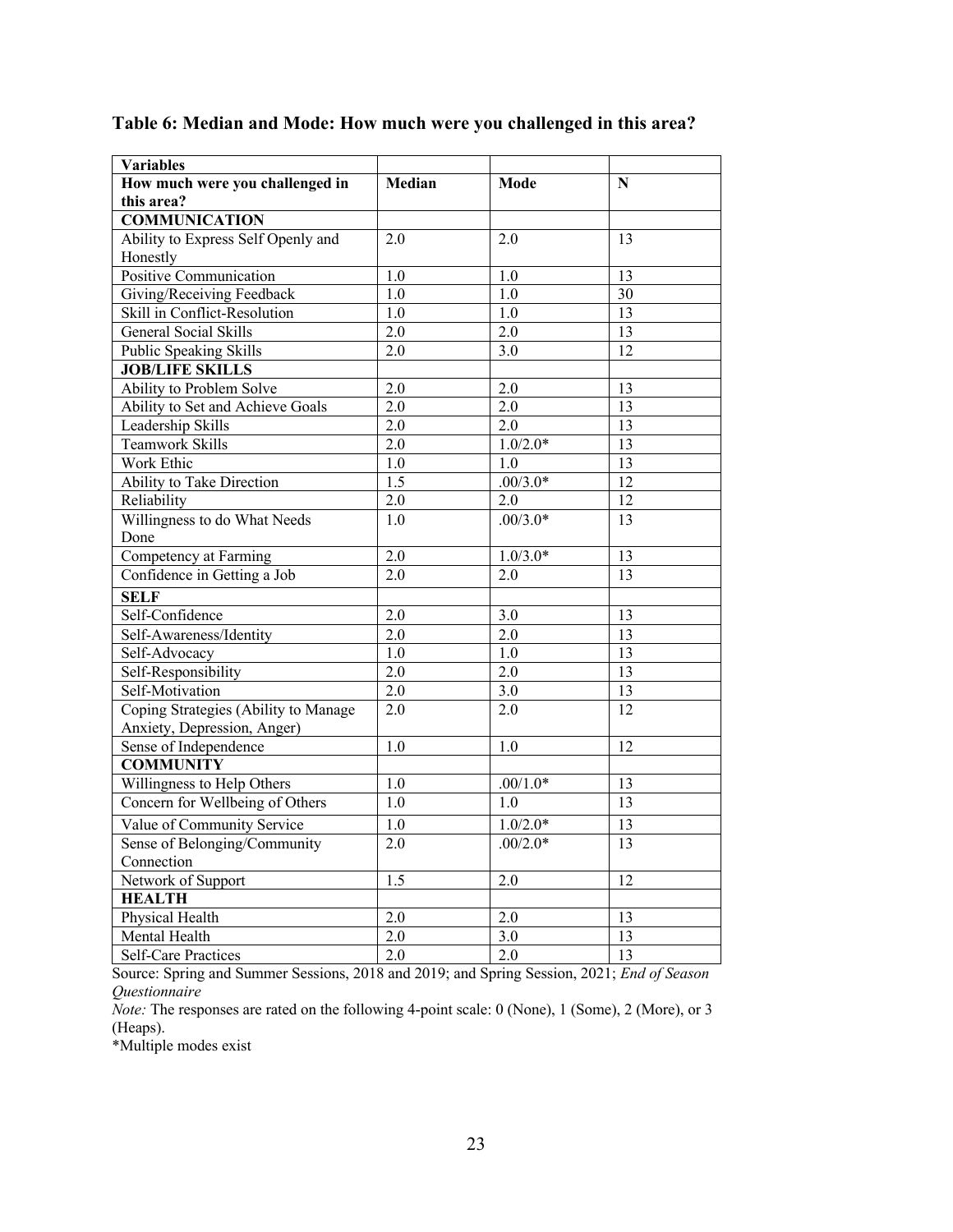Table 6 includes several interesting results. "Self-confidence" has a mode of 3 (Heaps), the highest possible rating and the most common answer. This suggests that participants' "selfconfidence" is challenged at Youth Harvest because participants are asked, "How much were you challenged in this area?" There is ambiguity in this question and how it is worded so the responses may be interpreted in several different ways. One argument is that the program intentionally challenges participants' "self-confidence." Participants are made to step outside their comfort zone. As a result, participants learn to be more self-confident as they experience success.

A second argument is that participants are challenged because the program is not adequately addressing "self-confidence." Put differently, participants experience challenge in "self-confidence" because Youth Harvest is not helping them improve in that area. It is unclear which of the above interpretations are accurate because of the wording of the question. This analysis suggests that Youth Harvest be clearer on what challenging youth's "self-confidence" means. This is important because of Youth Harvest's focus on participants' self-development.

In the open-ended data, at least one participant indicates that "self-confidence" is a challenge. That is similar to what is seen in the close-ended data. Participants are asked what areas they struggle with or areas where they could improve. One participant writes, "selfconfidence, reaching out, making conversation." The participant indicates that they are challenged by "self-confidence," and suggests that they have a difficult time connecting with others. This suggests that they lack social skills and "self-confidence."

Other participants write about experiencing positive outcomes in "self-confidence" after participating in Youth Harvest. For example, participants are asked how they are different after Youth Harvest participation. One participant writes that they are "less critical of self, finding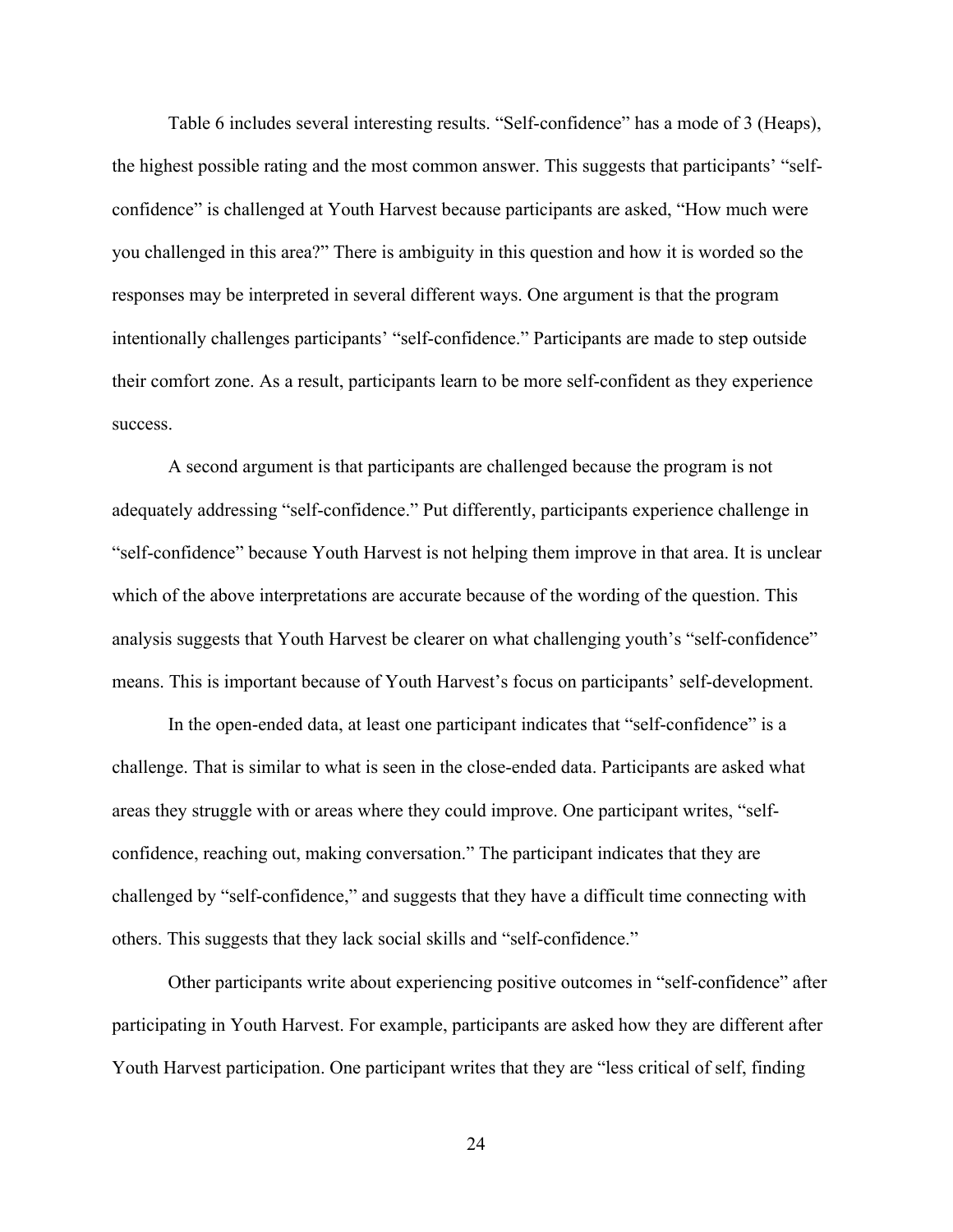success in challenging self, confidence." This participant suggests that they have experienced success as a result of the challenges they encountered at Youth Harvest, and are also less selfcritical and more confident. Again, improved "self-confidence" can improve at-risk youth's employability, self-development, and community connection.

#### *Perceived Competence in Skills*

Table 7 includes a substantial amount of data that benefits this analysis. The table began

as two separate questionnaires, but they are combined for the purposes of this analysis. Those

two questionnaires are the Summer 2017, *Participant Skills Questionnaire* and the Summer

2017, *Self-Evaluation of Skills Questionnaire.* The original questionnaires include both pre-tests

and post-tests. Participants are asked, "How well do you perform the following skills?"

| <b>Participant Skills Questionnaire, Summer 2017</b> |                 |               |                |               |          |
|------------------------------------------------------|-----------------|---------------|----------------|---------------|----------|
| <b>Categories</b>                                    | <b>Pre-Test</b> |               | Post-Test      |               |          |
|                                                      | N(90)           | $\frac{0}{0}$ | N(77)          | $\frac{0}{0}$ | % Change |
| Teamwork                                             | $\overline{4}$  | 4.4           | 6              | 7.8           | 3.4      |
| <b>Community Service</b>                             | 3               | 3.3           | $\overline{4}$ | 5.2           | 1.9      |
| Building Sense of Self and<br>Self-Esteem            | 5               | 5.6           | $\overline{2}$ | 2.6           | $-3.0$   |
| Learning to Farm                                     | 6               | 6.7           | 5              | 6.5           | $-0.2$   |
| <b>Making Money</b>                                  | 6               | 6.7           | 6              | 7.8           | 1.1      |
| Meeting New People                                   | 2               | 2.2           | $\overline{4}$ | 5.2           | 3.0      |
| Learning About Social<br>Justice and Food Justice    | $\overline{c}$  | 2.2           | $\overline{2}$ | 2.6           | 0.4      |
| Building Job and Life<br><b>Skills</b>               | $\overline{4}$  | 4.4           | $\overline{4}$ | 5.2           | 0.8      |
| Growing My Network of<br>Community and Support       | 3               | 3.3           | $\overline{2}$ | 2.6           | $-0.7$   |
| Meaningful Work                                      | 5               | 5.6           | 3              | 3.9           | $-1.7$   |
| <b>Total Very</b><br>Good/Outstanding<br>Responses   | 40              | 44.4          | 38             | 49.4          | 5.0      |
| Self-Evaluation of Skills Questionnaire, Summer 2017 |                 |               |                |               |          |
| <b>Categories</b>                                    | Pre-Test        |               | Post-Test      |               |          |
|                                                      | N(128)          | $\frac{0}{0}$ | N(110)         | $\frac{0}{0}$ | % Change |
| Level of Maturity                                    | 6               | 4.7           | 7              | 6.4           | 1.7      |

**Table 7: Numbers of Answers (N) and Percentages of Total Responses in Highest 3 Ranks (%) How well do you perform the following skills?**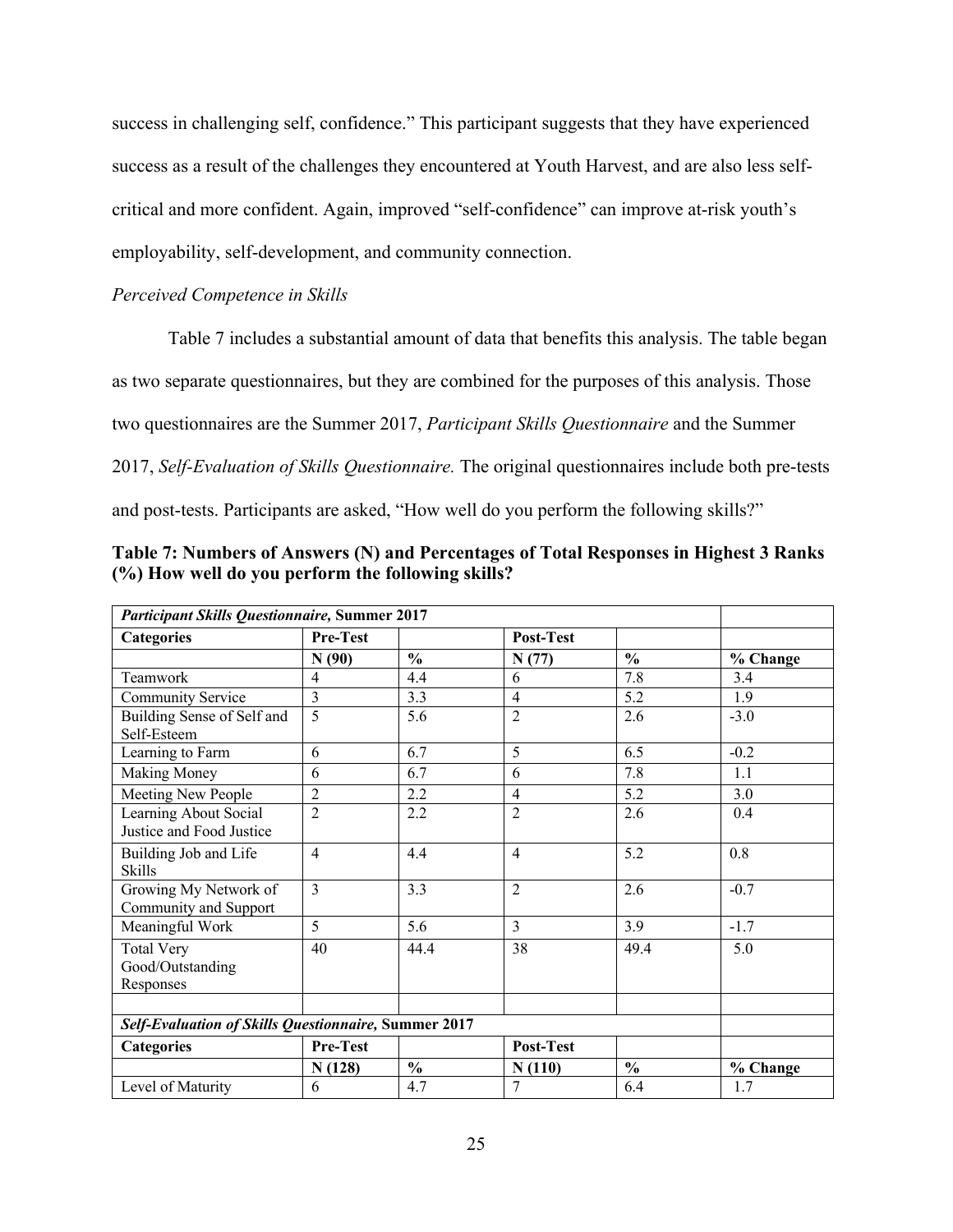| Leadership                                         | $\overline{2}$ | 1.6  | 3              | 2.7  | 1.1    |
|----------------------------------------------------|----------------|------|----------------|------|--------|
| Integrity                                          | 3              | 2.3  | 4              | 3.6  | 1.3    |
| Concern for Others                                 | 5              | 3.9  | 6              | 5.5  | 1.6    |
| Confidence                                         | 3              | 2.3  | 6              | 5.5  | 3.2    |
| Mental Health                                      | 3              | 2.3  | 5              | 4.5  | 2.2    |
| Working as a Team                                  | 5              | 3.9  | 5              | 4.5  | 0.6    |
| Accepting Directions from<br>Adults                | 8              | 6.3  | 6              | 5.5  | $-0.8$ |
| Feeling of Community<br>Connection                 | $\overline{c}$ | 1.6  | 6              | 5.5  | 3.9    |
| Physical Health                                    | 3              | 2.3  | $\overline{4}$ | 3.6  | 1.3    |
| Cooking Skills                                     | 6              | 4.7  | 7              | 6.4  | 1.7    |
| Confidence in Getting a<br>Job                     | 3              | 2.3  | 5              | 4.5  | 2.2    |
| <b>Communication Skills</b>                        | $\overline{2}$ | 1.6  | 6              | 5.5  | 3.9    |
| Sense of Responsibility                            | 5              | 3.9  | 6              | 5.5  | 1.6    |
| Public Speaking Skills                             | $\mathbf{1}$   | 0.8  | $\overline{2}$ | 1.8  | 1.0    |
| Money Handling                                     | 3              | 2.3  | 6              | 5.5  | 3.2    |
| <b>Total Very</b><br>Good/Outstanding<br>Responses | 60             | 46.8 | 84             | 76.5 | 29.7   |

Source : Summer 2017 Session, *Participant Skills Questionnaire ;* and Summer 2017 Session, *Self-Evaluation of Skills Questionnaire*

*Note:* The responses for the first 10 questions are the highest 3 categories; rated 8, 9, or 10 on a 10-point scale. The responses for second 16 questions are the highest 2 categories, rated 3 (Very Good) or 4 (Outstanding) on a 4-point scale.

The first ten questions in Table 7 are from the Summer 2017, *Participant Skills* 

*Questionnaire*. When investigating that portion of Table 7 it is apparent that "teamwork" exhibits substantial change. During the pre-test phase 4.4% of participants assign "teamwork" a rating of eight, nine, or ten, but at the end of the season the percentage of eight, nine, and ten responses rise to 7.8% (+3.4%). This suggests that participants' perceptions that they perform "teamwork" more satisfactorily are higher at the conclusion of the season than at the beginning. This aligns with Youth Harvest's goal of providing youth with an opportunity to participate in "teamwork." "Teamwork" is a central component of participants' employability.

The open-ended data on "teamwork" provides additional insights about participants' experiences at Youth Harvest. The open-ended data largely confirms the close-ended data. When asked what skills they learned at Youth Harvest, one participant writes, "Being part of a team to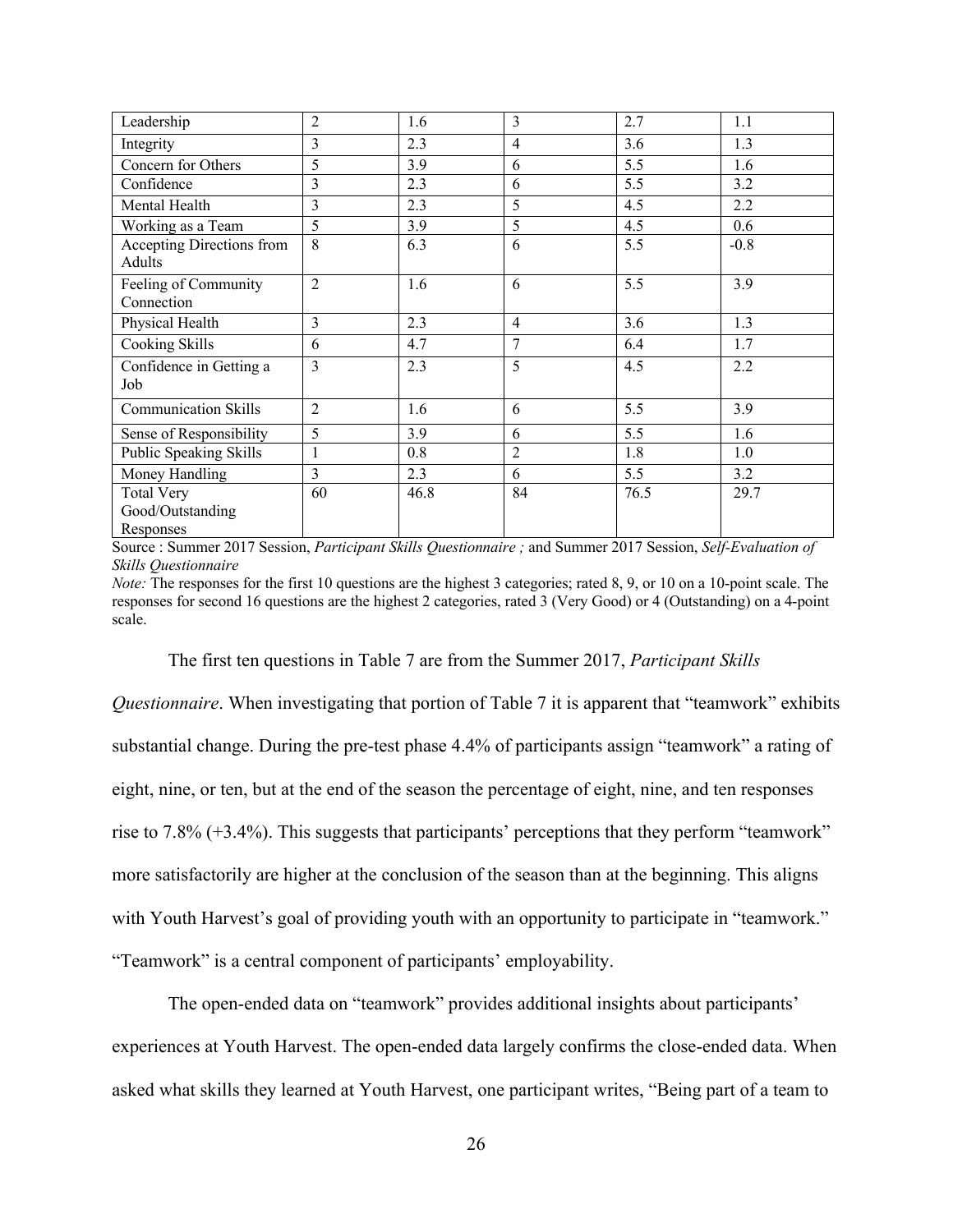see how others think and handle things." This participant perceives value in "being a part of a team." They also suggest that work relationships provide them insights about how to accomplish workplace goals. This suggests that they are open to other's ideas and ways of doing things; an important component of "teamwork."

When another participant is asked the same question (i.e., what skills they learned at Youth Harvest) they write, "Communication/socialization and 'teamwork' especially." The participant perceives that they have acquired communication, social, and "teamwork" skills while at Youth Harvest. This is vital because communication, social skills, and "teamwork" are central to components of the Youth Harvest program.

"Meeting new people" is another question that exhibits notable change between the beginning and end of the season. At the beginning of the season, 2 of 90 (2.2%) responses are ratings of 8, 9, or 10 in "meeting new people." At the conclusion of the season that number increases to 4 of 77 (5.2%). That is an increase of  $+3.0\%$ , which indicates that a higher percentage of participants perceive that they are more adept at "meeting new people" at the end of the season than at the beginning. "Meeting new people" can enhance Youth Harvest participants' "feeling of community connection," which can then enhance their sense of belonging.

The open-ended data provides further insight into "meeting new people." When asked what their goals are for the next six months, two years, and five years, one participant writes that they plan to "go somewhere new and meet new people." The participant indicates that they perceive value in "meeting new people." When asked what they most valued or enjoyed while at Youth Harvest, one participant writes that they appreciated "meeting college students," referencing the college students who work at the farm. The above participants' appreciation for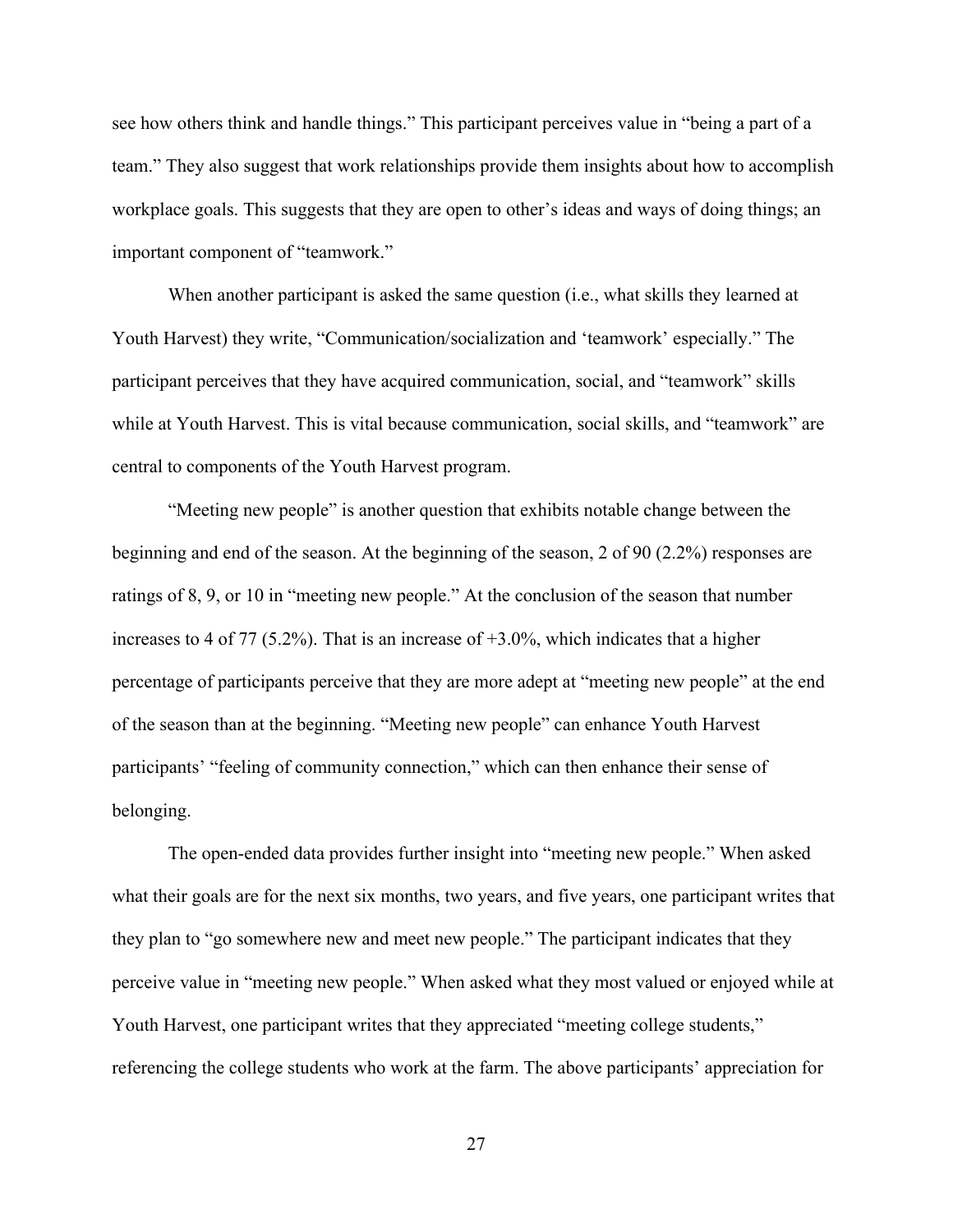"meeting new people" can improve their "feeling of community connection," which benefits them and their community.

The "feeling of community connection" question, from the *Self-Evaluation of Skills Questionnaire,* Summer 2017, also exhibits substantial change between the pre-test and post-test phases. At the beginning of the season, 2 of 90 (1.6%) of responses are rated 3 (Very Good) or 4 (Outstanding) in "feeling of community connection." At the conclusion of the season, 6 of 77 (5.5%) of responses are rated 3 (Very Good) or 4 (Outstanding). This represents a change of +3.9%. More respondents perceive that they have a greater "feeling of community connection" at the end of the season than at the beginning.

The open-ended data also addresses participants' views about "feeling of community connection." When asked what they are most proud of from their time at Youth Harvest, one participant writes, "I honestly can't choose one thing, but if I had to recap, I would say just waking up in the morning and coming, doing hard work and socializing with everyone. Making new friends and socializing with everyone." This participant enthusiastically describes social connections with their Youth Harvest peers. They are proud of the connections they have made in the program and place great emphasis on communication. This participant's enthusiasm suggests that they enjoy Youth Harvest participation and embrace "feeling of community connection." The participant is also proud of getting up early, going to work, and working hard.

Participants mostly indicate that they perform well in the *Participant Skills* and *Self-Evaluation of Skills* questionnaires*.* The next section will consider how much participants value an additional set of skills.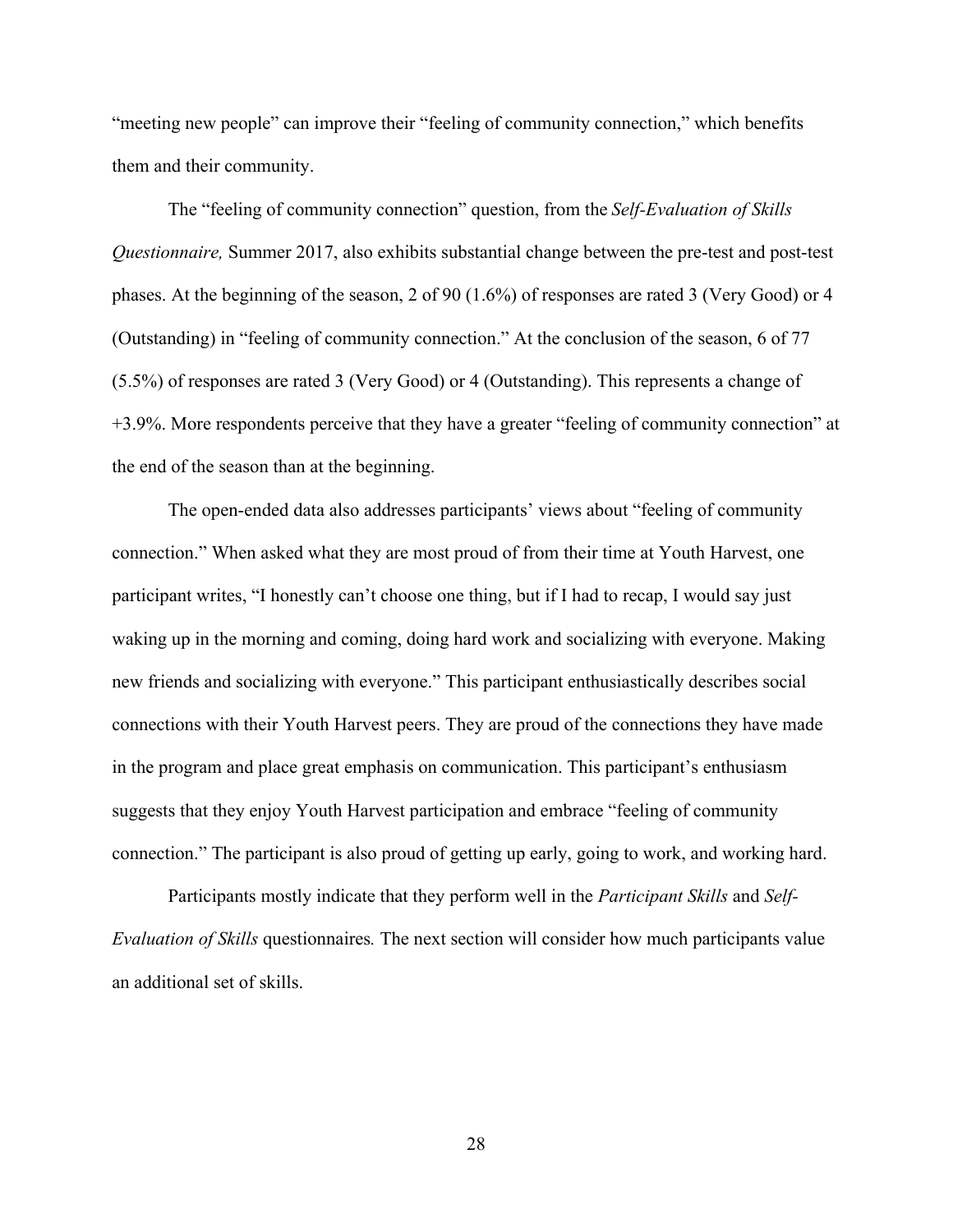#### *Valued Skills*

Table 8 began as two questionnaires, but the two are combined for the purposes of this

analysis. Those two questionnaires are the Spring 2018 and Winter 2019, *Self-Evaluation of* 

*Skills Questionnaire*s. Both questionnaires ask participants, "How much do you value the

following skills?" For example, participants are asked, "How much do you value teamwork?"

Participants then rate each skill. The two highest participant ratings are included in the table.

High ratings indicate the skills that are most valued by participants.

**Table 8: Numbers of Answers (N) and Percentages (%) of what kind of Answers to the Question: How much do you value the following skills?**

| Spring 2018              |                         |               |                         |               |          |
|--------------------------|-------------------------|---------------|-------------------------|---------------|----------|
| <b>Skills</b>            | Pre-Test                |               | Post-Test               |               |          |
|                          | N(70)                   | $\frac{0}{0}$ | N(71)                   | $\frac{0}{0}$ | % Change |
| Teamwork                 | 6                       | 8.6           | 5                       | 7.0           | $-1.6$   |
| Community Service        | 6                       | 8.6           | 6                       | 8.5           | $-0.1$   |
| Building Identity and    | 6                       | 8.6           | $\overline{5}$          | 7.0           | $-1.6$   |
| Self-Confidence          |                         |               |                         |               |          |
| Learning to Farm         | 5                       | 7.1           | 5                       | 7.0           | $-0.1$   |
| <b>Making Money</b>      | $\overline{6}$          | 8.6           | $\overline{5}$          | 7.0           | $-1.6$   |
| Meeting New People       | 6                       | 8.6           | $\overline{5}$          | 7.0           | $-1.6$   |
| Learning About Food      | $\overline{5}$          | 7.1           | $\overline{3}$          | 4.2           | $-2.9$   |
| Justice and Security     |                         |               |                         |               |          |
| Building Job and Life    | 6                       | 8.6           | 5                       | 7.0           | $-1.6$   |
| <b>Skills</b>            |                         |               |                         |               |          |
| Growing my Network       | 6                       | 8.6           | $\overline{4}$          | 5.6           | $-3.0$   |
| of Community and         |                         |               |                         |               |          |
| Support                  |                         |               |                         |               |          |
| Meaningful Work          | 6                       | 8.6           | 6                       | 8.5           | $-0.1$   |
| Becoming More Self-      | 6                       | 8.6           | 6                       | 8.5           | $-0.1$   |
| Reliant                  |                         |               |                         |               |          |
| Getting Healthier        | 5                       | 7.1           | $\overline{4}$          | 5.6           | $-1.5$   |
| <b>Total Very</b>        | 69                      | 98.7          | 59                      | 82.9          | $-15.8$  |
| Good/Outstanding         |                         |               |                         |               |          |
| Responses                |                         |               |                         |               |          |
|                          |                         |               |                         |               |          |
| Winter 2019              |                         |               |                         |               |          |
| <b>Skills</b>            | Pre-Test                |               | Post-Test               |               |          |
|                          | N(47)                   | $\frac{0}{0}$ | N(47)                   | $\frac{0}{0}$ | % Change |
| Teamwork                 | $\overline{2}$          | 4.3           | $\overline{2}$          | 4.3           | 0.0      |
| Community Service        | 3                       | 6.4           | $\overline{3}$          | 6.4           | 0.0      |
| <b>Building Identity</b> | $\overline{\mathbf{3}}$ | 6.4           | $\overline{\mathbf{3}}$ | 6.4           | 0.0      |
| <b>Building Self-</b>    | $\overline{3}$          | 6.4           | $\overline{\mathbf{3}}$ | 6.4           | 0.0      |
| Confidence               |                         |               |                         |               |          |
| Learning to Cook         | $\mathfrak{Z}$          | 6.4           | $\overline{3}$          | 6.4           | 0.0      |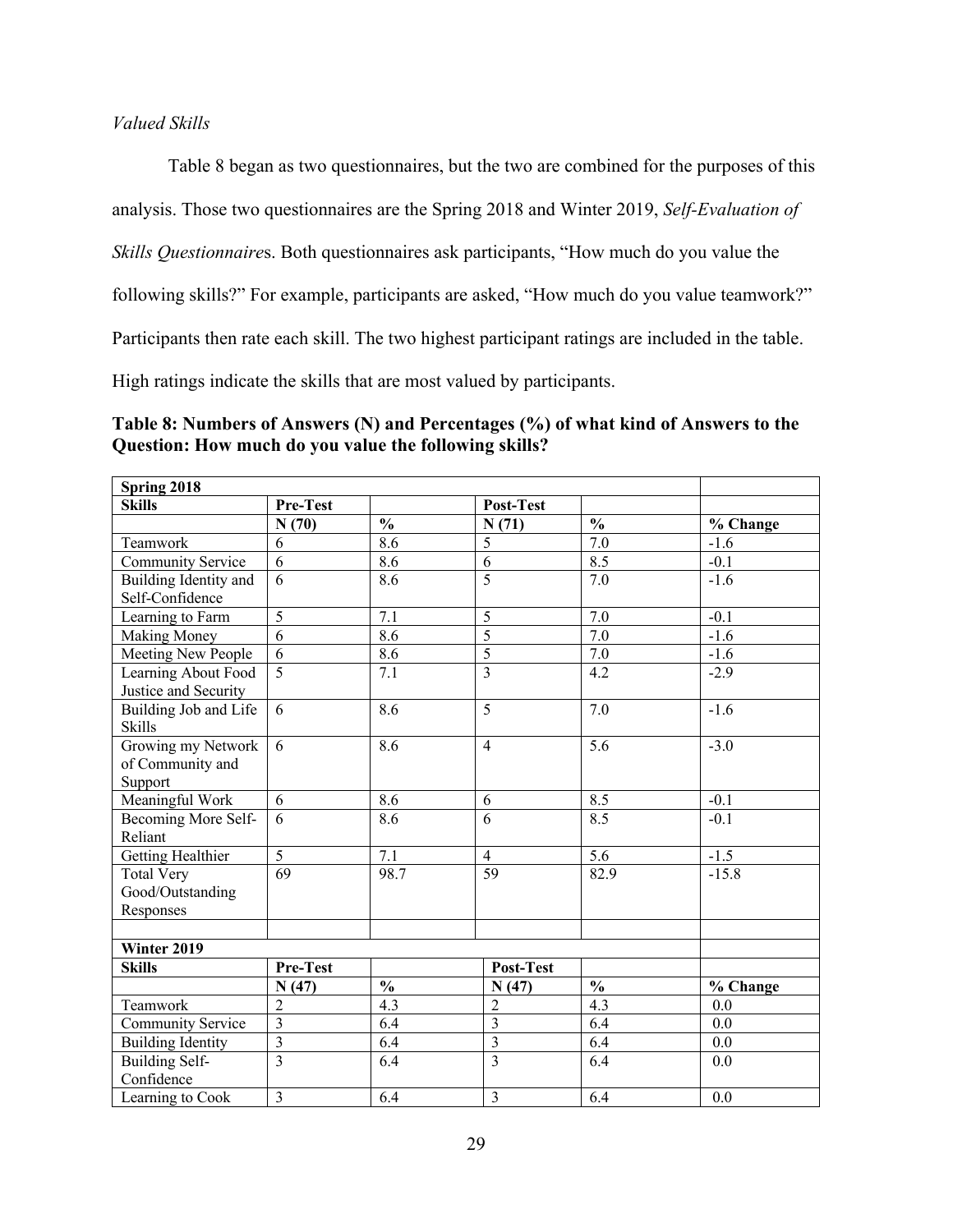| Cooking for Others          | 3              | 6.4  | $\overline{2}$ | 4.3  | $-2.1$  |
|-----------------------------|----------------|------|----------------|------|---------|
| <b>Making Money</b>         | 3              | 6.4  | $\mathbf{1}$   | 2.1  | $-4.3$  |
| Meeting New People          | $\overline{2}$ | 4.3  | $\overline{2}$ | 4.3  | 0.0     |
| <b>Building Job Skills</b>  | $\mathcal{F}$  | 6.4  | 3              | 6.4  | 0.0     |
| <b>Building Life Skills</b> | 3              | 6.4  | 3              | 6.4  | 0.0     |
| Learning About Food         | 3              | 6.4  | $\overline{2}$ | 4.3  | $-2.1$  |
| Security                    |                |      |                |      |         |
| Growing my                  | 3              | 6.4  | 3              | 6.4  | 0.0     |
| Community and               |                |      |                |      |         |
| <b>Support System</b>       |                |      |                |      |         |
| Meaningful Work             | 3              | 6.4  | 3              | 6.4  | 0.0     |
| Becoming More Self-         | $\mathcal{E}$  | 6.4  | $\overline{3}$ | 6.4  | 0.0     |
| reliant                     |                |      |                |      |         |
| Living Healthier            | $\overline{3}$ | 6.4  | 3              | 6.4  | 0.0     |
| <b>Exploring Career</b>     | 3              | 6.4  | $\overline{2}$ | 4.3  | $-2.1$  |
| Opportunities               |                |      |                |      |         |
| <b>Total Very</b>           | 46             | 98.2 | 41             | 87.6 | $-10.6$ |
| Good/Outstanding            |                |      |                |      |         |
| Responses                   |                |      |                |      |         |

Source: Spring 2018 and Winter 2019 Sessions, *Self-Evaluation of Skills Questionnaire Note:* The responses for all questions are the highest 2 categories, rated 2 (Value a Lot) or 3 (Value the Most) on a 4-point scale.

The first twelve questions in the table are derived from Spring 2018, *Self-Evaluation of Skills Questionnaire.* Unlike other questionnaires in this analysis, the data here largely trends downward between the beginning and conclusion of the season. The first category, "teamwork," exhibits that downward trend. At the beginning of the season, 8.6% of the responses are value "teamwork" as a positive, based on responses of 2 (Value a Lot) and 3 (Value the Most). At the end of the season that number declines to 7.0% (-1.6%). The close-ended data suggests that participants value "teamwork" less at the conclusion of the season than at the beginning. This is noteworthy because "teamwork" and employability are key foci of Youth Harvest's program.

The aggregated data from the upper portion of Table 8 also indicates that participants value Youth Harvest goals more at the beginning of the season than at the end. During the pretest phase, 69 of 70 (98.7%) responses across 12 questions are responses of 2 (Value a Lot) and 3 (Value the Most). In the post-test phase, only 59 of 71 (82.9%) of responses across 12 questions are responses of 2 (Value a Lot) or 3 (Value the Most). It is notable that this downward statistical trend (-15.8%) is mostly confined to this one season. This analysis cannot definitively state the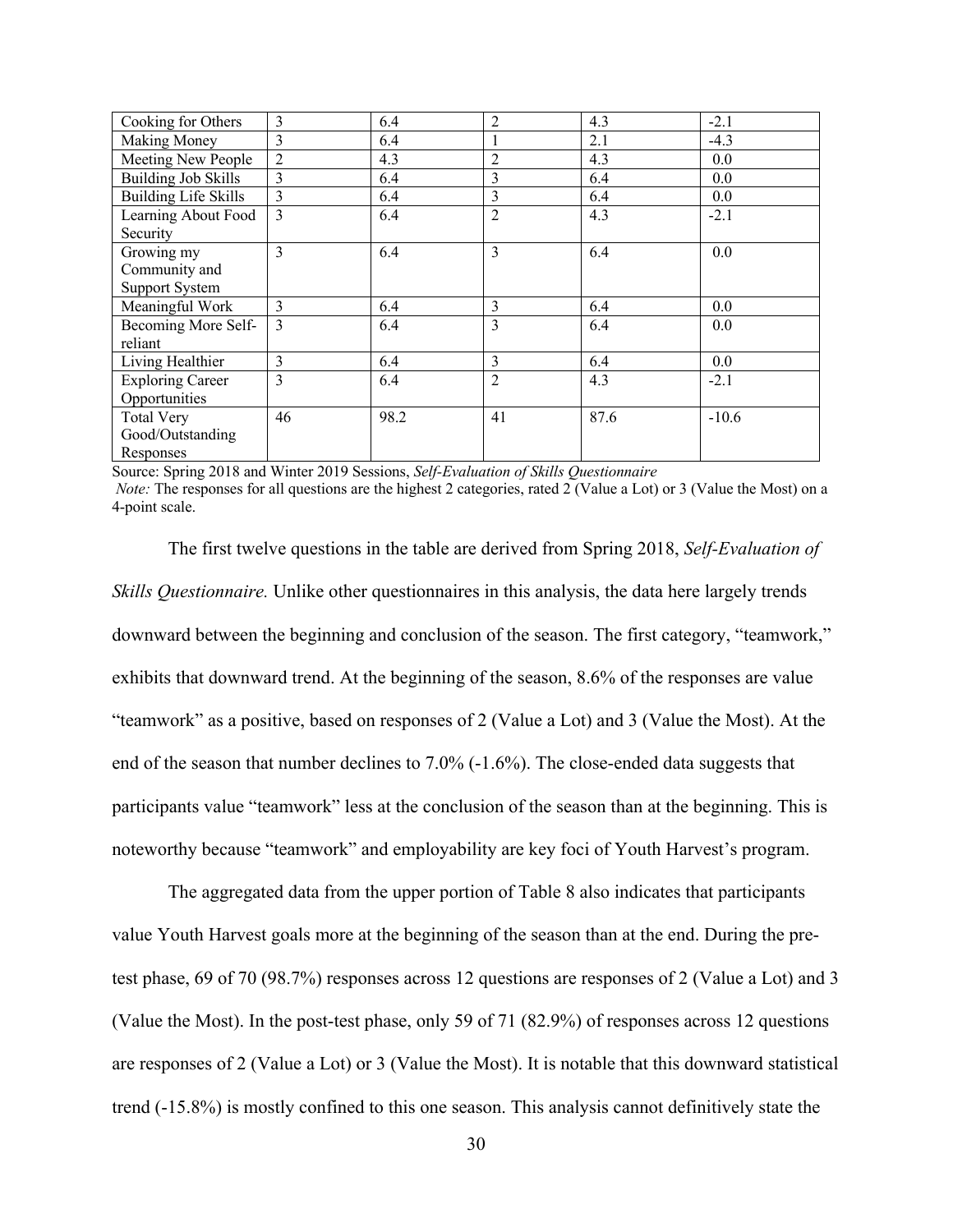cause of this phenomenon. It could be that individual participants were dissatisfied that season or that something simply "did not click." Whatever the case, that season participants value skills less at the conclusion of the season than at the beginning.

In some cases, the open-ended data on "teamwork" supports the close-ended data, and in other cases it does not. For example, when asked what they would change about the Youth Harvest program if they came back for another season, a participant writes, "More group activities-build stronger teamwork. Build more early on." That statement suggests that there is room for improvement in team-building among participants. The participant believes that group activities could be used to build "teamwork," especially early in the season. They perceive a need for "more group activities" because that "build(s) stronger teamwork." This suggests that working together during group activities can carry over into work. The ability to work together is central to employability. The participant also suggests that this is not occurring now, but other participants' opinions differ.

When asked how they have changed through the course of the season and how Youth Harvest facilitated that change, another participant writes, "Building teamwork and community. Hearing others talk through needs helps identify own. Building communication." This participant suggests that they perceive value in "teamwork," community, and communication. Since the question asks how they changed during the season and what part Youth Harvest played in that change, it follows that they might have acquired their appreciation for "teamwork" and community while at Youth Harvest.

The question "growing my network of community and support" exhibits the largest downward movement between the beginning of the season and its conclusion. At the beginning of the season participants assign "growing my network of community and support" a rating of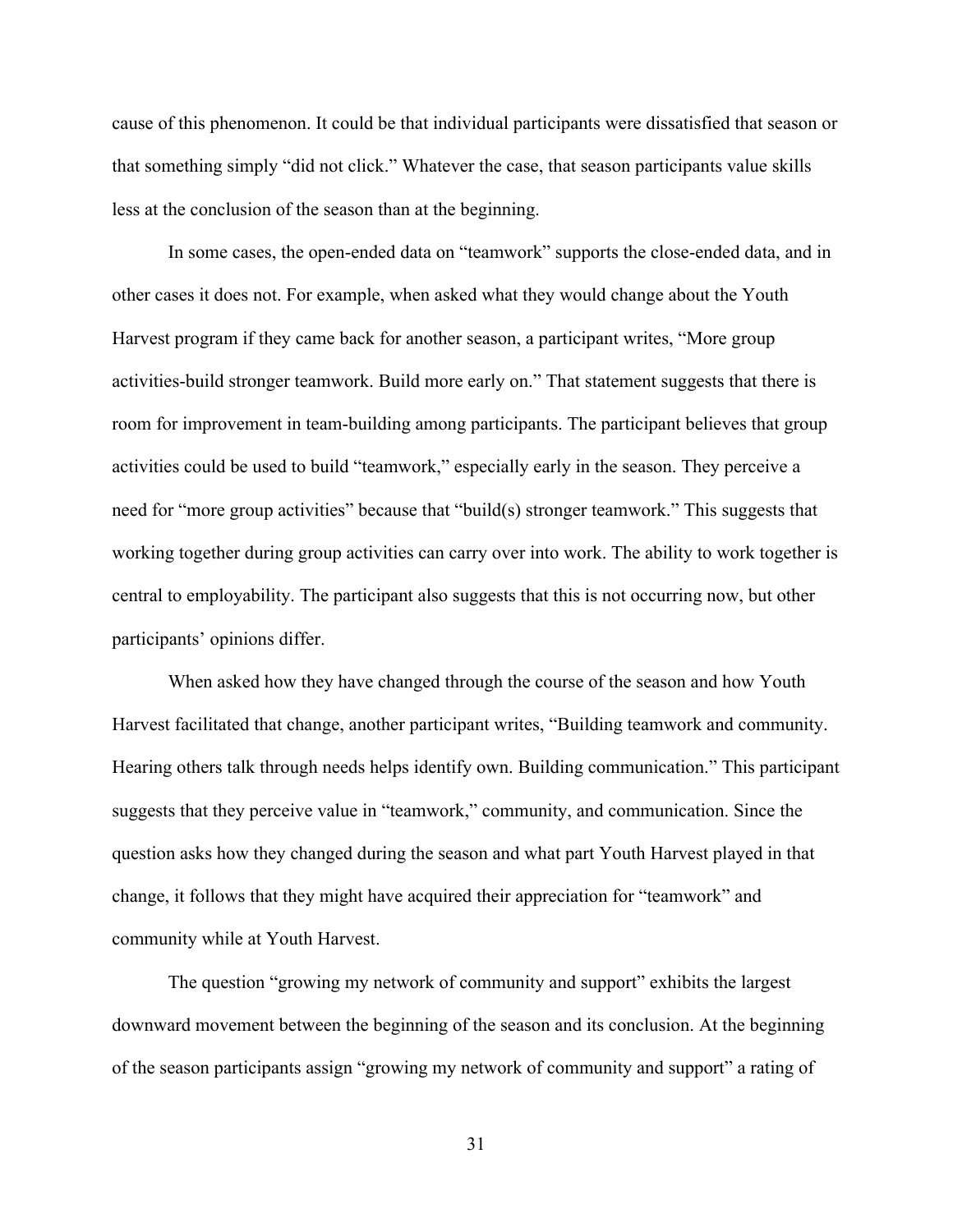8.6%. At the end of the season that number decreases to 5.6% (-3.0%). This indicates that a smaller percentage of participants value "growing my network of community and support" at the season's conclusion than at its beginning. However, the questionnaire's small sample size affects the statistics. The 'N' is similar in the pre-tests  $(70)$  and post-test  $(71)$ . The number of high responses (2-Value a Lot and 3-Value the Most) are also similar in the pre-tests (6) and post-tests (4). While the percentages indicate a substantial change through the course of the season, the 'N' and responses fail to support a claim of sizeable change.

In most cases the open-ended data in "growing my network of community and support" contradicts the downward trend, between the beginning and end of the season, exhibited in the close-ended data. For example, when asked what they are most proud of from their time at Youth Harvest, one participant writes, "Pride in PEAS Farm and community-bringing people together." This participant suggests that they are proud of the farm and the people they know there. The participant also suggests that they have a greater feeling of community connection following their involvement with Youth Harvest.

When asked the same question, a different participant writes, "Happier. Coming to work for sense of belonging and having people to talk to." This participant suggests that they value the community at Youth Harvest, and that that connection makes them feel that they belong. A sense of belonging and happiness is important, because it helps individuals find fulfillment.

The lower portion of Table 8 contains many of the same questions that appear in the upper portion of the table. The data in the latter part of the Table 8 is derived from the Winter 2019, *Self-Evaluation of Skills Questionnaire*. In that questionnaire, participants are asked, "How much do you value the following skills?" This questionnaire is also limited by its small sample size; during the winter of 2019 there were only three youth who participated in Youth Harvest.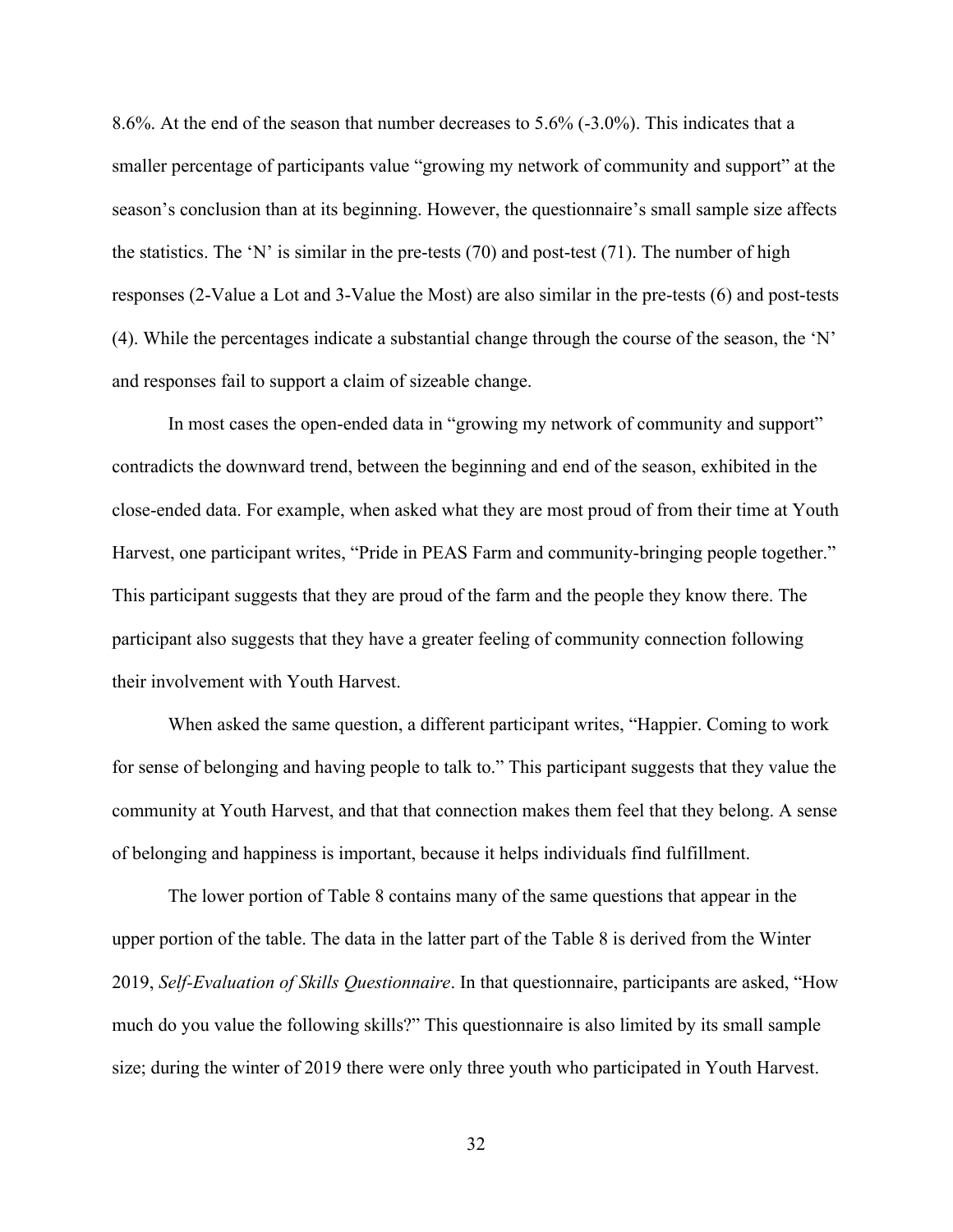Twelve of the sixteen questions in this questionnaire include identical percentages in the pre-test and post-test phases. For example, "teamwork" received a 4.3% rating in both pre-tests and post-tests. This suggests that there is no change through the course of the season. The four areas that are not the same at the beginning and conclusion of the season are "cooking for others," "making money," "learning about food security," and "exploring career opportunities." "Making money" exhibits the greatest change of any question in the table.

At the beginning of the season, 3 of 47 (6.4%) of the responses to the "making money" are rated 2 (Value a Lot) or 3 (Heaps of Value). At the end of the season, 1 of 47 (2.1%) of the responses are rated 2 (Value a Lot) or 3 (Heaps of Value). The data indicate that participants' responses are lower at the conclusion of the season than at the beginning (-4.3%). However, the small sample size has a significant impact on the percentages in this questionnaire. That change appears large at first glance, but in truth only two fewer people rate "making money" higher at the end of the season than at the beginning. For that reason, this analysis will not go into depth on this table.

### *Perceived Self-Performance*

Table 9 is derived from the Spring 2021, *Values and Personal Characteristics Questionnaire*. That questionnaire's design is similar to others, but the questions are markedly different. The questionnaire includes eight questions and is distributed at both the beginning and end of the season. Participants are asked, "How well do perform in the following categories?" There are numerous questions that were left unanswered or that received multiple answers from single individuals in this questionnaire. Those responses are not included in the table.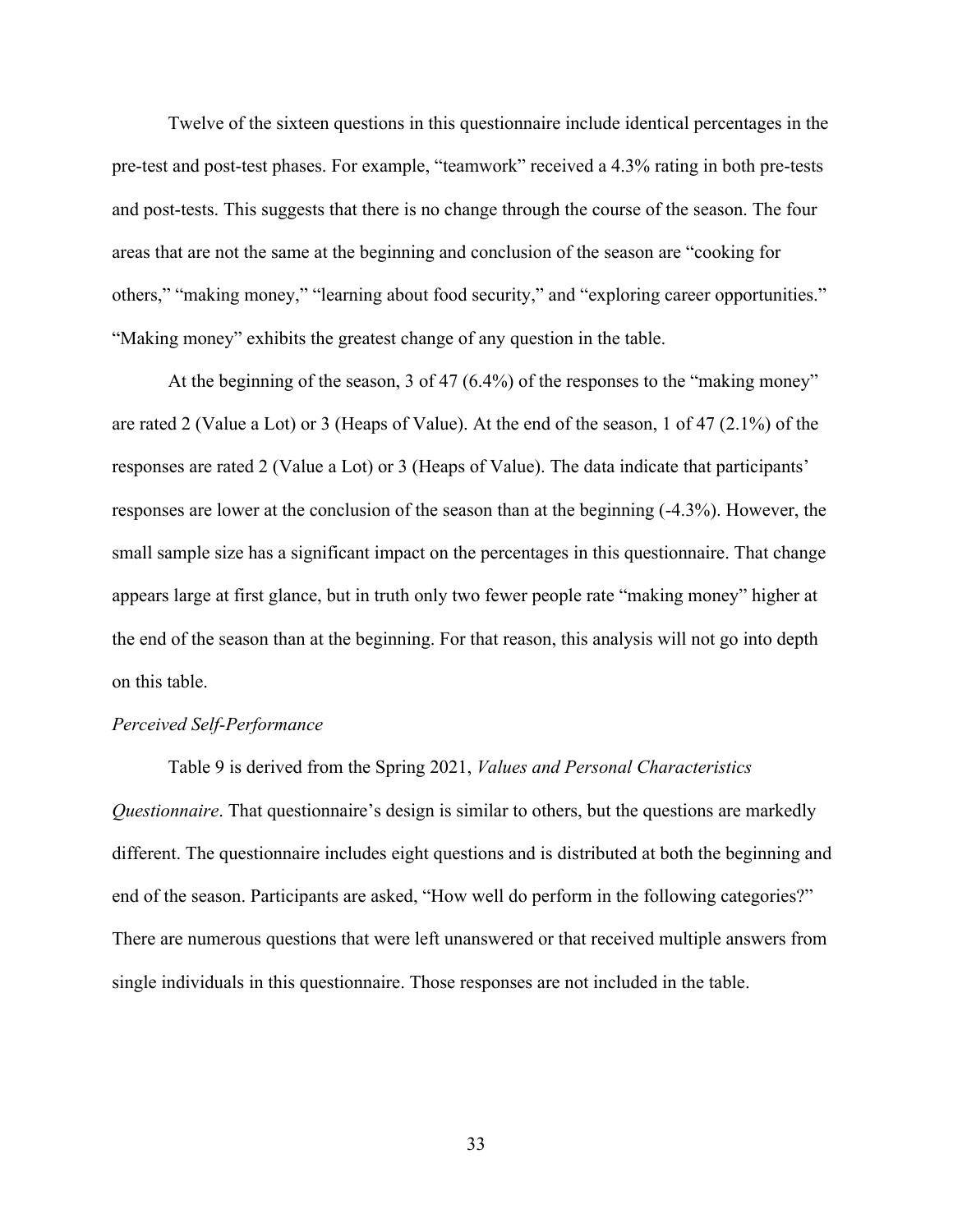## **Table 9: Numbers of Answers (N) and Percentages (%) of what kind of Answers to the Question: How well do perform in the following categories?**

| Values/Characteristics          | Pre-Test       |               | Post-Test      |                          |          |
|---------------------------------|----------------|---------------|----------------|--------------------------|----------|
|                                 | N(35)          | $\frac{0}{0}$ | N(38)          | $\overline{\frac{0}{0}}$ | % Change |
| Personal Core                   | $\overline{4}$ | 11.4          | $\overline{4}$ | 10.5                     | $-0.9$   |
| (Happiness, Growth, Mind,       |                |               |                |                          |          |
| Soul, Values, Integrity)        |                |               |                |                          |          |
| Friends Social Relationships    | $\mathbf{1}$   | 2.9           | $\overline{4}$ | 10.5                     | 7.6      |
| (Level of Openness, Trust,      |                |               |                |                          |          |
| Commitment, Positive            |                |               |                |                          |          |
| Communication)                  |                |               |                |                          |          |
| <b>Work Professional</b>        | 5              | 14.3          | 5              | 13.2                     | $-1.1$   |
| (Responsibility, Ownership,     |                |               |                |                          |          |
| Purpose, Work Ethic,            |                |               |                |                          |          |
| Problem Solving,                |                |               |                |                          |          |
| Teamwork)                       |                |               |                |                          |          |
| Learning Education              | $\overline{2}$ | 5.7           | $\overline{4}$ | 10.5                     | 4.8      |
| (General Curiosity,             |                |               |                |                          |          |
| Commitment to Learning,         |                |               |                |                          |          |
| Confidence in Academic          |                |               |                |                          |          |
| Ability, Initiative)            |                |               |                |                          |          |
| Community Service               | 3              | 8.6           | 5              | 13.2                     | 4.6      |
| (Community Engagement,          |                |               |                |                          |          |
| Service, Sense Feeling of       |                |               |                |                          |          |
| Belonging, Knowledge of         |                |               |                |                          |          |
| <b>Community Resources</b> )    |                |               |                |                          |          |
| <b>Health Fitness</b>           | $\overline{2}$ | 5.7           | $\overline{3}$ | 7.9                      | 2.2      |
| (Exercise, Diet, Sleep,         |                |               |                |                          |          |
| Energy Level, Mental            |                |               |                |                          |          |
| Health, Stress, Self-Care)      |                |               |                |                          |          |
| Self-awareness                  | $\overline{4}$ | 11.4          | 5              | 13.2                     | 1.8      |
| (Values, Self-Check-Ins,        |                |               |                |                          |          |
| Setting and Achieving           |                |               |                |                          |          |
| Goals, Meeting Personal         |                |               |                |                          |          |
| Needs)                          |                |               |                |                          |          |
| Other                           | 3              | 8.6           | $\overline{4}$ | 10.5                     | 1.9      |
| (Finances, Seeking              |                |               |                |                          |          |
| Challenges, Personal Safety,    |                |               |                |                          |          |
| Planning and Organization,      |                |               |                |                          |          |
| Family Relationships)           |                |               |                |                          |          |
| <b>Total Positive Responses</b> | 24             | 68.6          | 34             | 89.5                     | 20.9     |

Source: Spring 2021 Session, *Values and Personal Characteristics Questionnaire*

*Note:* The responses are the highest 2 categories, rated 3 (Doing Well) or 4 (Doing Very Well) on a 4-point scale.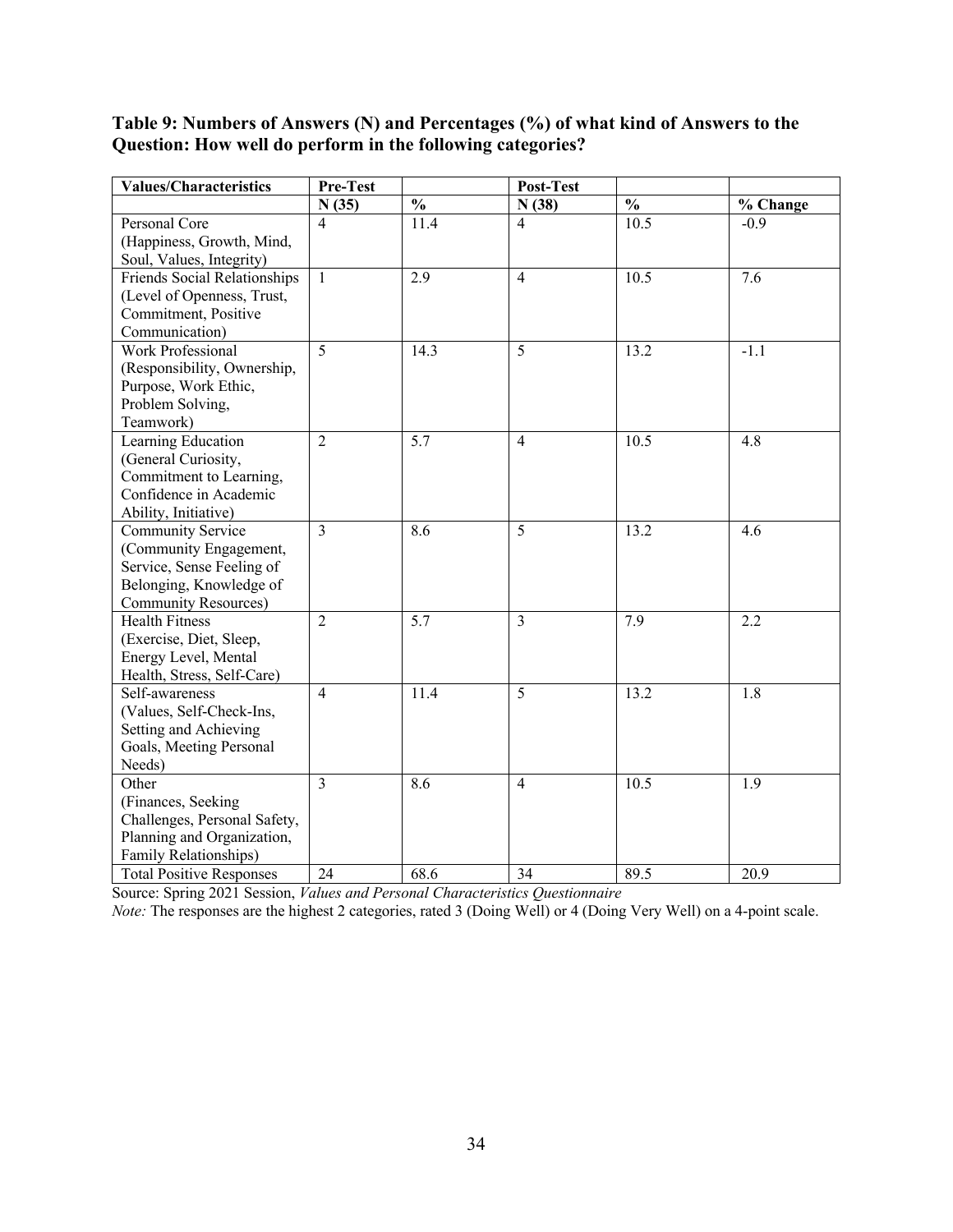Participants' responses to the questions in this table are generally higher at the end of the season than at the beginning. This analysis focuses on "friends and social relationships" because that question exhibits the greatest change between the beginning and end of the season. "Friends and social relationship" receive a 2.9% rating in the pre-test phase. That number increases dramatically by the season's conclusion, ending with a rating of 10.5% (+7.6%). That figure (+7.6%) indicates that participants perceive growth in "friends and social relationships" between the beginning and end of the Youth Harvest season. Put differently, participants perceive that they have greater community connection at the conclusion of the Youth Harvest season.

The open-ended data provides additional insights about participants "friends and social relationships." For example, when asked what they are most proud of from their time at Youth Harvest, one participant writes, "Group-helped get better sense of community; got to know community quickly." The participant expresses that they were able to connect with community members at Youth Harvest, and that this community connection is a result of involvement in group activities. Learning to connect to their Youth Harvest community can then advance their connections with the larger Missoula community, which could improve the participant's sense of belonging.

When a second participant is asked how they changed during the season and how Youth Harvest facilitated that change, they write, "Team building and groups have helped with community engagement and connection." This participant perceives that they have become more connected to the community. Furthermore, this participant indicates that group activities are an important part of community connection (i.e., "friends and social relationships"). Like the above participant, the connections they make at Youth Harvest can help this participant become more connected to the larger Missoula community. It is also notable that this participant writes about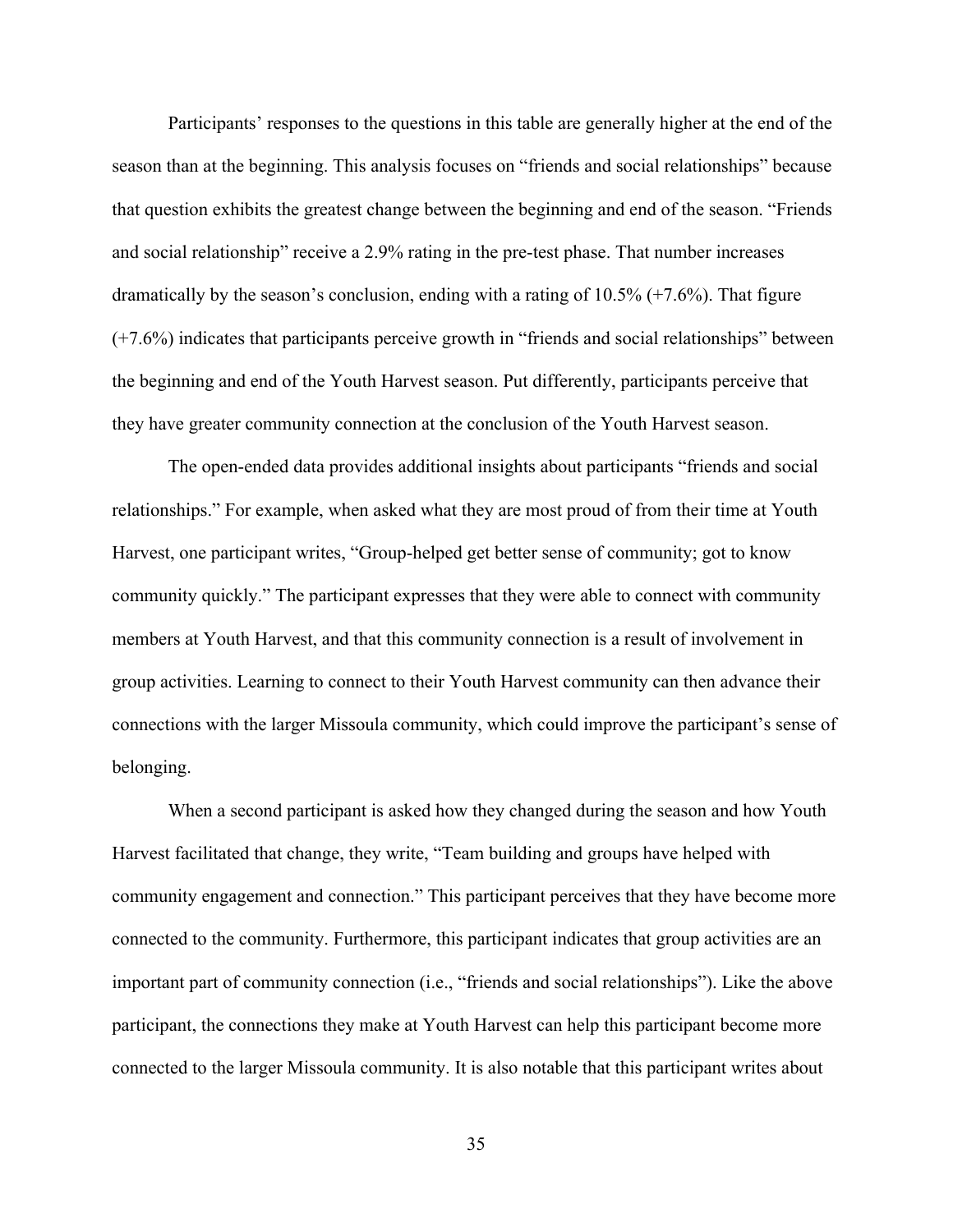team building. Assigning value to team building suggests that the participant has learned to work with others, which indicates that they have become more employable. Both participants indicate that their feeling of community connection has improved while at Youth Harvest, and both use words that suggest a positive perception of Youth Harvest, such as "helped," "better," "building," and "engagement and connection."

Numerous questions in this table are rated higher at the end of the season than at the beginning. This statistical trend is evident when examining the collective data from the table. In the pre-test phase, 24 of 35 (68.6%) responses across eight categories are scores of 3 (Doing Well) or 4 (Doing Very Well). In the post-test phase, 34 of 38 (89.5%) responses across the collective categories are scores of 3 (Doing Well) or 4 (Doing Very Well). This represents an increase of 20.9% and suggests that participants perceive that they perform well in the values and personal characteristics listed in Table 9.

### *Confidence*

Table 10 is different from the other tables in this analysis. In Table 10 participants are asked to rate how confident they are in achieving six goals, and choose a confidence rating of 0%, 25%, 50%, 75%, or 100% for each question. Table 10 is not as useful as other tables in the context of this analysis because the limited sample size distorts the meaning of the statistics in the table. Still, Table 10 provides important and interesting data. However, the questionnaire's small sample size is a limitation.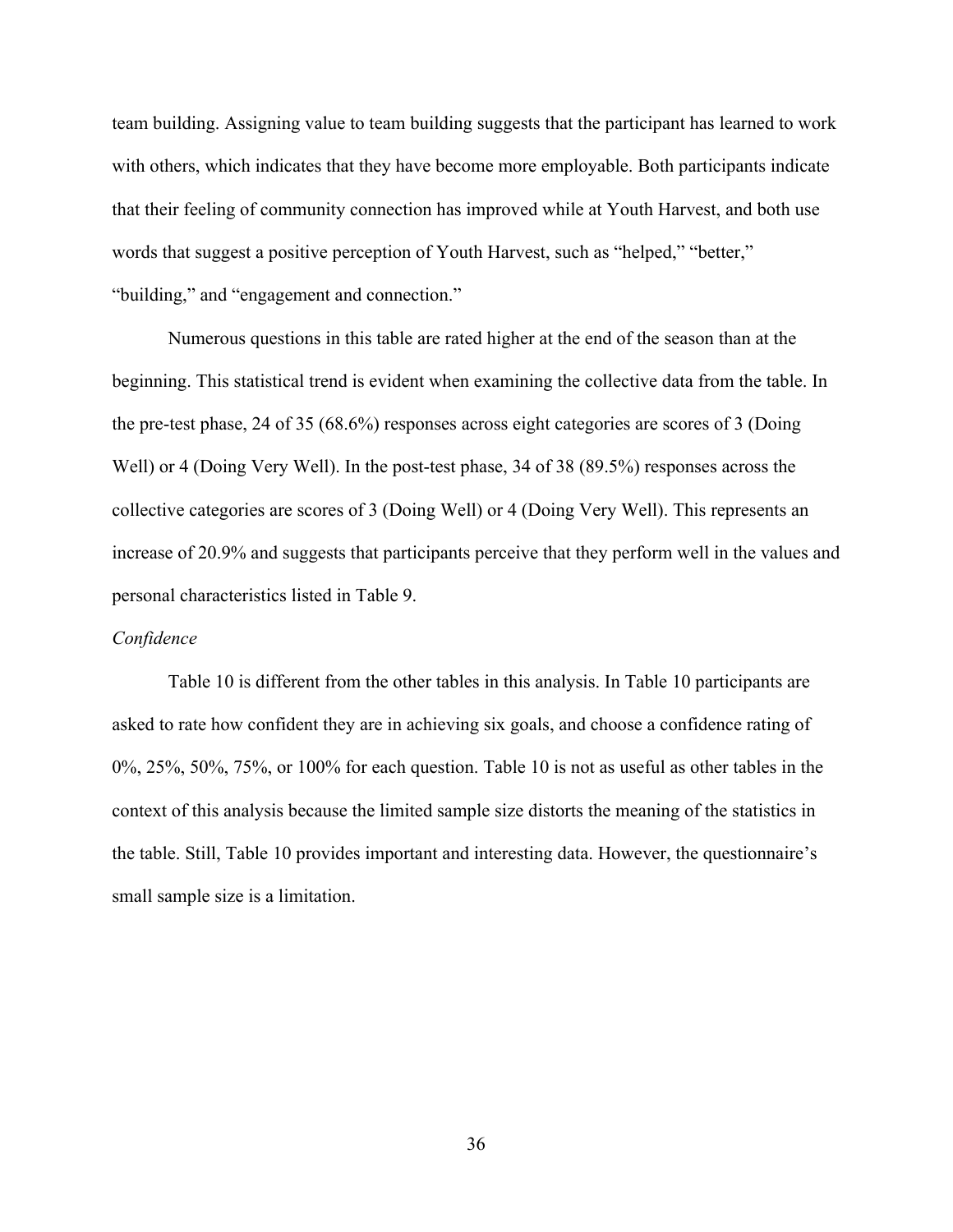| <b>Goals</b>       | <b>Pre-Test</b> |                | Post-Test      |               |          |
|--------------------|-----------------|----------------|----------------|---------------|----------|
|                    | N(34)           | $\frac{6}{10}$ | N(36)          | $\frac{0}{0}$ | % Change |
| Graduate High      | 5               | 14.7           | 6              | 16.7          | 2.0      |
| School             |                 |                |                |               |          |
| Go to College      | $\theta$        | $0.0\,$        | $\overline{2}$ | 5.6           | 5.6      |
| Get and Hold a Job | $\overline{4}$  | 11.8           | 5              | 13.9          | 2.1      |
| After YHP          |                 |                |                |               |          |
| Achieve Personal   | 2               | 5.9            | 5              | 13.9          | 8.0      |
| Goals              |                 |                |                |               |          |
| Coping with        | 3               | 8.8            | $\overline{4}$ | 11.1          | 2.3      |
| Challenge          |                 |                |                |               |          |
| Self-Reliance      | $\overline{4}$  | 11.8           | $\overline{4}$ | 11.1          | $-0.7$   |
| Total High         | 18              | 53.0           | 26             | 72.3          | 19.3     |
| Confidence         |                 |                |                |               |          |
| Responses          |                 |                |                |               |          |

**Table 10: Numbers of Answers (N) and Percentages (%) of what kind of Answers to the Question: What is your confidence level in each of the following categories?**

Source: Spring 2021 Session, *Confidence in Achieving Goals Questionnaire*

*Note:* The responses are the highest 2 categories, rated 75% (confidence level) or 100% (confidence level) on a 5 point scale.

"Achieve personal goals" illustrates the limitation seen in Table 10. At first glance, the question exhibits substantial change between the beginning and end of the season. In the pre-test phase, 2 of 34 (5.9%) responses are 75% or 100% confidence ratings. In the post test phase, 5 of 36 (13.9%) responses are 75% or 100% confidence ratings. That represents a change of +8.0% between the beginning and the conclusion of the season. However, the total number of responses are similar (pre-tests 34, post-tests 36). The number of 75% and 100% ratings in the pre-tests (2) and post-tests (5) are also similar. There were only six participants in the spring of 2021, which makes the change between the beginning and end of the season appear more substantial than it is.

Despite the questionnaire's limitation (small sample size) the table is still of interest. For example, Table 10 suggests that participants are more confident in every category, except "selfreliance," at the conclusion of the season than at the beginning. That is an important finding. After completing a season at Youth Harvest, participants are more confident they will "graduate high school," "go to college," "get and hold a job," "achieve personal goals," and "cope with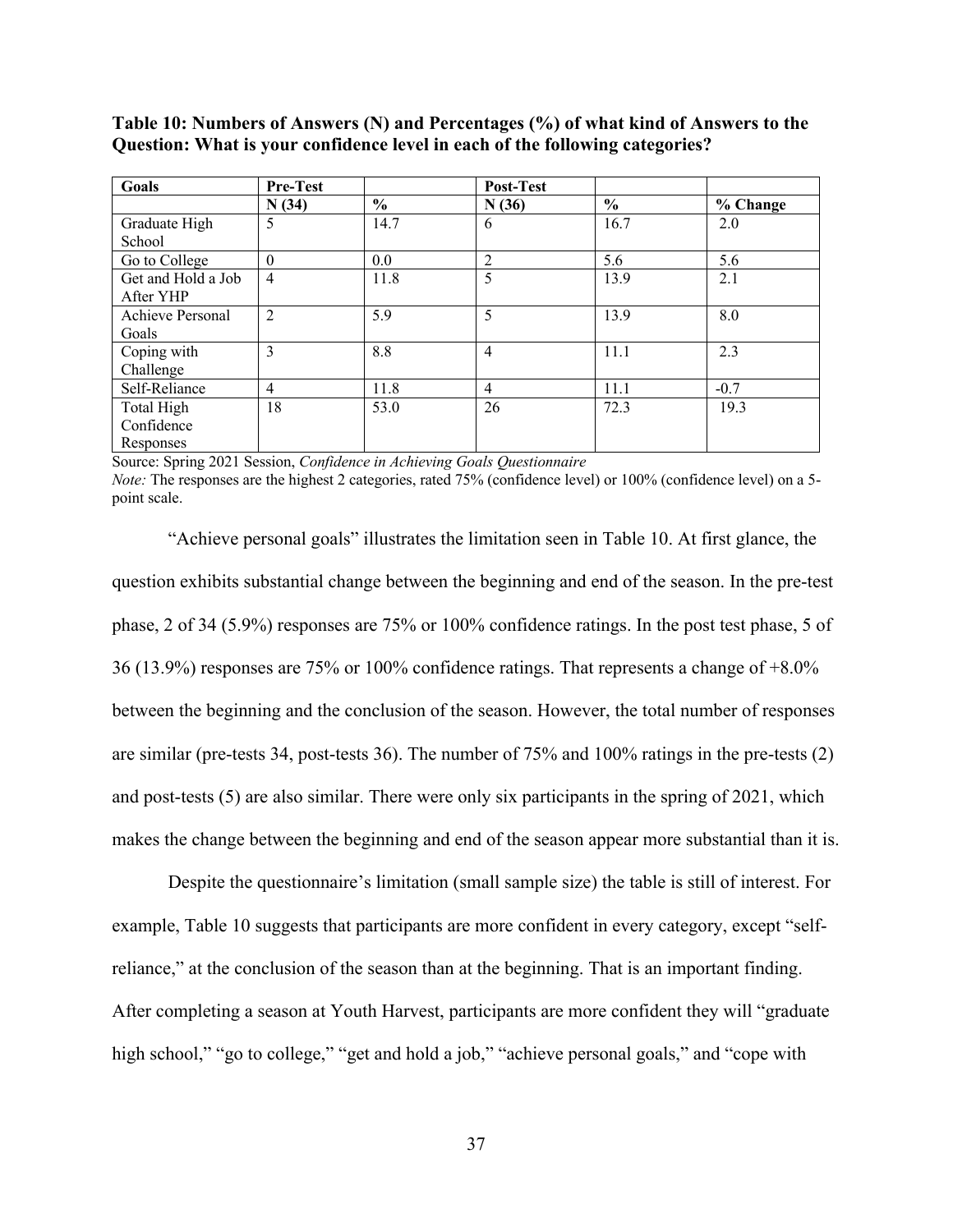challenge." Those high confidence ratings can be ascribed to participants' experiences at Youth Harvest.

### LIMITATIONS

There are a few limitations in this analysis. The most substantial limitation is small sample sizes. It is beneficial to participants that there are few people in the program. Limited participation creates opportunities for individualized, one-on-one attention. Participants are able to work directly with Youth Harvest staff. Participants also get to know staff members personally, which streamlines communication. The Youth Harvest program is personal, as it should be. However, the small sample size limits the generalizability of the data and the ability to conduct statistical analyses which often relies on larger sample sizes. In the close-ended data, a small change sometimes appears to be statistically large because of the limited number of participants. Additionally, the open-ended data is not as robust as preferred. The lack of robustness is also a result of the small number of responses. In addition to a small sample size, some youth wrote very little in response to the open-ended questions. This analysis is limited by the low number of Youth Harvest responses.

Another limitation is seen in the Summer 2017, *Participant Skills Questionnaire*. When they completed that questionnaire, some participants interpreted the instructions differently from the others. In total, eight people completed the close-ended questionnaire. Five participants rated ten questions on a scale of one to ten and used each number only once. Three participants rated ten questions on a scale of one to ten, but used single numbers multiple times. The inconsistency complicated the analysis of the Summer 2017, *Participant Skills Questionnaire* and muddied the data's meaning. This analysis recommends that the initial question ("What do you value most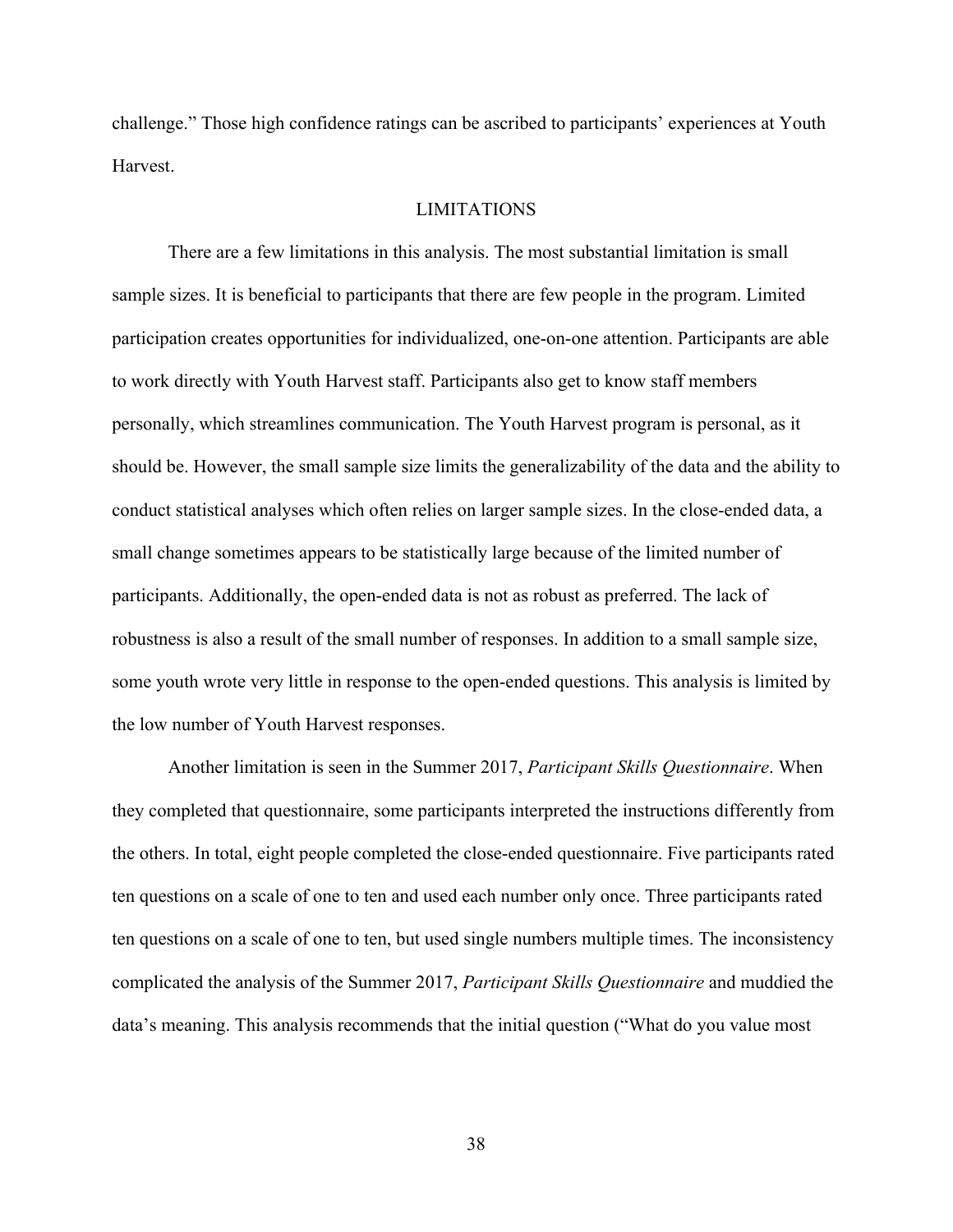about the Youth Harvest Project; rank from 1-10") be clarified. Clarification can eliminate the variation in methods of response.

Lack of clarity creates further limitations. First, it is not clear what Youth Harvest is measuring when participants are asked if their "self-confidence" is challenged. Challenging participants "self-confidence" can mean that they are asked to step outside of their comfort zone. By stepping outside of their comfort zone, youth may become more "self-confident"; a direct result of them experiencing success. Conversely, measuring participants' "self-confidence" can point to the program's success at enhancing youths' "self-confidence." On one hand, challenge is good; the result of challenge is growth. On the other hand, challenge is bad; youth continue to experience low "self-confidence" following Youth Harvest participation. The lack of clarity on what is being measured is a limitation.

Next, it is unclear what the "making money" question is measuring. "Making money" can be understood to be an important part of life. While at Youth Harvest, participants learn job skills they will use to make money. That money can help participants avoid issues as adults, such as food and housing insecurity. Conversely, individuals who value "making money" are often understood to be greedy and greed may indicate a lack of personal growth. As a result, "making money" can be understood to be both positive and negative. Again, the lack of clarity on what is being measured is a limitation.

In addition to the above limitations, there are issues with Youth Harvest's data collection process. Edits to questionnaires are sometimes necessary. It is important that edits take place and that questions are added or eliminated when necessary. However, the lack of consistent questions across questionnaires makes it difficult to compare data from multiple seasons. Participants from one season are sometimes asked different questions than participants from another season. That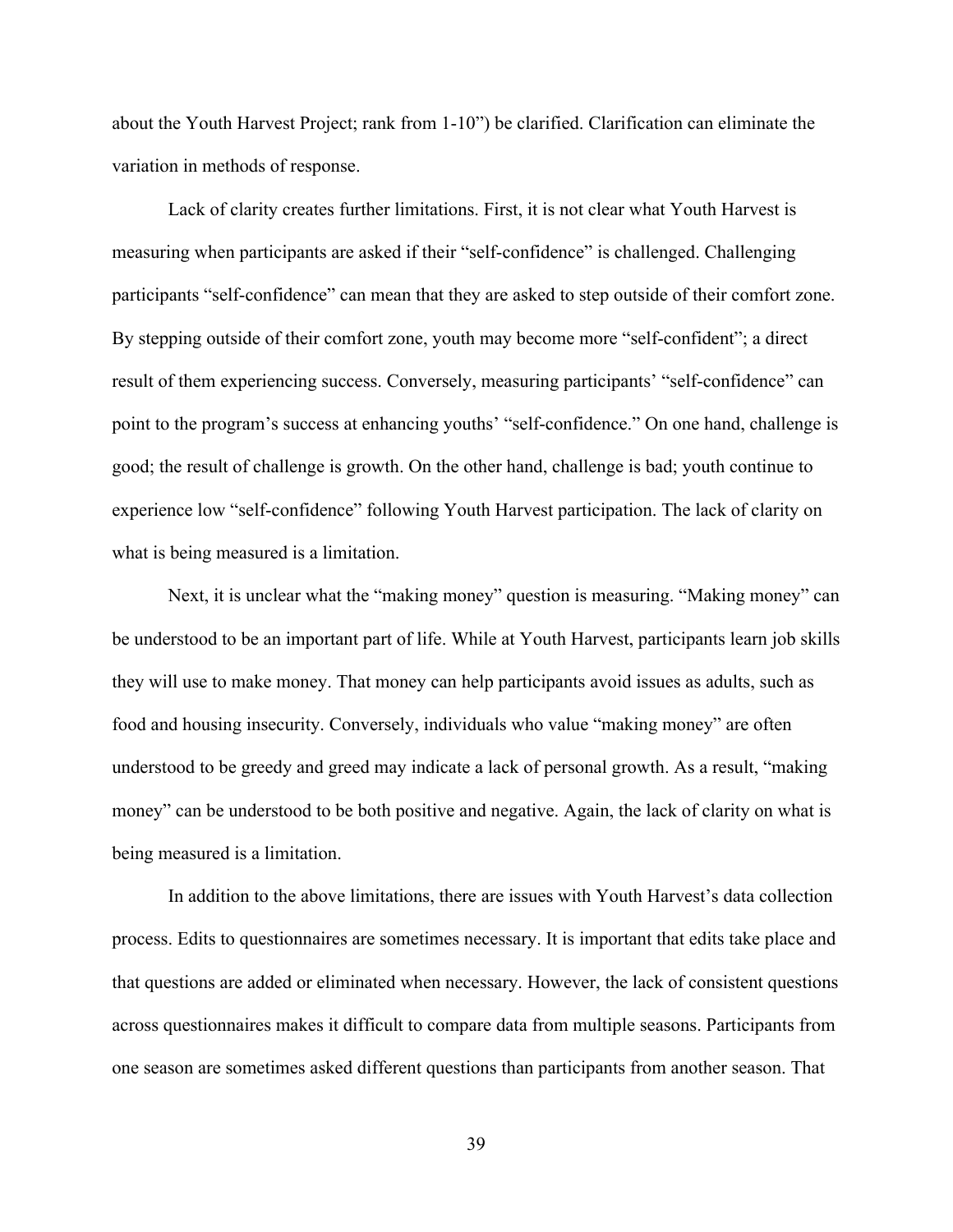inconsistency limits analysis to a single season, rather than a broad, multi-seasonal assessment. Therefore, it is advisable that alterations to questionnaires be minimal.

### RECOMMENDATIONS

There are a few recommendations that are appropriate at this time. The results suggest programming recommendations and ways Youth Harvest can make conclusions be more robust. Programming and research recommendations are discussed below.

#### *Programming Recommendations*

To begin, Youth Harvest staff can increase their focus on participants' "self-confidence." The *End of Season Questionnaires* indicate that participants perceive only some development, growth, or learning in "self-confidence." Both the median and mode for "self-confidence" are 1 (Some) development, growth, or learning. That is the second lowest possible median and mode. This analysis suggests that "self-confidence" is an area where Youth Harvest staff can increase focus.

Self-efficacy is a key factor in improving participants' self-confidence. As stated earlier (page 5)*,* Self-Efficacy Theory suggests that an individual's ability to complete tasks is linked to their belief that they are capable of success (Sachs and Miller 1992). Therefore, promoting a belief that individuals will be successful in improving their self-confidence is essential. Additionally, Sachs and Miller (1992) suggest that youth development programs intentionally challenge participants with new experiences. "These types of experiences are designed to provide opportunities for the individuals to engage successfully in activities that they perceive as beyond their level of abilities" (Sachs and Miller 1992:90). The intended result is that participants become more adept in specific areas of development, including self-confidence, following successful engagement in program activities. Thus, I recommend that Youth Harvest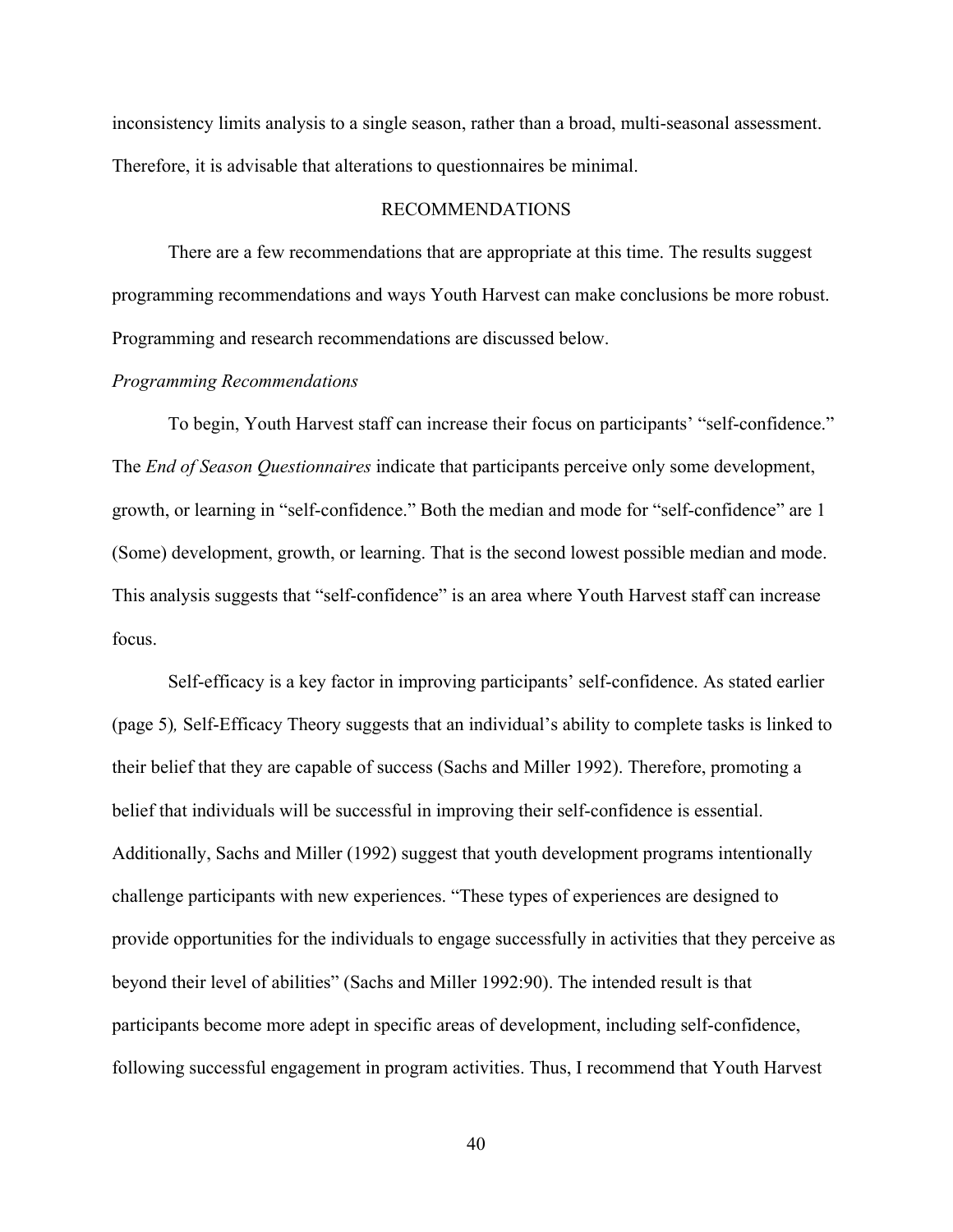promotes a belief among participants that they will become more self-confident when they believe in themselves even when challenged.

Self-determination is also a key part of participants' self-confidence. As stated earlier (page 6), Self-Determination Theory assumes that humans are naturally inclined to intellectual and emotional growth, and social connection (Broaddus et al. 2015). Additionally, humans are "active, growth-oriented organisms" who strive for "effectiveness, connectedness, and coherence" (Deci and Ryan 2000, as cited by Broaddus et al. 2015:25). If this is true, participants are motivated to grow, including in self-confidence. Thus, I suggest that Youth Harvest focus on self-confidence because participants' outcomes in that area can be improved by appealing to their natural inclination for growth and connection.

### *Research Recommendations*

Another recommendation is based on data collection issues seen in Table 9, derived from the Spring 2021, *Values and Personal Characteristics Questionnaire*. The examples that Youth Harvest provides participants in that questionnaire may influence participants' answers. Those examples appear in parentheses following each question. Participants may be influenced by the examples, rather than focusing on their own experiences. I recommend that Youth Harvest not provide participants examples when the *Values and Personal Characteristics Questionnaire* is utilized.

I also suggest that Youth Harvest staff ask youth to share their demographic information. This can determine if young people's gender, race, or other characteristics are somehow affecting their experiences at Youth Harvest. For example, if Indigenous youth are not experiencing outcomes equal to those of their non-Indigenous peers, those circumstances can be addressed by Youth Harvest staff moving forward. This also applies to other demographic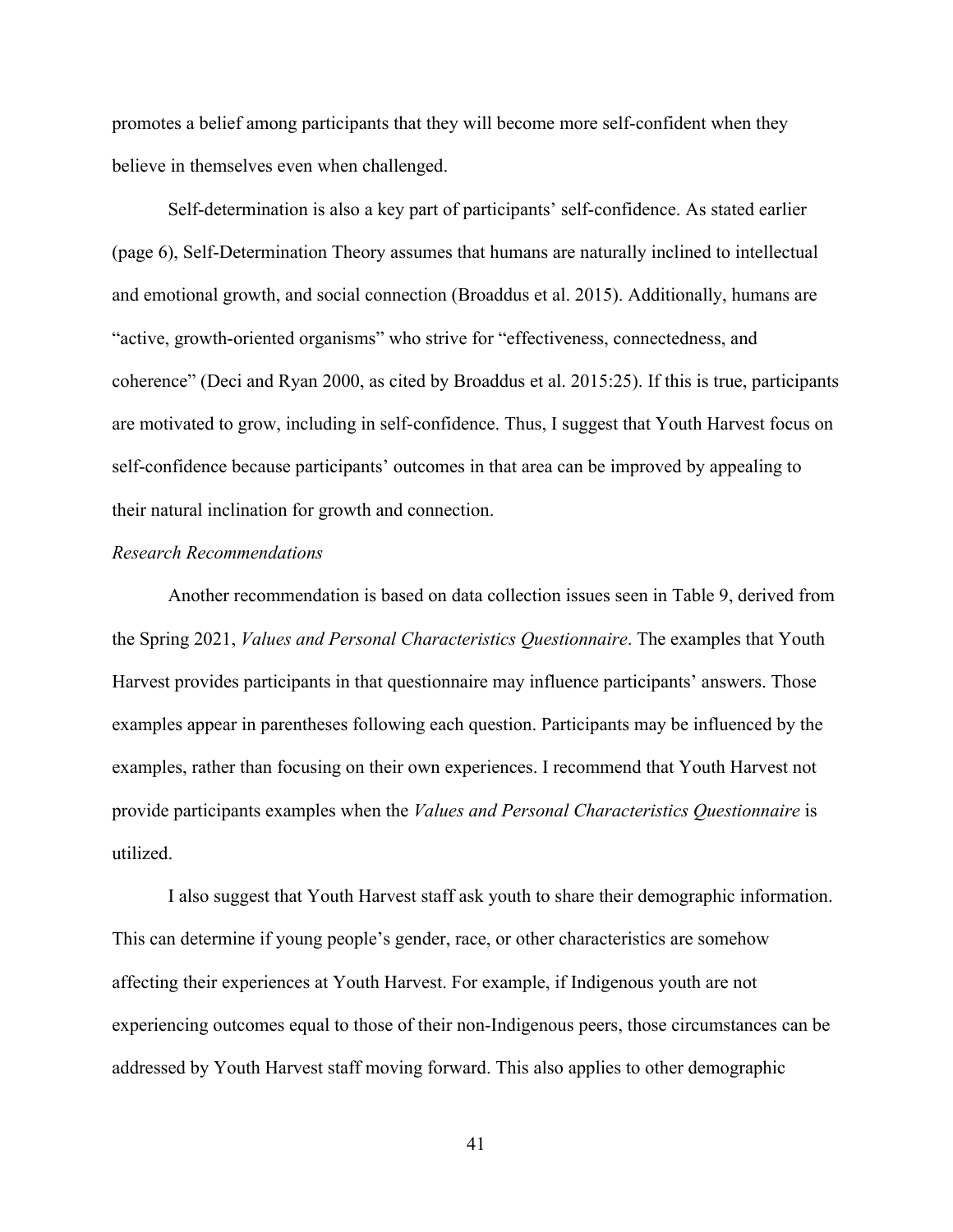groups, such as African American and Latinx participants, young women, and LGBTQ youth. Therefore, it is important that demographic information be included in future Youth Harvest data. This is especially true when considering the funding (and other) issues highlighted in this document's literature review; development programs aimed at people of color and young women do not receive funding equal to those aimed at young white men. It is, however, important to note that race and gender information can reveal the identity of the participant who provided an answer. The importance of confidentiality for participants' information should be emphasized.

It is also important that participants answer all questions themselves. In some instances, staff members interview participants and then record participants' responses in the questionnaires. This is an issue because participants may view staff members as authority figures. Even when participants have a rapport with a staff member, staff members are still adults. The dynamics of the relationship are such that participants may not be comfortable providing honest responses when an adult is present. I recommended that participants at Youth Harvest complete questionnaires and reflections themselves and that they do so without an adult or staff member present. If writing is a concern, responses can be recorded and transcribed later.

Finally, I suggest that Youth Harvest utilize ethnographic methods in addition to *End of Season Reflections* when collecting data, which will enhance the robustness of open-ended responses. Ethnographic methods include interviews and observations, both of which can be conducted by University of Montana students. Youth Harvest can form a partnership with the University, requiring no financial investment on the behalf of Youth Harvest. That partnership can involve several departments at the University, including Sociology, Communication Studies, Anthropology, Environmental Studies, and others.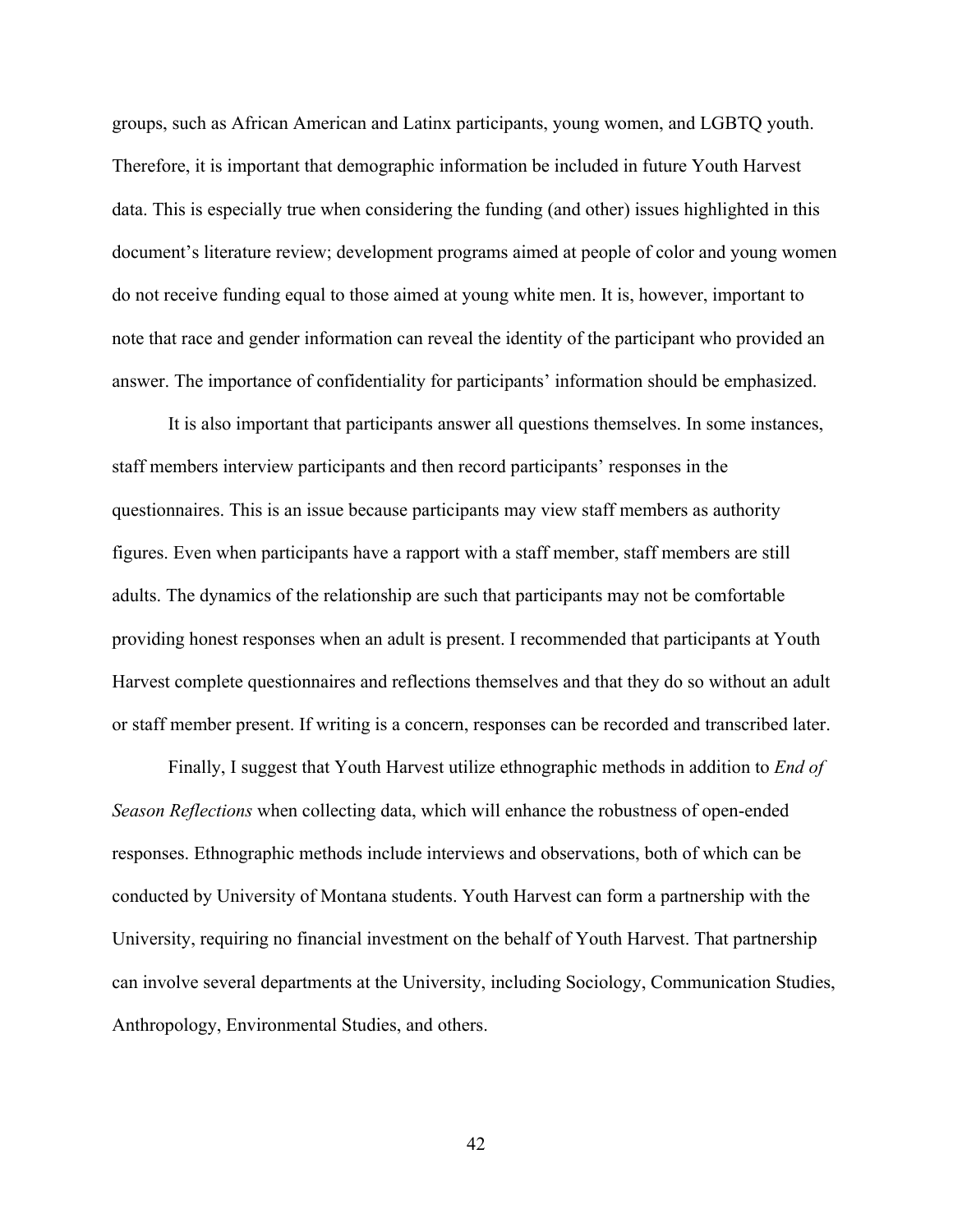The potential benefits of ethnographic methods are great. In addition to yielding more robust data, the use of ethnographic methods can decrease participants' perceptions that interviewers are authority figures; interviewers would be university students independent from Youth Harvest. Utilizing ethnographic methods can also ensure participants' anonymity; participants would not be interviewed by people that they know from Youth Harvest. Furthermore, participants may be more open in their responses because university students are close to participants' ages. The result of greater openness may be more robust data. Lastly, collecting ethnographic data for Youth Harvest is an excellent educational opportunity for university students. Graduate students or high-achieving undergraduates are best suited to undertake data collection.

The above are areas where Youth Harvest staff can apply more focus. Ultimately, I suggest that Youth Harvest not change too much about their program. The majority of young participants at Youth Harvest report satisfaction, and in some cases enthusiasm for the program. Additionally, participants perceive that they are more competent at the end of the Youth Harvest season. Overall, Youth Harvest is doing an excellent job of mentoring the youth who participate in the program.

#### **CONCLUSION**

Participants at Youth Harvest primarily report positive outcomes after taking part in the program. There are exceptions, but the data mostly cast Youth Harvest in a positive light. One of the primary concerns of this analysis is young people's food security. Youth Harvest has done an excellent job of enhancing youth's "competency at farming," "confidence in getting a job," and "teamwork" skills. Participants also learn about growing food for personal use, nutrition, and preparation of healthful foods. The above skills can help youth relieve food insecurity as adults.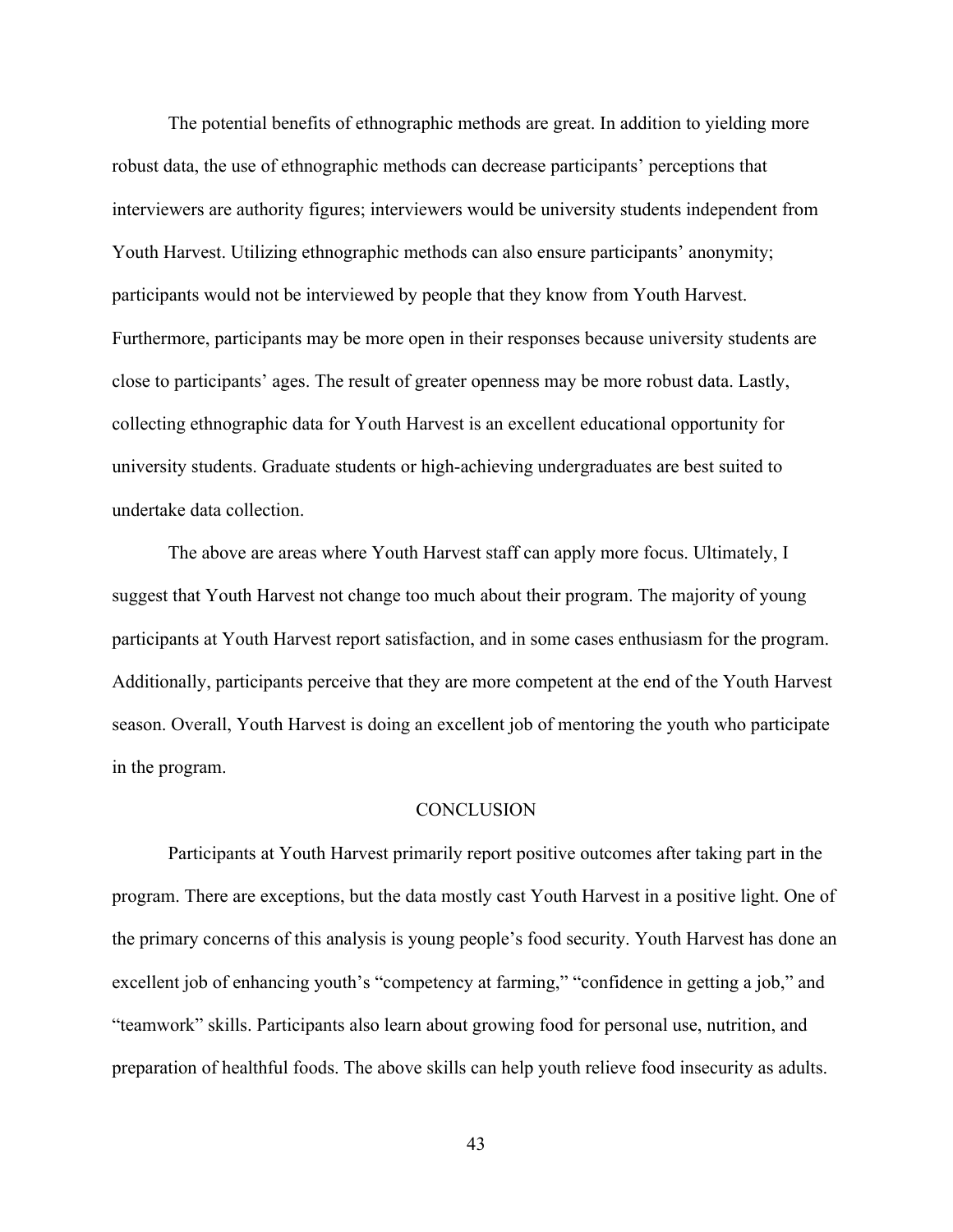Many of the skills that participants learn at Youth Harvest can also be used to assist fellow community members.

In addition to food security, three themes are discussed in this assessment. One of those themes is employability. Increased employability is evident in several areas, including "work ethic," "competency at farming," and "confidence in getting a job." Participants perceive that their job skills improve through their Youth Harvest involvement. Improved job skills can be equated with improved employability. Improved employability can help Youth Harvest alumni secure work as adults. Paid work can then help Youth Harvest alumni address issues, such as food insecurity and low-income status.

Self-development is another theme examined in this analysis. Numerous participants perceive substantial improvement in self-development. That improvement is evident in participants' responses to questions on "self-advocacy," "self-motivation," "self-awareness," and other questions. Those responses suggest improvement between the beginning of the season and the conclusion, which indicates that participants' self-development improves as a result of Youth Harvest participation.

The third theme examined in this analysis is community connection. Again, we see evidence that Youth Harvest participants make progress on their community connection through the course of the season. This may be a direct result of their volunteer work at the Mobile Market and Missoula Food Bank and Community Center. Donating food to the Women, Infants, and Children (WIC) program is another area where youth have an opportunity to enhance their community connection. In addition to valuing community service, young participants suggest that they feel deeply connected to their Youth Harvest and Missoula communities. Youth Harvest's goal of increasing participants' community connections is largely successful.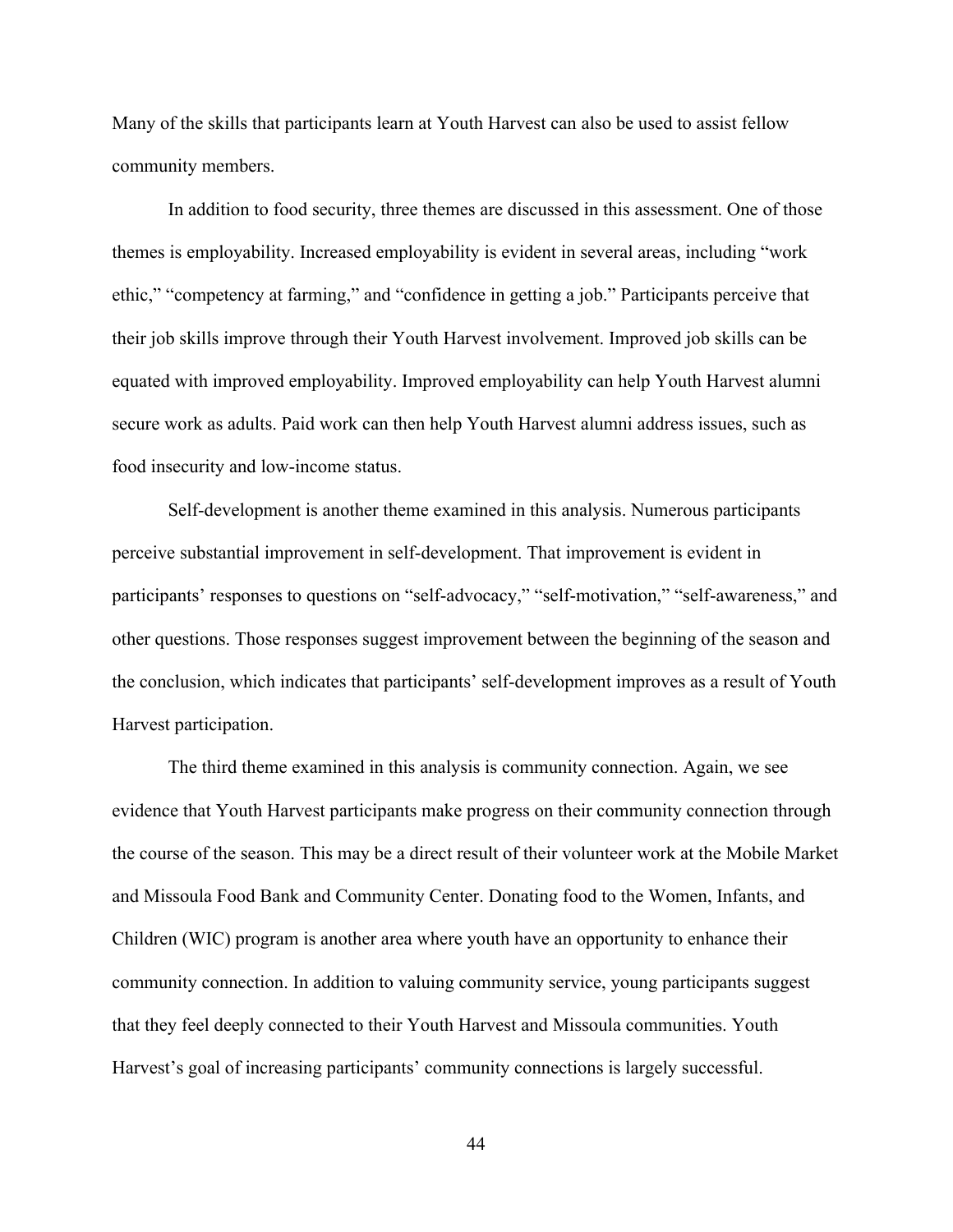Youth Harvest has done an outstanding job of advancing youth's skills in employability, self-development, community connection. As is the case with any program, there is room for improvement. Still, the majority of Youth Harvest participants perceive that they experience positive outcomes as a result of program participation. Furthermore, Youth Harvest benefits the greater Missoula community by providing much needed food to food-insecure individuals and families. Youth Harvest is beneficial to both participants and the Missoula community as a whole.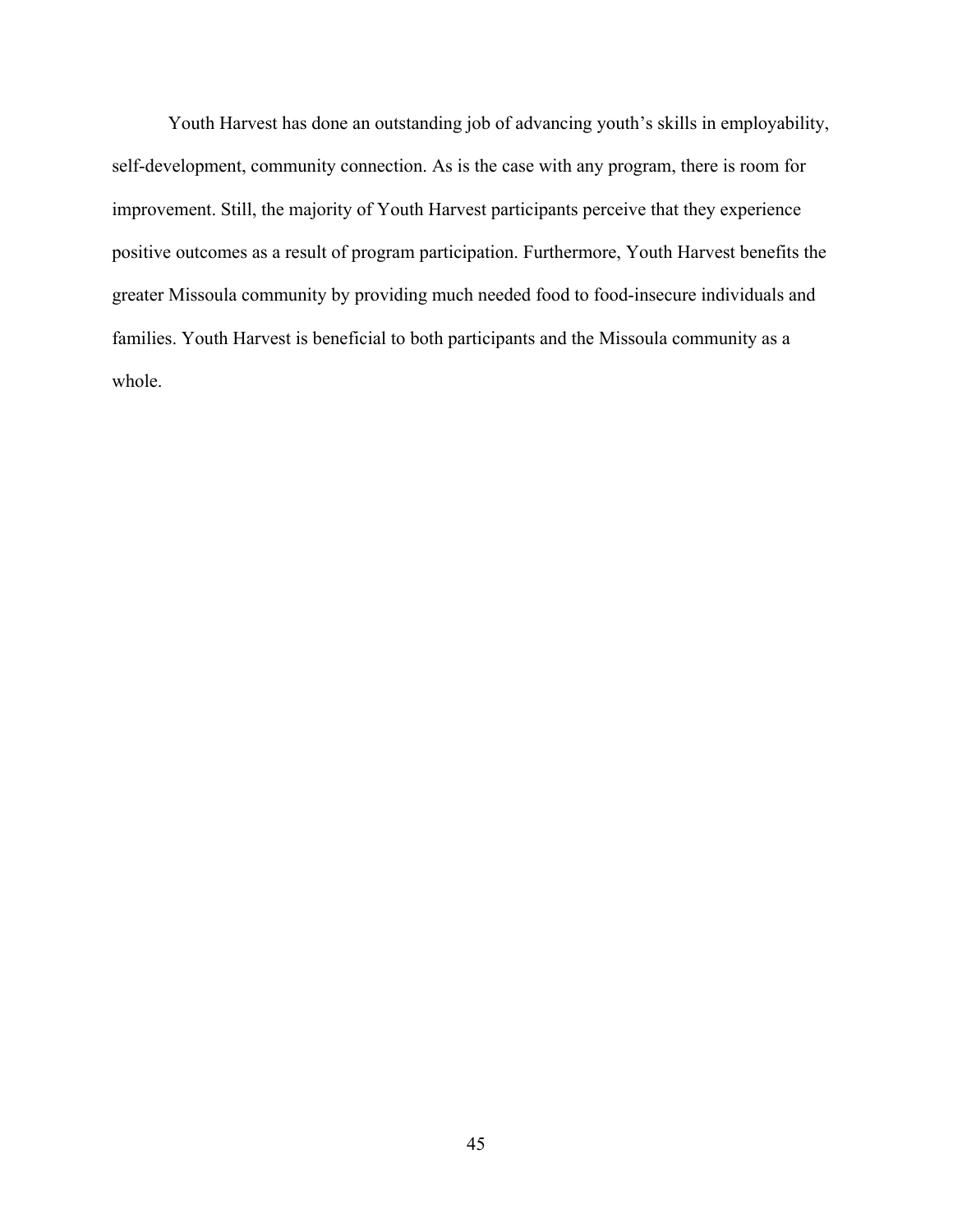### REFERENCES

- Aguilar, Rudy J., and Narina Nunez Nightingale. 1994. "The Impact of Specific Battering Experiences on the Self-Esteem of Abused Women." Journal of Family Violence 9(1):35- 45.
- Broaddus, Elena T., Liana S. Przygocki, and Peter J. Winch. 2015. "Engaging City Youth in Urban Agriculture: Examining a Farm-Based High School Internship Program through the Lens of Self-Determination Theory." *Children, Youth, and Environments* 25(3):22- 39.
- Brown, Lionel H., and Kelvin S. Beckett. 2007. "Building Community in an Alternative School: The Perspective of an African American Principal." Counterpoints 309(1):17-33
- Burris, Mecca, Sarah Bradley, Kayla Rykiel, and David Himmelgreen. 2020. "Teen Food Insecurity: Finding Solutions Through the Voices of Teens." *Human Organization* 79(1):13-23.
- Garden City Harvest. 2021a. "Mission & History." Retrieved February 13, 2021 (https://www.gardencityharvest.org/mission-and-history).
- Garden City Harvest. 2021b. "Youth Development." Retrieved March 24, 2021 (https://www.gardencityharvest.org/youth-development).
- Garrow, Eve E. 2012. "Does Race Matter in Government Funding of Nonprofit Human Service Organizations? The Interaction of Neighborhood Poverty and Race." *Journal of Public Administration Research and Theory* 24(2):381-405.
- Horning, Melissa L., Gunnar Liden, and Barbara J. McMorris. 2017. "Sprouting Seeds of Connectedness: Associations between Gardening and Cooking Skills and Youth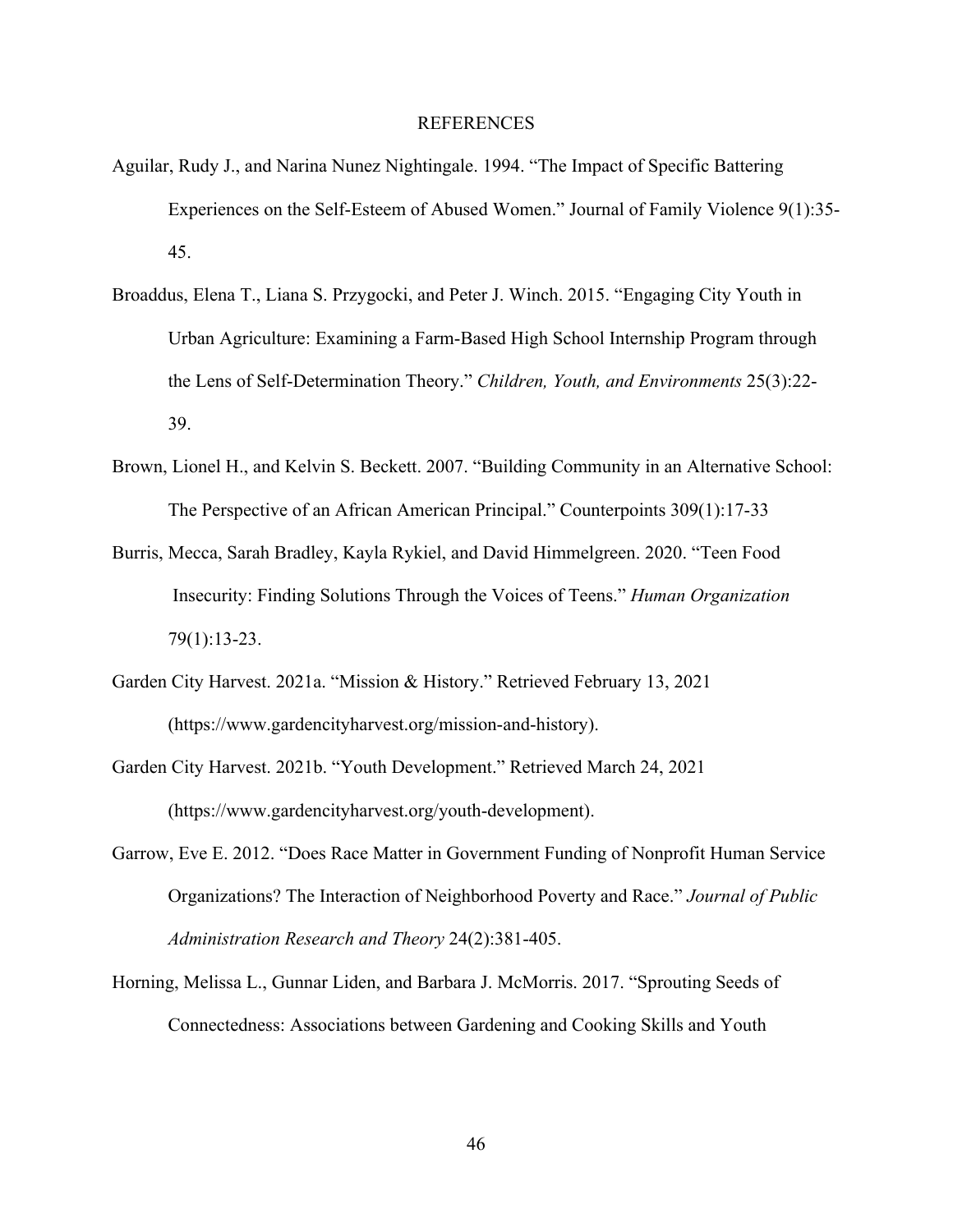Connections to Peers, Adults, and Community." *Children, Youth, and Environments*  $27(1):1-16.$ 

- Hung, Yvonne. 2004. "East New York Farms: Youth Participation in Community Development and Urban Agriculture." *Children, Youth, and Environments* 14(1):56-85.
- Jakubec, Sonya L., Marg Olfert, Liza L.S. Choi, Nicole Dawe, and Dwayne Sheehan. 2018. "Understanding Belonging and Community Connection for Seniors Living in the Suburbs." Urban Planning 4(2):43-52.
- Johnston-Nicholson, Heather, Faedra Lazar Weiss, and Mary F. Maschino. 1992. "Gender Issues in Youth Development Programs." Retrieved March 9, 2021 (https://eric.ed.gov/?id=ED362439).
- Lawson, Laura and Marcia McNally.1995. "Putting Teens at the Center: Maximizing Public Utility of Urban Space Through Youth Involvement in Planning and Employment." *Children's Environments* 12(2): 209-221.
- Oates, R. Kim, Douglas Forrest, and Anthony Peacock. 1985. "Self-Esteem of Abused Children." Child Abuse and Neglect 9(1):159-163.
- Owens, Timothy J. 1993. "Accentuate the Positive and the Negative: Rethinking the Use of Self-Esteem, Self-Deprecation, and Self-Confidence." *Social Psychology Quarterly* 56(4):288-289.
- Quinn, Tara, W. Neil Adger, Catherine Butler, and Kate Walker-Springett. 2020. "Community Resilience and Well-Being: An Exploration of Relationality and Belonging after Disasters." *Annals of the American Association of Geographers* 111(2):577-590.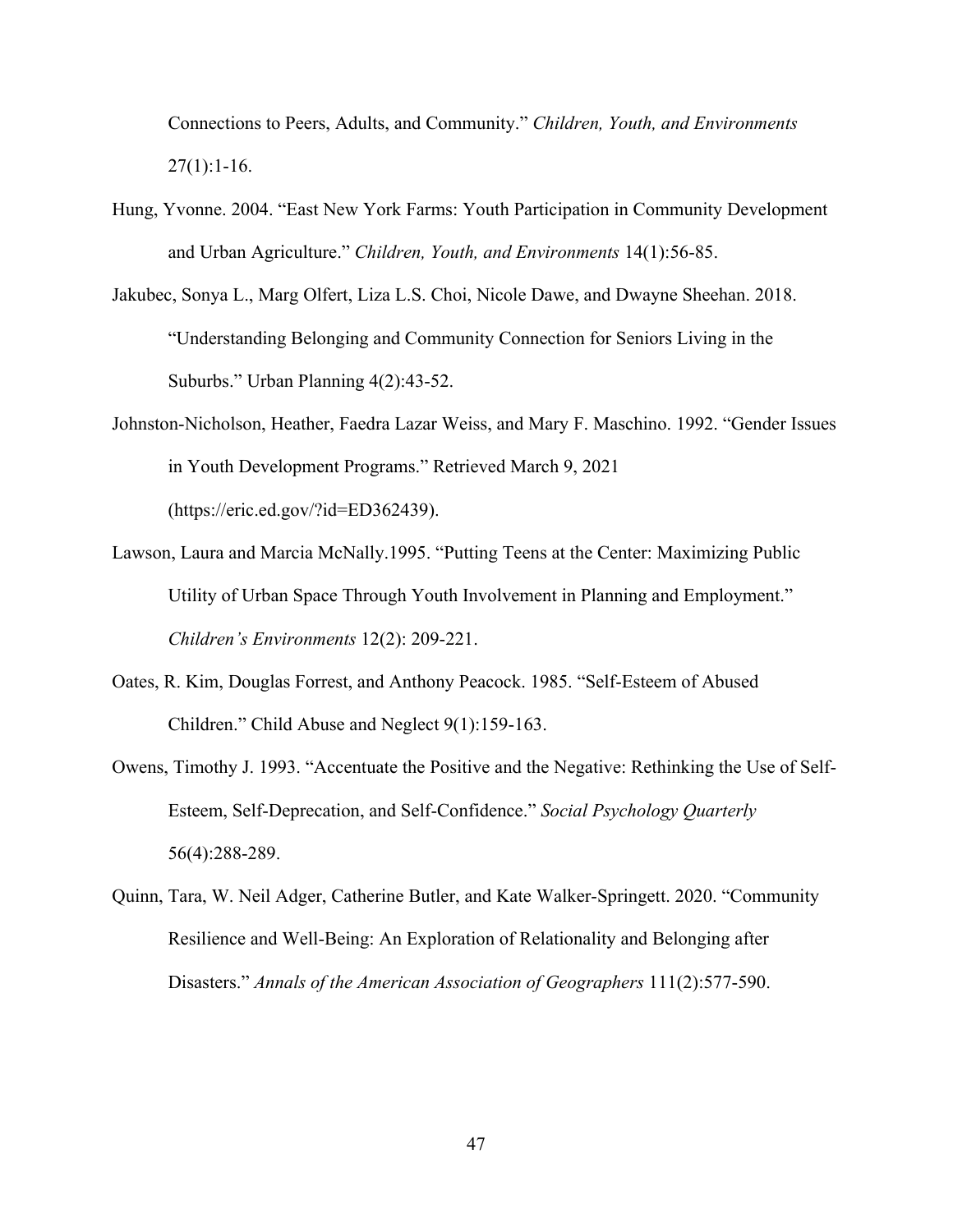- Sachs, John J. and Sidney R. Miller. 1992. "The Impact of a Wilderness Experience on the Social Interactions and Social Expectations of Behaviorally Disordered Adolescents." *Behavioral Disorders* 17(2):89-98.
- Shaw, Hillary J. 2006. "Food Deserts: Towards the Development of a Classification." *Human Geography* 88(2):231-247.
- United States Census Bureau (U.S. Census Bureau). 2017. "American Indian and Alaska Native Heritage Month: November 2017." Retrieved November 15, 2021 (https://www.census.gov/newsroom/facts-for-features/2017/aian-month.html).
- United States Census Bureau (U.S. Census Bureau). 2019a. "Poverty Rates for Blacks and Hispanics Reached Historic Lows in 2019." Retrieved February 23, 2021 (https://www.census.gov/library/stories/2020/09/poverty-rates-for-blacks-andhispanics-reached-historic-lows-in-2019.html).
- United States Census Bureau (U.S. Census Bureau). 2019b "Quick Facts: Montana." Retrieved November 19, 2021 (https://www.census.gov/quickfacts/MT).
- United States Census Bureau (U.S. Census Bureau). 2021. "Quick Facts: Missoula, MT" Retrieved February 23, 2021

(https://www.census.gov/quickfacts/fact/table/missoulacountymontana/AGE295219).

- United States Department of Agriculture (U.S.D.A.). 2021. "Measurement." Retrieved November 14, 2021 (https://www.ers.usda.gov/topics/food-nutrition-assistance/foodsecurity-in-the-us/measurement.aspx).
- Werum, Regina. 2002. "Gender Dynamics in New Deal Job Training Programs." *Oxford University Press* 81(2):473-503.

Youth Harvest. 2021a. "Youth Harvest Project." Retrieved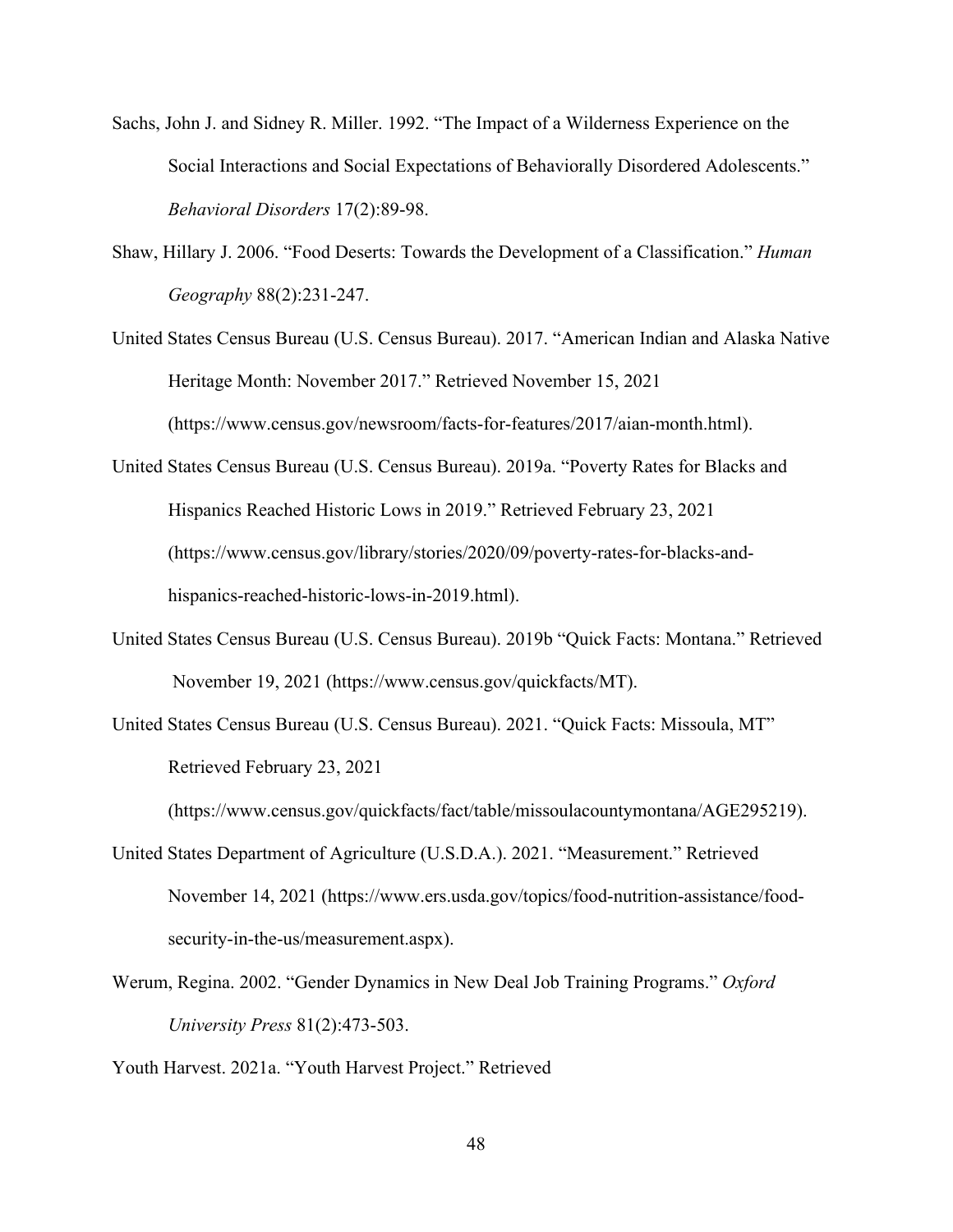February 13, 2021 (https://www.gardencityharvest.org/youth-harvest-project).

Youth Harvest. 2021b. "PEAS for Lunch." Retrieved

March 8, 2021 (https://www.gardencityharvest.org/the-real-dirt-garden-city-harvestblog/2016/07/10/peas-for-lunch?rq=cook).

- Youth Harvest. 2021c. "Meet the Youth Harvest Project." Retrieved March 9, 2021 (https://www.gardencityharvest.org/the-real-dirt-garden-city-harvestblog/2013/06/26/the-youth-harvest-project-begins?rq=self-esteem).
- Youth Harvest. 2021d. *Youth Harvest Project Orientation Manual*. Missoula, MT: Youth Harvest.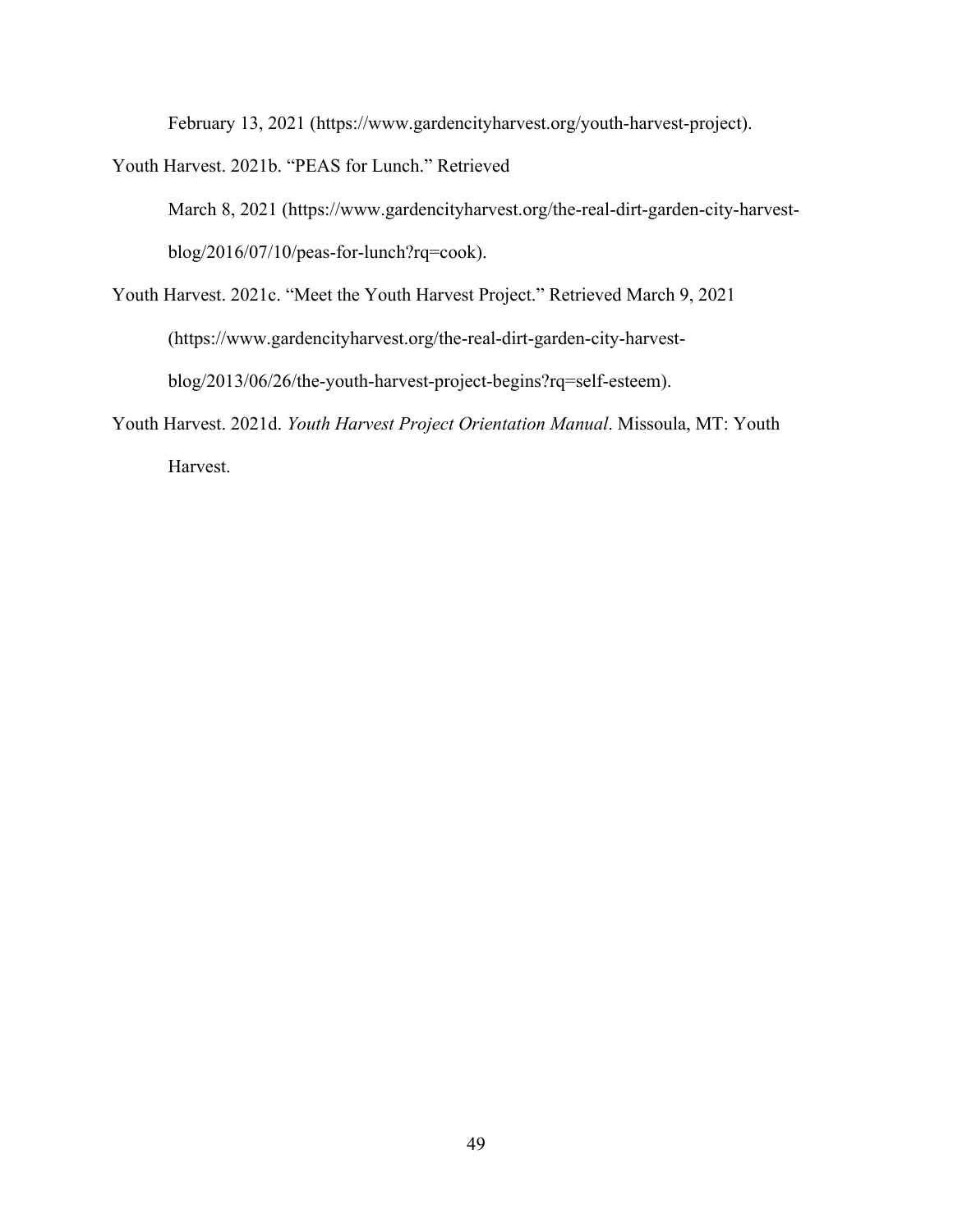### APPENDICES

# Appendix A

# Spring and Summer Sessions, 2018 and 2019; and Spring Session, 2021; *End of Season Questionnaire*

For each of the following categories, answer the question on a scale of 0-3 (0 None – 3 Heaps). Circle the number. Please, use the space provided to offer written feedback and help us further understand and make meaning of your rated responses.

| <b>COMMUNICATION</b>             |                                                                                                                  |                                    |              |                     |                     |
|----------------------------------|------------------------------------------------------------------------------------------------------------------|------------------------------------|--------------|---------------------|---------------------|
|                                  |                                                                                                                  | none                               | some         | more                | heaps               |
|                                  | How much did you develop, grow,<br>learn?                                                                        | $\boldsymbol{0}$<br>$\overline{0}$ | 1            | 2<br>$\overline{2}$ | 3<br>$\overline{3}$ |
| Ability to Express               | How much do you value this?<br>How much were you challenged in this                                              |                                    |              |                     |                     |
| Self Openly and<br>Honestly      | area?                                                                                                            | $\boldsymbol{0}$                   | 1            | $\overline{2}$      | $\overline{3}$      |
|                                  | Use the sheet, "What Made the<br>Difference." List the numbers of all<br>program elements that helped.           |                                    |              |                     |                     |
|                                  | How much did you develop, grow,<br>learn?                                                                        | $\boldsymbol{0}$                   | 1            | $\overline{c}$      | 3                   |
|                                  | How much do you value this?                                                                                      | $\mathbf{0}$                       | 1            | $\overline{2}$      | $\overline{3}$      |
| Positive<br>Communication        | How much were you challenged in this<br>area?                                                                    | $\boldsymbol{0}$                   | 1            | $\overline{2}$      | $\overline{3}$      |
|                                  | Use the sheet titled, "What Made the<br>Difference" and list the numbers of all<br>program elements that helped. |                                    |              |                     |                     |
|                                  | How much did you develop, grow,<br>learn?                                                                        | $\boldsymbol{0}$                   | 1            | $\overline{c}$      | 3                   |
| Giving/Receiving                 | How much do you value this?                                                                                      | $\overline{0}$                     | $\mathbf{1}$ | $\overline{2}$      | $\overline{3}$      |
| Feedback                         | How much were you challenged in this<br>area?                                                                    | $\theta$                           | 1            | $\overline{2}$      | $\overline{3}$      |
|                                  | Use the sheet, "What Made the<br>Difference." List the numbers of all<br>program elements that helped.           |                                    |              |                     |                     |
|                                  | How much did you develop, grow,<br>learn?                                                                        | $\mathbf{0}$                       | $\mathbf{1}$ | $\overline{2}$      | 3                   |
|                                  | How much do you value this?                                                                                      | $\theta$                           | 1            | $\overline{2}$      | $\overline{3}$      |
| Skill in Conflict-<br>Resolution | How much were you challenged in this<br>area?                                                                    | $\mathbf{0}$                       | 1            | $\mathfrak{D}$      | $\overline{3}$      |
|                                  | Use the sheet, "What Made the<br>Difference." List the numbers of all<br>program elements that helped.           |                                    |              |                     |                     |
|                                  | How much did you develop, grow,<br>learn?                                                                        | $\boldsymbol{0}$                   | 1            | $\overline{2}$      | 3                   |
| General Social Skills            | How much do you value this?                                                                                      | $\overline{0}$                     | 1            | $\overline{2}$      | $\overline{3}$      |
|                                  | How much were you challenged in this<br>area?                                                                    | $\boldsymbol{0}$                   | 1            | $\overline{2}$      | $\overline{3}$      |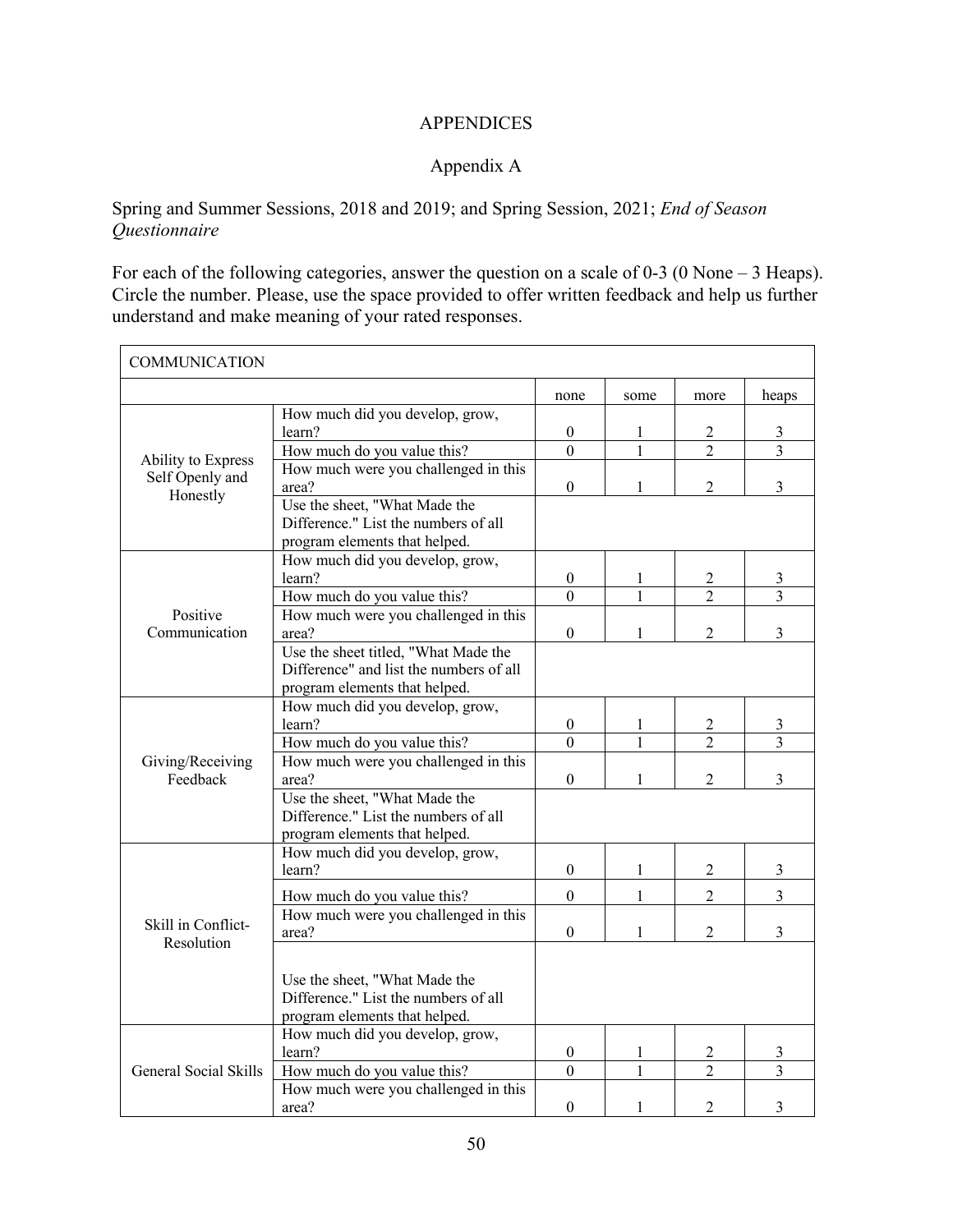|                        | Use the sheet, "What Made the<br>Difference." List the numbers of all |  |               |  |
|------------------------|-----------------------------------------------------------------------|--|---------------|--|
|                        | program elements that helped.                                         |  |               |  |
|                        | How much did you develop, grow,                                       |  |               |  |
|                        | learn?                                                                |  |               |  |
|                        | How much do you value this?                                           |  |               |  |
| Public Speaking        | How much were you challenged in this                                  |  |               |  |
| <b>Skills</b>          | area?                                                                 |  | $\mathcal{D}$ |  |
|                        | Use the sheet, "What Made the                                         |  |               |  |
|                        | Difference." List the numbers of all                                  |  |               |  |
|                        | program elements that helped.                                         |  |               |  |
| Comments and Feedback: |                                                                       |  |               |  |

| How much did you develop, grow,<br>learn?<br>How much do you value this?<br>How much were you challenged in this<br>area?<br>Use the sheet, "What Made the<br>Difference." List the numbers of all<br>program elements that helped.<br>How much did you develop, grow,<br>learn?<br>How much do you value this?<br>How much were you challenged in this<br>area?<br>Use the sheet, "What Made the | none<br>$\boldsymbol{0}$<br>$\theta$<br>$\overline{0}$<br>$\boldsymbol{0}$<br>$\Omega$                                                                                          | some<br>1<br>$\mathbf{1}$<br>1<br>1           | more<br>2<br>$\overline{\mathcal{L}}$<br>$\overline{2}$ | heaps<br>3<br>$\overline{3}$<br>3 |
|---------------------------------------------------------------------------------------------------------------------------------------------------------------------------------------------------------------------------------------------------------------------------------------------------------------------------------------------------------------------------------------------------|---------------------------------------------------------------------------------------------------------------------------------------------------------------------------------|-----------------------------------------------|---------------------------------------------------------|-----------------------------------|
|                                                                                                                                                                                                                                                                                                                                                                                                   |                                                                                                                                                                                 |                                               |                                                         |                                   |
|                                                                                                                                                                                                                                                                                                                                                                                                   |                                                                                                                                                                                 |                                               |                                                         |                                   |
|                                                                                                                                                                                                                                                                                                                                                                                                   |                                                                                                                                                                                 |                                               |                                                         |                                   |
|                                                                                                                                                                                                                                                                                                                                                                                                   |                                                                                                                                                                                 |                                               |                                                         |                                   |
|                                                                                                                                                                                                                                                                                                                                                                                                   |                                                                                                                                                                                 |                                               |                                                         |                                   |
|                                                                                                                                                                                                                                                                                                                                                                                                   |                                                                                                                                                                                 |                                               |                                                         |                                   |
|                                                                                                                                                                                                                                                                                                                                                                                                   |                                                                                                                                                                                 |                                               |                                                         |                                   |
|                                                                                                                                                                                                                                                                                                                                                                                                   |                                                                                                                                                                                 |                                               |                                                         |                                   |
|                                                                                                                                                                                                                                                                                                                                                                                                   |                                                                                                                                                                                 |                                               |                                                         |                                   |
|                                                                                                                                                                                                                                                                                                                                                                                                   |                                                                                                                                                                                 |                                               |                                                         |                                   |
|                                                                                                                                                                                                                                                                                                                                                                                                   |                                                                                                                                                                                 |                                               | 2                                                       | 3                                 |
|                                                                                                                                                                                                                                                                                                                                                                                                   |                                                                                                                                                                                 | $\mathbf{1}$                                  | $\overline{2}$                                          | 3                                 |
|                                                                                                                                                                                                                                                                                                                                                                                                   |                                                                                                                                                                                 |                                               |                                                         |                                   |
|                                                                                                                                                                                                                                                                                                                                                                                                   | $\boldsymbol{0}$                                                                                                                                                                | 1                                             | 2                                                       | $\overline{3}$                    |
|                                                                                                                                                                                                                                                                                                                                                                                                   |                                                                                                                                                                                 |                                               |                                                         |                                   |
| Difference." List the numbers of all                                                                                                                                                                                                                                                                                                                                                              |                                                                                                                                                                                 |                                               |                                                         |                                   |
| program elements that helped.                                                                                                                                                                                                                                                                                                                                                                     |                                                                                                                                                                                 |                                               |                                                         |                                   |
| How much did you develop, grow,                                                                                                                                                                                                                                                                                                                                                                   |                                                                                                                                                                                 |                                               |                                                         |                                   |
| learn?                                                                                                                                                                                                                                                                                                                                                                                            | $\boldsymbol{0}$                                                                                                                                                                | 1                                             | 2                                                       | 3                                 |
| How much do you value this?                                                                                                                                                                                                                                                                                                                                                                       | $\Omega$                                                                                                                                                                        | $\mathbf{1}$                                  | $\overline{2}$                                          | $\overline{3}$                    |
| How much were you challenged in this                                                                                                                                                                                                                                                                                                                                                              |                                                                                                                                                                                 |                                               |                                                         |                                   |
| area?                                                                                                                                                                                                                                                                                                                                                                                             | $\theta$                                                                                                                                                                        | 1                                             | 2                                                       | 3                                 |
| Use the sheet, "What Made the                                                                                                                                                                                                                                                                                                                                                                     |                                                                                                                                                                                 |                                               |                                                         |                                   |
| Difference." List the numbers of all                                                                                                                                                                                                                                                                                                                                                              |                                                                                                                                                                                 |                                               |                                                         |                                   |
| program elements that helped.                                                                                                                                                                                                                                                                                                                                                                     |                                                                                                                                                                                 |                                               |                                                         |                                   |
| How much did you develop, grow,                                                                                                                                                                                                                                                                                                                                                                   |                                                                                                                                                                                 |                                               |                                                         |                                   |
| learn?                                                                                                                                                                                                                                                                                                                                                                                            | $\overline{0}$                                                                                                                                                                  | 1                                             | 2                                                       | 3                                 |
| How much do you value this?                                                                                                                                                                                                                                                                                                                                                                       | $\boldsymbol{0}$                                                                                                                                                                | $\mathbf{1}$                                  | $\overline{2}$                                          | $\overline{3}$                    |
|                                                                                                                                                                                                                                                                                                                                                                                                   |                                                                                                                                                                                 |                                               |                                                         |                                   |
| area?                                                                                                                                                                                                                                                                                                                                                                                             | $\overline{0}$                                                                                                                                                                  | 1                                             | 2                                                       | 3                                 |
| Use the sheet, "What Made the                                                                                                                                                                                                                                                                                                                                                                     |                                                                                                                                                                                 |                                               |                                                         |                                   |
| Difference." List the numbers of all                                                                                                                                                                                                                                                                                                                                                              |                                                                                                                                                                                 |                                               |                                                         |                                   |
|                                                                                                                                                                                                                                                                                                                                                                                                   |                                                                                                                                                                                 |                                               |                                                         |                                   |
|                                                                                                                                                                                                                                                                                                                                                                                                   |                                                                                                                                                                                 |                                               |                                                         |                                   |
| learn?                                                                                                                                                                                                                                                                                                                                                                                            |                                                                                                                                                                                 | 1                                             |                                                         | 3                                 |
|                                                                                                                                                                                                                                                                                                                                                                                                   | $\overline{0}$                                                                                                                                                                  | 1                                             | $\overline{2}$                                          | 3                                 |
|                                                                                                                                                                                                                                                                                                                                                                                                   |                                                                                                                                                                                 |                                               |                                                         |                                   |
|                                                                                                                                                                                                                                                                                                                                                                                                   |                                                                                                                                                                                 | 1                                             |                                                         | 3                                 |
|                                                                                                                                                                                                                                                                                                                                                                                                   | How much were you challenged in this<br>program elements that helped.<br>How much did you develop, grow,<br>How much do you value this?<br>How much were you challenged in this | $\boldsymbol{0}$<br>area?<br>$\boldsymbol{0}$ |                                                         | $\overline{c}$<br>$\overline{2}$  |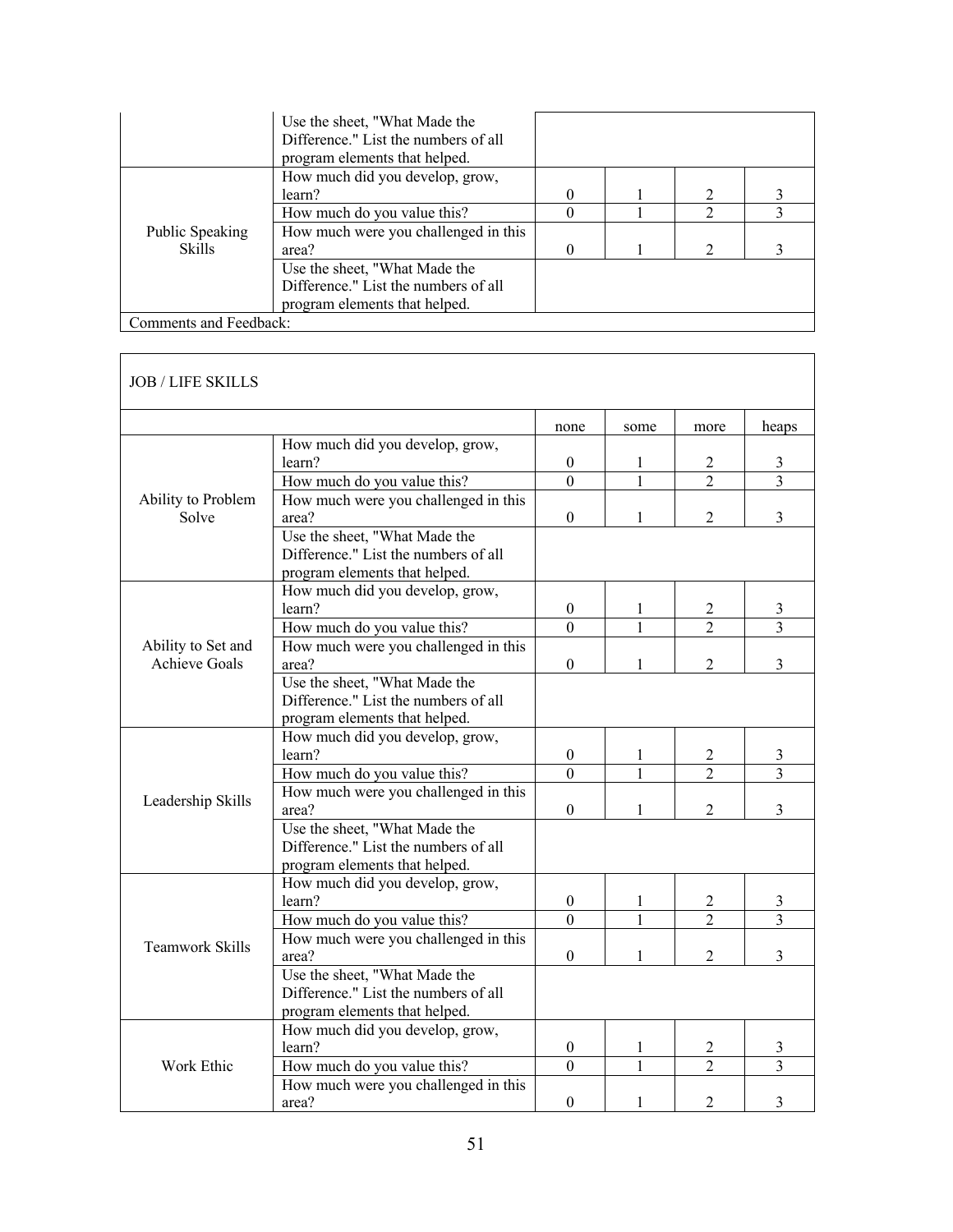|                        | Use the sheet, "What Made the        |                  |              |                |                |  |
|------------------------|--------------------------------------|------------------|--------------|----------------|----------------|--|
|                        | Difference." List the numbers of all |                  |              |                |                |  |
|                        | program elements that helped.        |                  |              |                |                |  |
|                        | How much did you develop, grow,      |                  |              |                |                |  |
|                        | learn?                               | $\boldsymbol{0}$ | 1            | 2              | 3              |  |
|                        | How much do you value this?          | $\theta$         | 1            | $\overline{2}$ | 3              |  |
| Ability to Take        | How much were you challenged in this |                  |              |                |                |  |
| Direction              | area?                                | $\boldsymbol{0}$ | 1            | 2              | 3              |  |
|                        | Use the sheet, "What Made the        |                  |              |                |                |  |
|                        | Difference." List the numbers of all |                  |              |                |                |  |
|                        | program elements that helped.        |                  |              |                |                |  |
|                        | How much did you develop, grow,      |                  |              |                |                |  |
|                        | learn?                               | $\mathbf{0}$     | 1            | 2              | 3              |  |
|                        | How much do you value this?          | $\mathbf{0}$     | 1            | $\overline{2}$ | $\overline{3}$ |  |
| Reliability            | How much were you challenged in this |                  |              |                |                |  |
|                        | area?                                | $\boldsymbol{0}$ | 1            | 2              | 3              |  |
|                        | Use the sheet, "What Made the        |                  |              |                |                |  |
|                        | Difference." List the numbers of all |                  |              |                |                |  |
|                        | program elements that helped.        |                  |              |                |                |  |
|                        | How much did you develop, grow,      |                  |              |                |                |  |
|                        | learn?                               | $\theta$         | 1            | 2              | 3              |  |
|                        | How much do you value this?          | $\mathbf{0}$     | 1            | $\overline{2}$ | 3              |  |
| Willingness to do      | How much were you challenged in this |                  |              |                |                |  |
| what needs done        | area?                                | $\mathbf{0}$     | 1            | $\overline{2}$ | 3              |  |
|                        | Use the sheet, "What Made the        |                  |              |                |                |  |
|                        | Difference." List the numbers of all |                  |              |                |                |  |
|                        | program elements that helped.        |                  |              |                |                |  |
|                        | How much did you develop, grow,      |                  |              |                |                |  |
|                        | learn?                               | $\boldsymbol{0}$ |              | 2              | 3              |  |
|                        | How much do you value this?          | $\boldsymbol{0}$ |              |                | 3              |  |
| Competency at          | How much were you challenged in this |                  |              |                |                |  |
| Farming                | area?                                | $\overline{0}$   |              | $\overline{2}$ | 3              |  |
|                        | Use the sheet, "What Made the        |                  |              |                |                |  |
|                        | Difference." List the numbers of all |                  |              |                |                |  |
|                        | program elements that helped.        |                  |              |                |                |  |
|                        | How much did you develop, grow,      |                  |              |                |                |  |
|                        | learn?                               | $\boldsymbol{0}$ | 1            | 2              | 3              |  |
|                        | How much do you value this?          | $\boldsymbol{0}$ | $\mathbf{1}$ | $\overline{2}$ | 3              |  |
| Confidence in          | How much were you challenged in this |                  |              |                |                |  |
| Getting a Job          | area?                                | $\boldsymbol{0}$ | 1            | $\overline{c}$ | 3              |  |
|                        | Use the sheet, "What Made the        |                  |              |                |                |  |
|                        | Difference." List the numbers of all |                  |              |                |                |  |
|                        | program elements that helped.        |                  |              |                |                |  |
| Comments and Feedback: |                                      |                  |              |                |                |  |

| <b>SELF</b>     |                                 |      |      |      |       |
|-----------------|---------------------------------|------|------|------|-------|
|                 |                                 | none | some | more | heaps |
|                 | How much did you develop, grow, |      |      |      |       |
| Self-Confidence | learn?                          |      |      |      |       |
|                 | How much do you value this?     |      |      |      |       |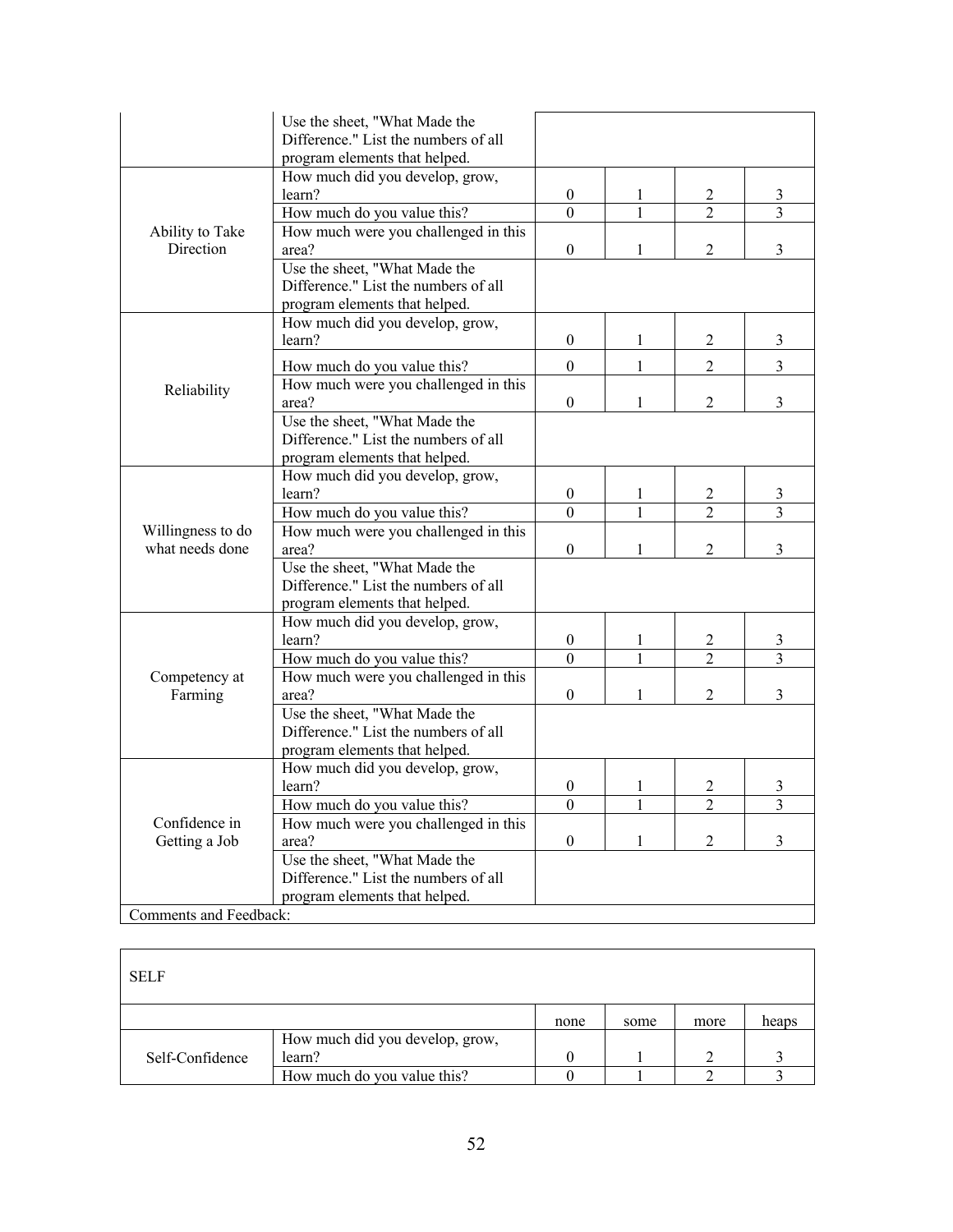|                        | How much were you challenged in this<br>area? | $\overline{0}$   | 1 | $\overline{2}$ | 3 |
|------------------------|-----------------------------------------------|------------------|---|----------------|---|
|                        | Use the sheet, "What Made the                 |                  |   |                |   |
|                        | Difference." List the numbers of all          |                  |   |                |   |
|                        | program elements that helped.                 |                  |   |                |   |
|                        | How much did you develop, grow,               |                  |   |                |   |
|                        | learn?                                        | $\overline{0}$   | 1 | 2              | 3 |
|                        | How much do you value this?                   | $\Omega$         | 1 | 2              | 3 |
| Self-Awareness/        | How much were you challenged in this          |                  |   |                |   |
| Identity               | area?                                         | $\boldsymbol{0}$ |   | 2              | 3 |
|                        | Use the sheet, "What Made the                 |                  |   |                |   |
|                        | Difference." List the numbers of all          |                  |   |                |   |
|                        | program elements that helped.                 |                  |   |                |   |
|                        | How much did you develop, grow,               |                  |   |                |   |
|                        | learn?                                        | $\overline{0}$   | 1 | 2              | 3 |
|                        | How much do you value this?                   | $\Omega$         |   | $\mathfrak{D}$ | 3 |
| Self-Advocacy          | How much were you challenged in this          |                  |   |                |   |
|                        | area?                                         | $\mathbf{0}$     | 1 | $\overline{2}$ | 3 |
|                        | Use the sheet, "What Made the                 |                  |   |                |   |
|                        | Difference." List the numbers of all          |                  |   |                |   |
|                        | program elements that helped.                 |                  |   |                |   |
|                        | How much did you develop, grow,               |                  |   |                |   |
|                        | learn?                                        | $\overline{0}$   | 1 | 2              | 3 |
|                        | How much do you value this?                   | $\Omega$         |   | $\mathfrak{D}$ | 3 |
| Self-Responsibility    | How much were you challenged in this          |                  |   |                |   |
|                        | area?                                         | $\boldsymbol{0}$ |   | 2              | 3 |
|                        | Use the sheet, "What Made the                 |                  |   |                |   |
|                        | Difference." List the numbers of all          |                  |   |                |   |
|                        | program elements that helped.                 |                  |   |                |   |
|                        | How much did you develop, grow,               |                  |   |                |   |
|                        | learn?                                        | $\boldsymbol{0}$ | 1 | $\overline{2}$ | 3 |
|                        | How much do you value this?                   | $\theta$         |   | $\overline{2}$ | 3 |
| Self-Motivation        | How much were you challenged in this          |                  |   |                |   |
|                        | area?                                         | $\boldsymbol{0}$ |   | 2              | 3 |
|                        | Use the sheet, "What Made the                 |                  |   |                |   |
|                        | Difference." List the numbers of all          |                  |   |                |   |
|                        | program elements that helped.                 |                  |   |                |   |
|                        | How much did you develop, grow,               |                  |   |                |   |
|                        | learn?                                        | $\boldsymbol{0}$ | 1 | $\overline{2}$ | 3 |
| Coping Strategies      | How much do you value this?                   | $\boldsymbol{0}$ | 1 | 2              | 3 |
| (Ability to Manage     | How much were you challenged in this          |                  |   |                |   |
| Anxiety, Depression,   | area?                                         | $\boldsymbol{0}$ | 1 | $\overline{2}$ | 3 |
| Anger)                 | Use the sheet, "What Made the                 |                  |   |                |   |
|                        | Difference." List the numbers of all          |                  |   |                |   |
|                        | program elements that helped.                 |                  |   |                |   |
|                        | How much did you develop, grow,               |                  |   |                |   |
|                        | learn?                                        | $\boldsymbol{0}$ | 1 | 2              | 3 |
|                        | How much do you value this?                   | $\Omega$         |   | $\overline{2}$ | 3 |
| Sense of               | How much were you challenged in this          |                  |   |                |   |
| Independence           | area?                                         | $\boldsymbol{0}$ | 1 | $\overline{2}$ | 3 |
|                        | Use the sheet, "What Made the                 |                  |   |                |   |
|                        | Difference." List the numbers of all          |                  |   |                |   |
|                        | program elements that helped.                 |                  |   |                |   |
| Comments and Feedback: |                                               |                  |   |                |   |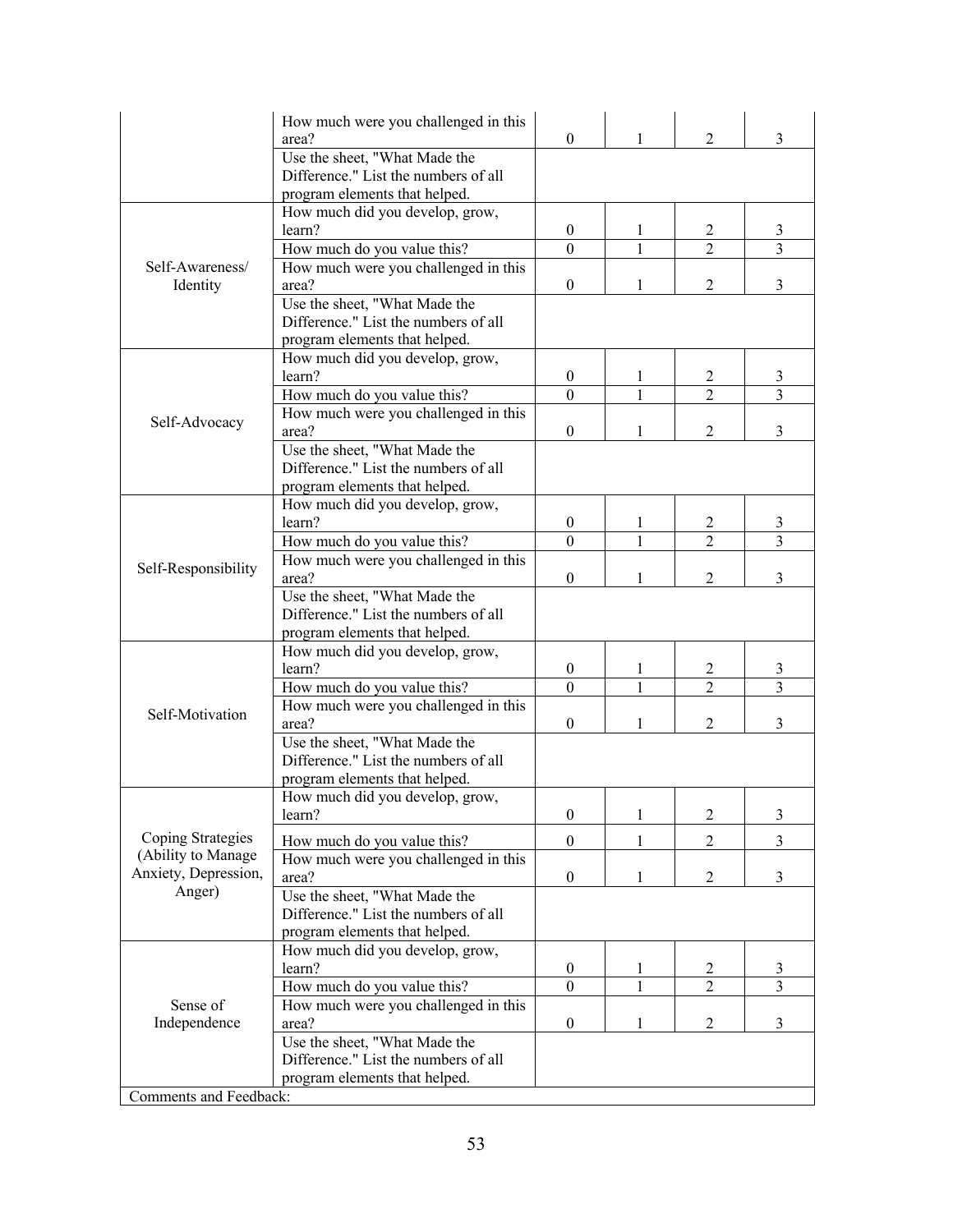| <b>COMMUNITY</b>                     |                                                                                                        |                  |              |                |                |
|--------------------------------------|--------------------------------------------------------------------------------------------------------|------------------|--------------|----------------|----------------|
|                                      |                                                                                                        | none             | some         | more           | heaps          |
|                                      | How much did you develop, grow,<br>learn?                                                              | $\boldsymbol{0}$ | 1            | 2              | 3              |
|                                      | How much do you value this?                                                                            | $\mathbf{0}$     | $\mathbf{1}$ | $\mathfrak{D}$ | $\overline{3}$ |
| Willingness to Help<br><b>Others</b> | How much were you challenged in this<br>area?                                                          | $\mathbf{0}$     | 1            | $\overline{c}$ | 3              |
|                                      | Use the sheet, "What Made the<br>Difference." List the numbers of all<br>program elements that helped. |                  |              |                |                |
|                                      | How much did you develop, grow,<br>learn?                                                              | $\boldsymbol{0}$ | 1            | 2              | 3              |
|                                      | How much do you value this?                                                                            | $\theta$         |              | $\overline{2}$ | 3              |
| Concern for<br>Wellbeing of Others   | How much were you challenged in this<br>area?                                                          | $\boldsymbol{0}$ | 1            | $\overline{2}$ | $\overline{3}$ |
|                                      | Use the sheet, "What Made the<br>Difference." List the numbers of all<br>program elements that helped. |                  |              |                |                |
|                                      | How much did you develop, grow,<br>learn?                                                              | $\overline{0}$   | 1            | 2              | 3              |
|                                      | How much do you value this?                                                                            | $\Omega$         | 1            | $\mathfrak{D}$ | 3              |
| Value of Community<br>Service        | How much were you challenged in this<br>area?                                                          | $\mathbf{0}$     | 1            | $\mathfrak{D}$ | 3              |
|                                      | Use the sheet, "What Made the<br>Difference." List the numbers of all<br>program elements that helped. |                  |              |                |                |
|                                      | How much did you develop, grow,<br>learn?                                                              | $\boldsymbol{0}$ | 1            | $\overline{c}$ | 3              |
| Sense of Belonging /                 | How much do you value this?                                                                            | $\Omega$         | $\mathbf{1}$ | $\mathfrak{D}$ | $\overline{3}$ |
| Community<br>Connection              | How much were you challenged in this<br>area?                                                          | $\mathbf{0}$     |              | $\overline{2}$ | 3              |
|                                      | Use the sheet, "What Made the<br>Difference." List the numbers of all<br>program elements that helped. |                  |              |                |                |
|                                      | How much did you develop, grow,<br>learn?                                                              | $\boldsymbol{0}$ |              | 2              | 3              |
|                                      | How much do you value this?                                                                            | $\boldsymbol{0}$ | 1            | 2              | 3              |
| Network of Support                   | How much were you challenged in this<br>area?                                                          | $\boldsymbol{0}$ | 1            | $\overline{2}$ | 3              |
|                                      | Use the sheet, "What Made the<br>Difference." List the numbers of all<br>program elements that helped. |                  |              |                |                |
| Comments and Feedback:               |                                                                                                        |                  |              |                |                |

| <b>HEALTH</b>   |                                           |      |      |      |       |
|-----------------|-------------------------------------------|------|------|------|-------|
|                 |                                           | none | some | more | heaps |
| Physical Health | How much did you develop, grow,<br>learn? |      |      |      |       |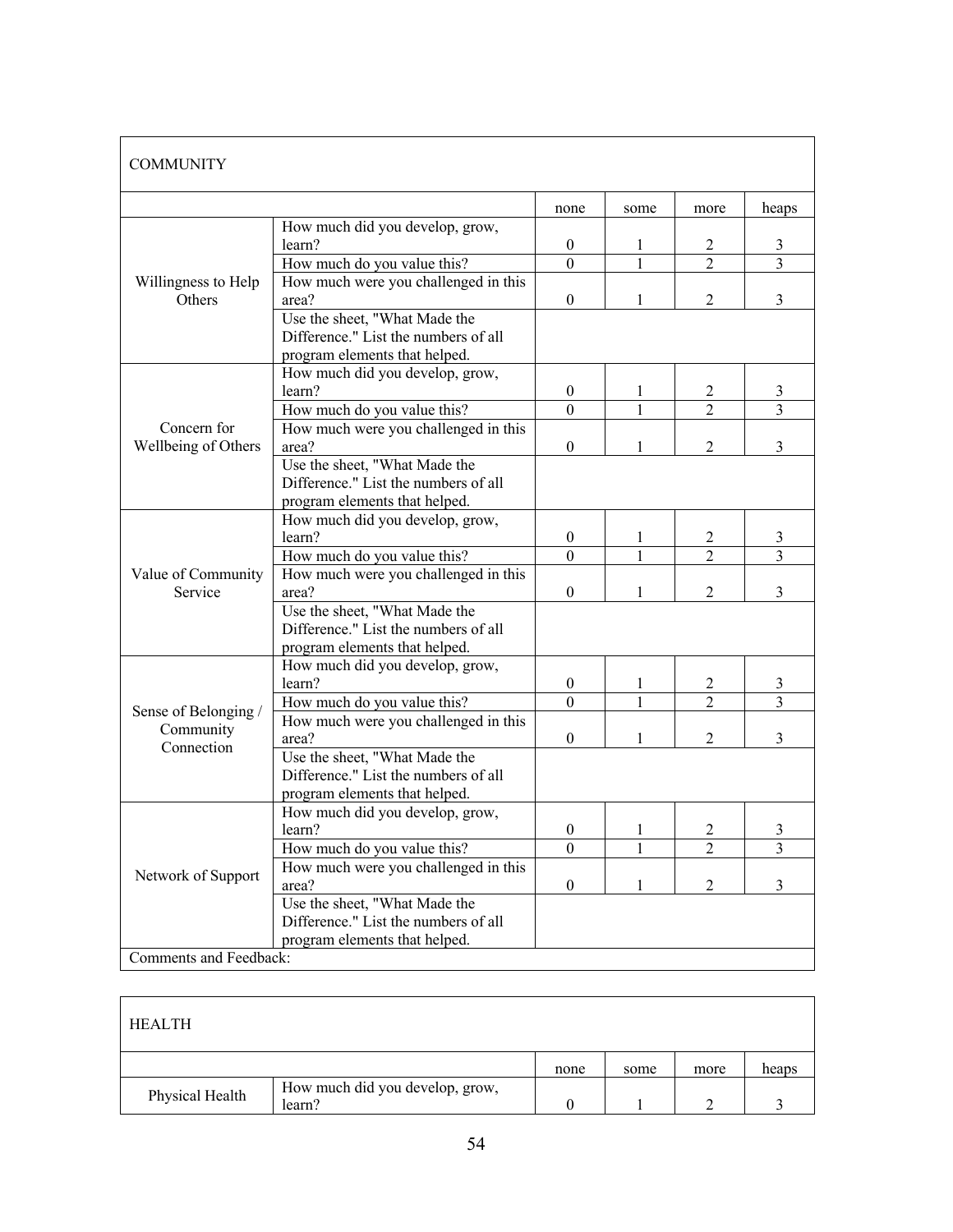|                            | How much do you value this?          | $\Omega$ |  |                             | 3             |
|----------------------------|--------------------------------------|----------|--|-----------------------------|---------------|
|                            | How much were you challenged in this |          |  |                             |               |
|                            | area?                                | $\Omega$ |  | $\mathfrak{D}$              | 3             |
|                            | Use the sheet, "What Made the        |          |  |                             |               |
|                            | Difference." List the numbers of all |          |  |                             |               |
|                            | program elements that helped.        |          |  |                             |               |
|                            | How much did you develop, grow,      |          |  |                             |               |
|                            | learn?                               | $\theta$ |  | 2                           | 3             |
|                            | How much do you value this?          | $\Omega$ |  | $\mathcal{D}_{\mathcal{L}}$ | $\mathcal{E}$ |
| Mental Health              | How much were you challenged in this |          |  |                             |               |
|                            | area?                                | $\Omega$ |  | $\mathcal{D}_{\mathcal{L}}$ | 3             |
|                            | Use the sheet, "What Made the        |          |  |                             |               |
|                            | Difference." List the numbers of all |          |  |                             |               |
|                            | program elements that helped.        |          |  |                             |               |
|                            | How much did you develop, grow,      |          |  |                             |               |
|                            | learn?                               | $\theta$ |  | $\mathfrak{D}$              | 3             |
|                            | How much do you value this?          | $\Omega$ |  | $\mathfrak{D}$              | 3             |
| <b>Self-Care Practices</b> | How much were you challenged in this |          |  |                             |               |
|                            | area?                                | $\theta$ |  | 2                           | 3             |
|                            | Use the sheet, "What Made the        |          |  |                             |               |
|                            | Difference." List the numbers of all |          |  |                             |               |
|                            | program elements that helped.        |          |  |                             |               |
| Comments and Feedback:     |                                      |          |  |                             |               |

*Note:* The three questions discussed in the Results section are applied to this single questionnaire. Those three questions follow. How much did you develop, grow, or learn? How much do you value this? How much were you challenged in this area? The latter question was not asked following every seasons.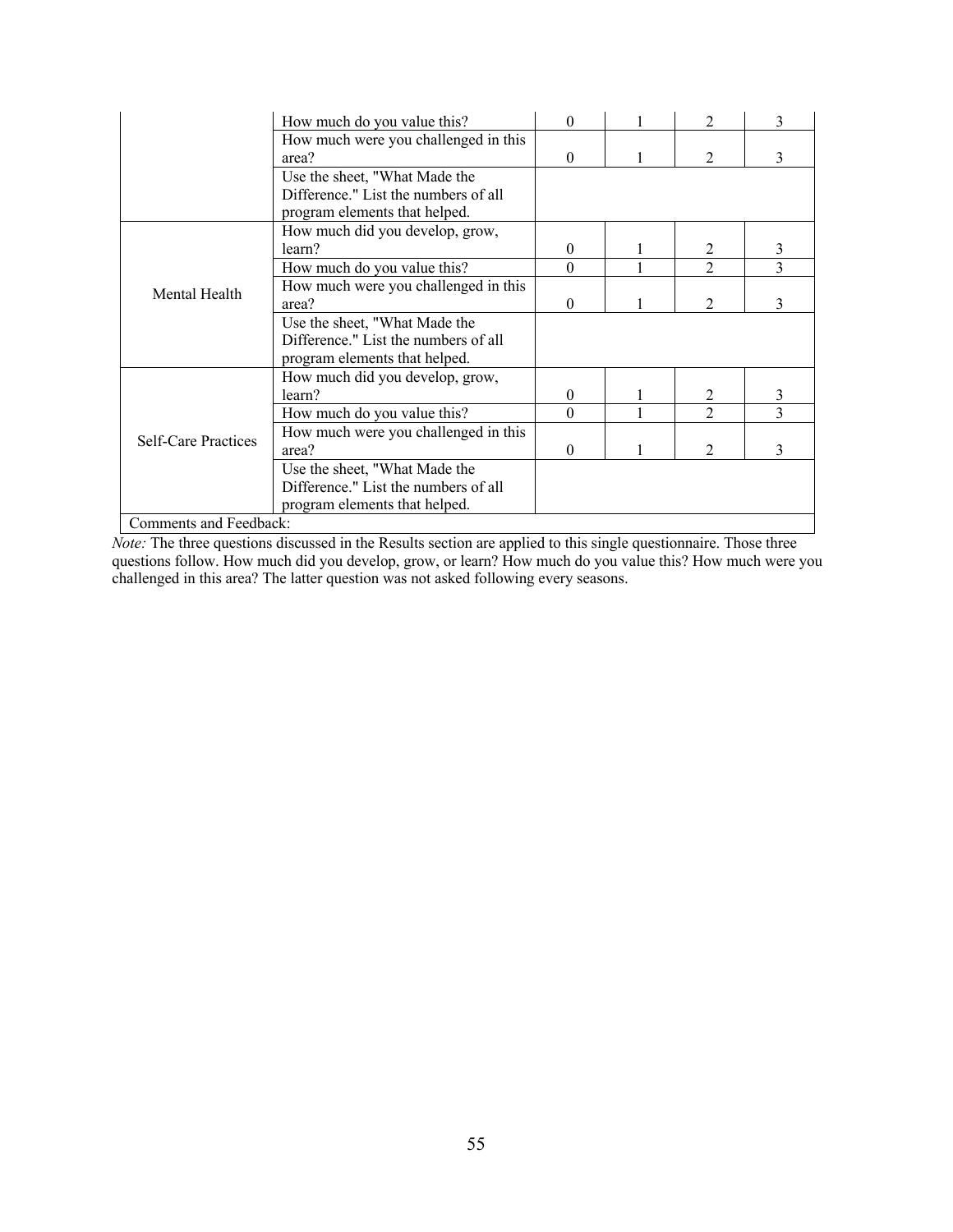# Appendix B

# Summer 2017, *Participant Skills Questionnaire*

What do you value most about the Youth Harvest Project; rank from 1-10 (1=value least, 10=value most):

| <b>PRE</b> | <b>POST</b> |                                                |
|------------|-------------|------------------------------------------------|
|            |             | Teamwork                                       |
|            |             | Community Service                              |
|            |             | Building Sense of Self and Self-Esteem         |
|            |             | Learning to Farm                               |
|            |             | <b>Making Money</b>                            |
|            |             | Meeting New People                             |
|            |             | Learning About Social Justice and Food Justice |
|            |             | Building Job and Life Skills                   |
|            |             | Growing my Network of Community and            |
|            |             | Support                                        |
|            |             | Meaningful Work                                |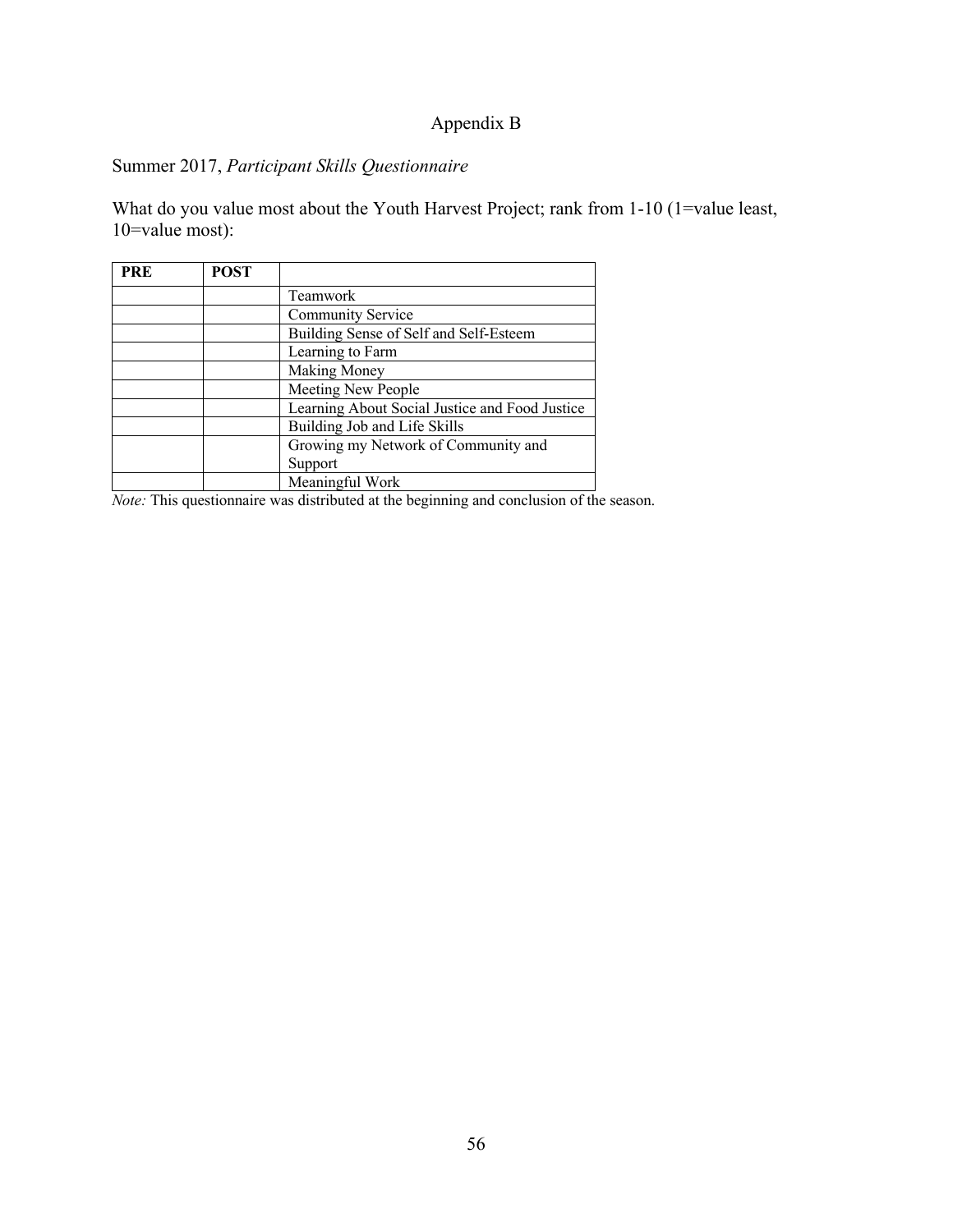## Appendix C

### Summer 2017, *Self-Evaluation of Skills Questionnaire*

To ensure our youth development programs (the Youth Farm and the Youth Harvest Project) are operating effectively we need your input. To help us with this goal, please fill out the survey below. You will again fill out the survey at the end of the season. Your information will be anonymous and will help us see if we are supporting you all in the way we hope.

|                    | <b>Below Average</b> | Average $(2)$ | Very Good (3) | Outstanding | No Basis $(0)$ |
|--------------------|----------------------|---------------|---------------|-------------|----------------|
|                    | (1)                  |               |               | (4)         |                |
| Level of Maturity  |                      |               |               |             |                |
| Leadership         |                      |               |               |             |                |
| Integrity          |                      |               |               |             |                |
| Concern for Others |                      |               |               |             |                |
| Confidence         |                      |               |               |             |                |
| Mental Health      |                      |               |               |             |                |
| Working as a       |                      |               |               |             |                |
| Team               |                      |               |               |             |                |
| Accepting          |                      |               |               |             |                |
| Directions from    |                      |               |               |             |                |
| Adults             |                      |               |               |             |                |
| Feeling of         |                      |               |               |             |                |
| Community          |                      |               |               |             |                |
| Connection         |                      |               |               |             |                |
| Physical Health    |                      |               |               |             |                |
| Cooking Skills     |                      |               |               |             |                |
| Confidence in      |                      |               |               |             |                |
| Getting a Job      |                      |               |               |             |                |
| Communication      |                      |               |               |             |                |
| <b>Skills</b>      |                      |               |               |             |                |
| Sense of           |                      |               |               |             |                |
| Responsibility     |                      |               |               |             |                |
| Public Speaking    |                      |               |               |             |                |
| <b>Skills</b>      |                      |               |               |             |                |
| Money Handling     |                      |               |               |             |                |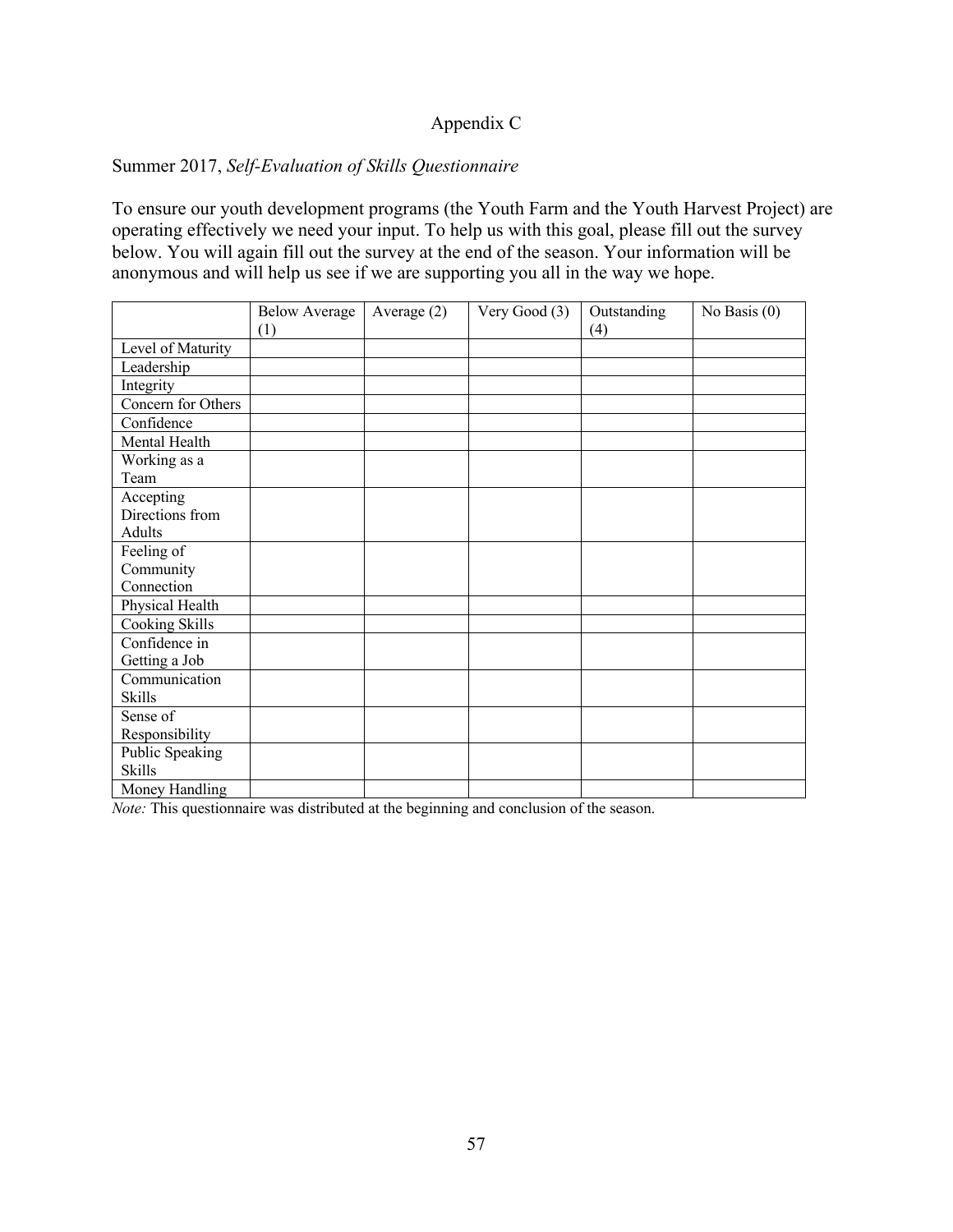# Appendix D

# Spring 2018, *Self-Evaluation of Skills Questionnaire*

Please, let us know how much you value what the Youth Harvest Project has to offer. Rank by circling the appropriate value. (0-don't value, 1-value a little, 2-value a lot, 3-value the most):

| Teamwork                 | $\boldsymbol{0}$ |              | 2              | 3 |
|--------------------------|------------------|--------------|----------------|---|
| Community Service        | $\boldsymbol{0}$ |              | 2              | 3 |
| <b>Building Identity</b> | $\mathbf{0}$     | 1            | $\overline{2}$ | 3 |
| and Self-Confidence      |                  |              |                |   |
| Learning to Farm         | $\boldsymbol{0}$ | 1            | 2              | 3 |
| <b>Making Money</b>      | $\boldsymbol{0}$ | $\mathbf{1}$ | $\overline{2}$ | 3 |
| Meeting New              | $\mathbf{0}$     | 1            | $\overline{2}$ | 3 |
| People                   |                  |              |                |   |
| Learning About           | $\theta$         | 1            | $\mathfrak{D}$ | 3 |
| Food Justice and         |                  |              |                |   |
| Security                 |                  |              |                |   |
| Building Job and         | $\theta$         | $\mathbf{1}$ | $\overline{2}$ | 3 |
| Life Skills              |                  |              |                |   |
| Growing My               | $\overline{0}$   | 1            | $\overline{2}$ | 3 |
| Network of               |                  |              |                |   |
| Community and            |                  |              |                |   |
| Support                  |                  |              |                |   |
| Meaningful Work          | $\theta$         | 1            | $\overline{2}$ | 3 |
| Becoming More            | $\mathbf{0}$     | 1            | $\overline{2}$ | 3 |
| Self-Reliant             |                  |              |                |   |
| Getting Healthier        | $\boldsymbol{0}$ |              | $\mathfrak{D}$ | 3 |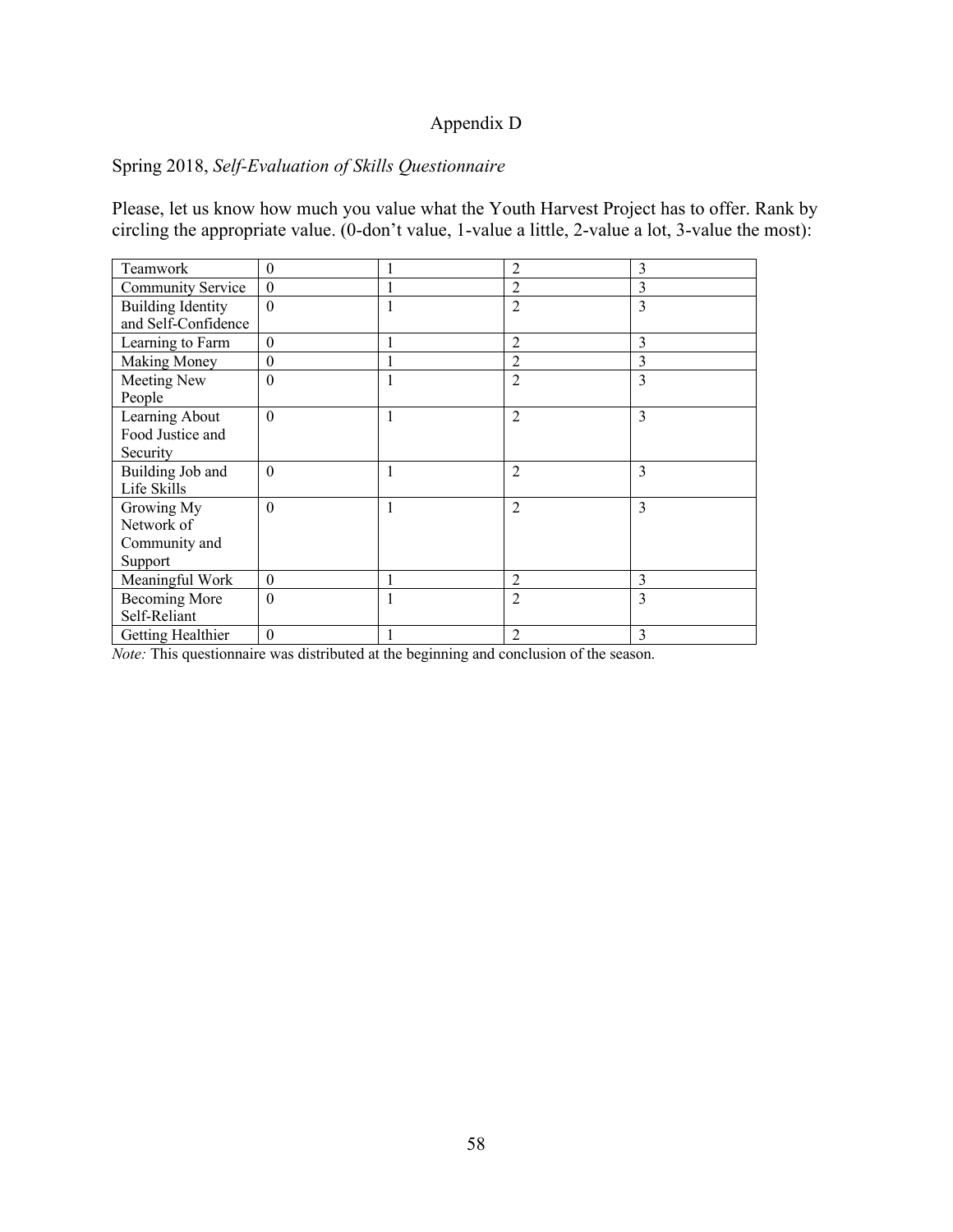### Appendix E

# Winter 2019, *Self-Evaluation of Skills Questionnaire*

Please let us know how much you value what Squirrel Project (winter season) has to offer. Rank each of the following by circling the appropriate value. (0-don't value, 1-value a little, 2-value a lot, 3-heaps of value):

| Teamwork                    | $\theta$       |   | $\overline{2}$ | 3 |
|-----------------------------|----------------|---|----------------|---|
| Community Service           | $\theta$       |   | $\overline{2}$ | 3 |
| <b>Building Identity</b>    | $\theta$       |   | $\overline{2}$ | 3 |
| <b>Building Self-</b>       | $\theta$       |   | $\overline{2}$ | 3 |
| Confidence                  |                |   |                |   |
| Learning to Cook            | $\theta$       | 1 | $\overline{2}$ | 3 |
| Cooking for Others          | $\theta$       |   | 2              | 3 |
| Making Money                | $\mathbf{0}$   |   | $\overline{2}$ | 3 |
| Meeting New                 | $\theta$       | 1 | $\overline{2}$ | 3 |
| People                      |                |   |                |   |
| <b>Building Job Skills</b>  | $\theta$       |   | $\overline{2}$ | 3 |
| <b>Building Life Skills</b> | $\overline{0}$ |   | $\overline{2}$ | 3 |
| Learning About              | $\theta$       |   | $\overline{2}$ | 3 |
| Food Security               |                |   |                |   |
| Growing My                  | $\theta$       | 1 | $\mathfrak{D}$ | 3 |
| Community and               |                |   |                |   |
| <b>Support Systems</b>      |                |   |                |   |
| Meaningful Work             | $\theta$       |   | $\mathfrak{D}$ | 3 |
| <b>Becoming More</b>        | $\theta$       | 1 | $\overline{2}$ | 3 |
| Self-Reliant                |                |   |                |   |
| Living Healthier            | $\theta$       | 1 | $\overline{2}$ | 3 |
| <b>Exploring Career</b>     | $\theta$       | 1 | $\overline{2}$ | 3 |
| Opportunities               |                |   |                |   |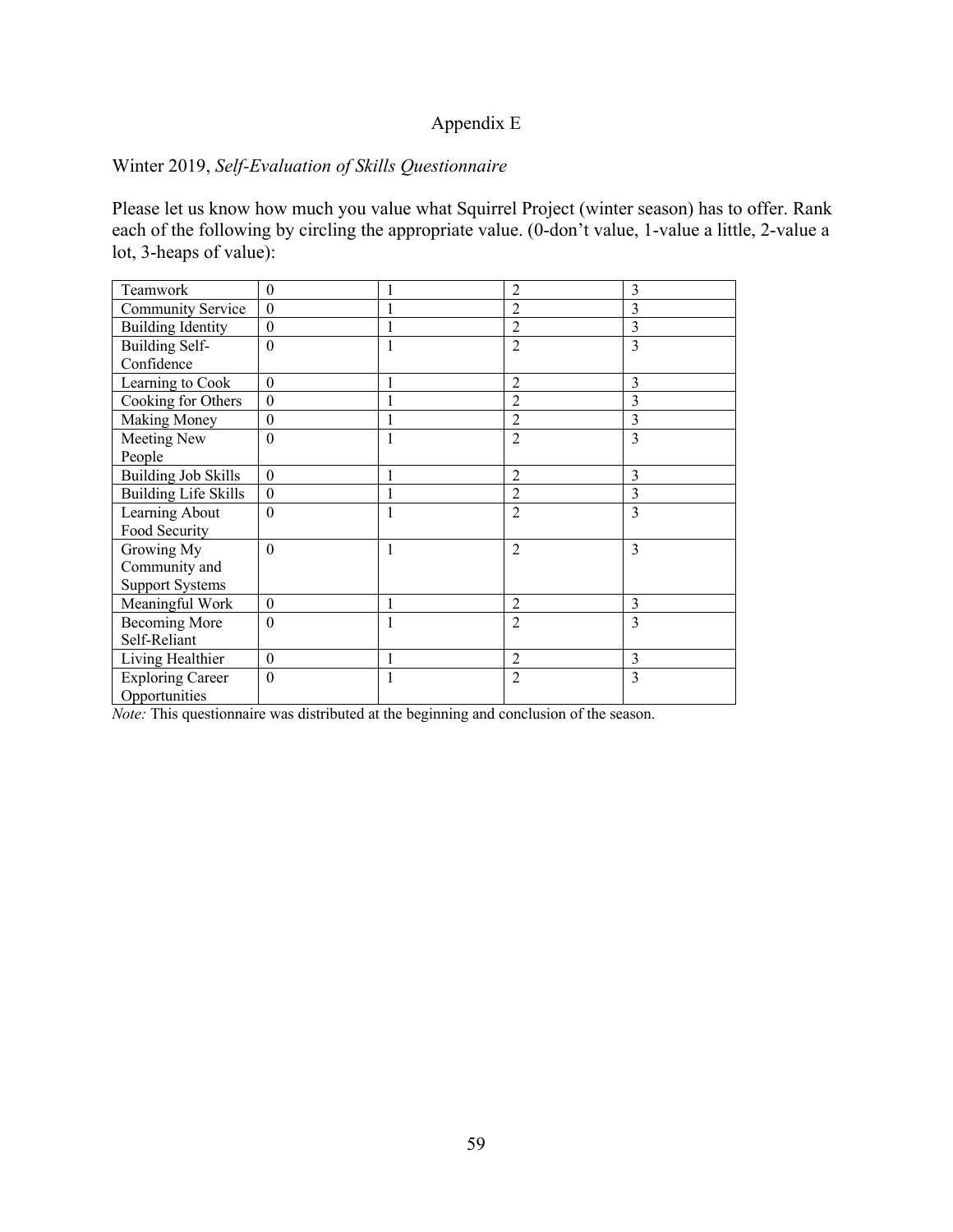# Appendix F

# Spring 2021, *Values and Personal Characteristics Questionnaire*

Review the list and give yourself a score (scale of 1-4) that reflects where you are at this moment in time. (1-needs a lot of work, 2-needs some work, 3-doing well, 4-doing very well):

| Personal Core             | 1            | $\overline{2}$ | 3              | $\overline{4}$ |
|---------------------------|--------------|----------------|----------------|----------------|
| (Happiness,               |              |                |                |                |
| Growth, Mind,             |              |                |                |                |
| Soul, Values,             |              |                |                |                |
| Integrity)                |              |                |                |                |
| Friends and Social        | 1            | $\overline{2}$ | $\overline{3}$ | $\overline{4}$ |
| Relationships             |              |                |                |                |
| (Level of Openness,       |              |                |                |                |
| Trust, Commitment,        |              |                |                |                |
| Positive                  |              |                |                |                |
| Communication)            |              |                |                |                |
| Work and                  | $\mathbf{1}$ | $\overline{2}$ | 3              | $\overline{4}$ |
| Professional              |              |                |                |                |
| (Responsibility,          |              |                |                |                |
| Ownership,                |              |                |                |                |
| Purpose, Work             |              |                |                |                |
| Ethic, Problem            |              |                |                |                |
| Solving,                  |              |                |                |                |
| Teamwork)                 |              |                |                |                |
| Learning and              | $\mathbf{1}$ | $\overline{2}$ | $\overline{3}$ | $\overline{4}$ |
| <b>Education</b> (General |              |                |                |                |
| Curiosity,                |              |                |                |                |
| Commitment to             |              |                |                |                |
| Learning,                 |              |                |                |                |
| Confidence in             |              |                |                |                |
| Academic Ability,         |              |                |                |                |
| Initiative)               |              |                |                |                |
| Community Service         | 1            | $\overline{2}$ | 3              | $\overline{4}$ |
| (Community                |              |                |                |                |
| Engagement,               |              |                |                |                |
| Service, Sense            |              |                |                |                |
| Feeling of                |              |                |                |                |
| Belonging,                |              |                |                |                |
| Knowledge of              |              |                |                |                |
| Community                 |              |                |                |                |
| Resources)                |              |                |                |                |
| Health and Fitness        | $\mathbf{1}$ | $\overline{2}$ | 3              | $\overline{4}$ |
| (Exercise, Diet,          |              |                |                |                |
| Sleep, Energy             |              |                |                |                |
| Level, Mental             |              |                |                |                |
| Health, Stress, Self-     |              |                |                |                |
| Care)                     |              |                |                |                |
| Self-Awareness            | $\mathbf{1}$ | $\overline{2}$ | $\overline{3}$ | $\overline{4}$ |
| (Values, Self-            |              |                |                |                |
|                           |              |                |                |                |
| Check-Ins, Setting        |              |                |                |                |
| and Achieving             |              |                |                |                |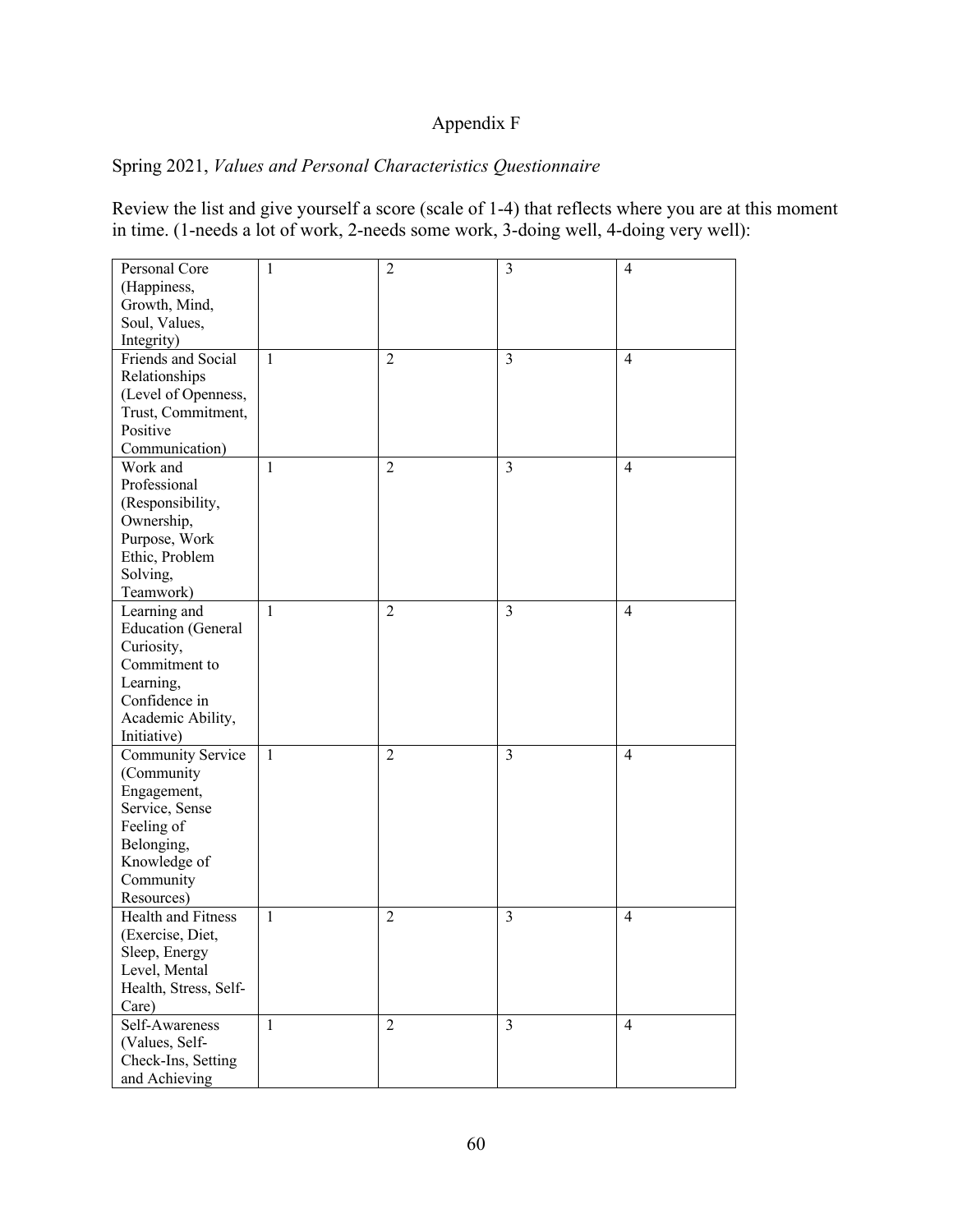| Goals, Meeting      |  |  |
|---------------------|--|--|
| Personal Needs)     |  |  |
| Other (Finances,    |  |  |
| Seeking Challenges, |  |  |
| Personal Safety,    |  |  |
| Planning and        |  |  |
| Organization,       |  |  |
| Family              |  |  |
| Relationships)      |  |  |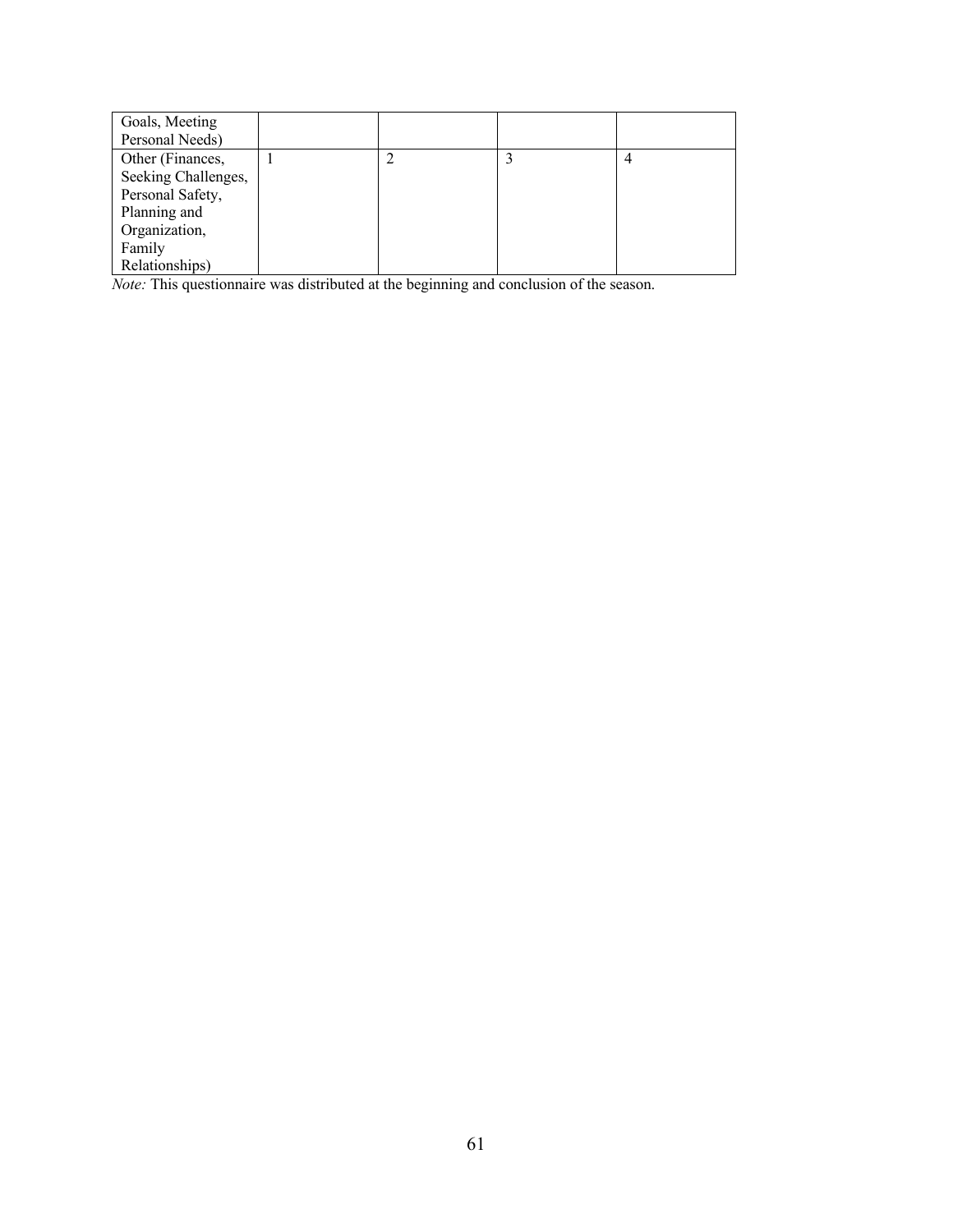# Appendix G

# Spring 2021, *Confidence in Achieving Personal Goals Questionnaire*

How confident are you? Circle the percentage that most closely matches your current level of confidence in the following:

| Graduate High<br>School | $0\%$ | 25% | 50% | 75% | 100% |
|-------------------------|-------|-----|-----|-----|------|
| Go to College           | 0%    | 25% | 50% | 75% | 100% |
| Get and Hold a          | $0\%$ | 25% | 50% | 75% | 100% |
| Job After YHP           |       |     |     |     |      |
| Achieve                 | $0\%$ | 25% | 50% | 75% | 100% |
| Personal Goals          |       |     |     |     |      |
| Coping With             | $0\%$ | 25% | 50% | 75% | 100% |
| Challenge               |       |     |     |     |      |
| Self-Reliance           | $0\%$ | 25% | 50% | 75% | 100% |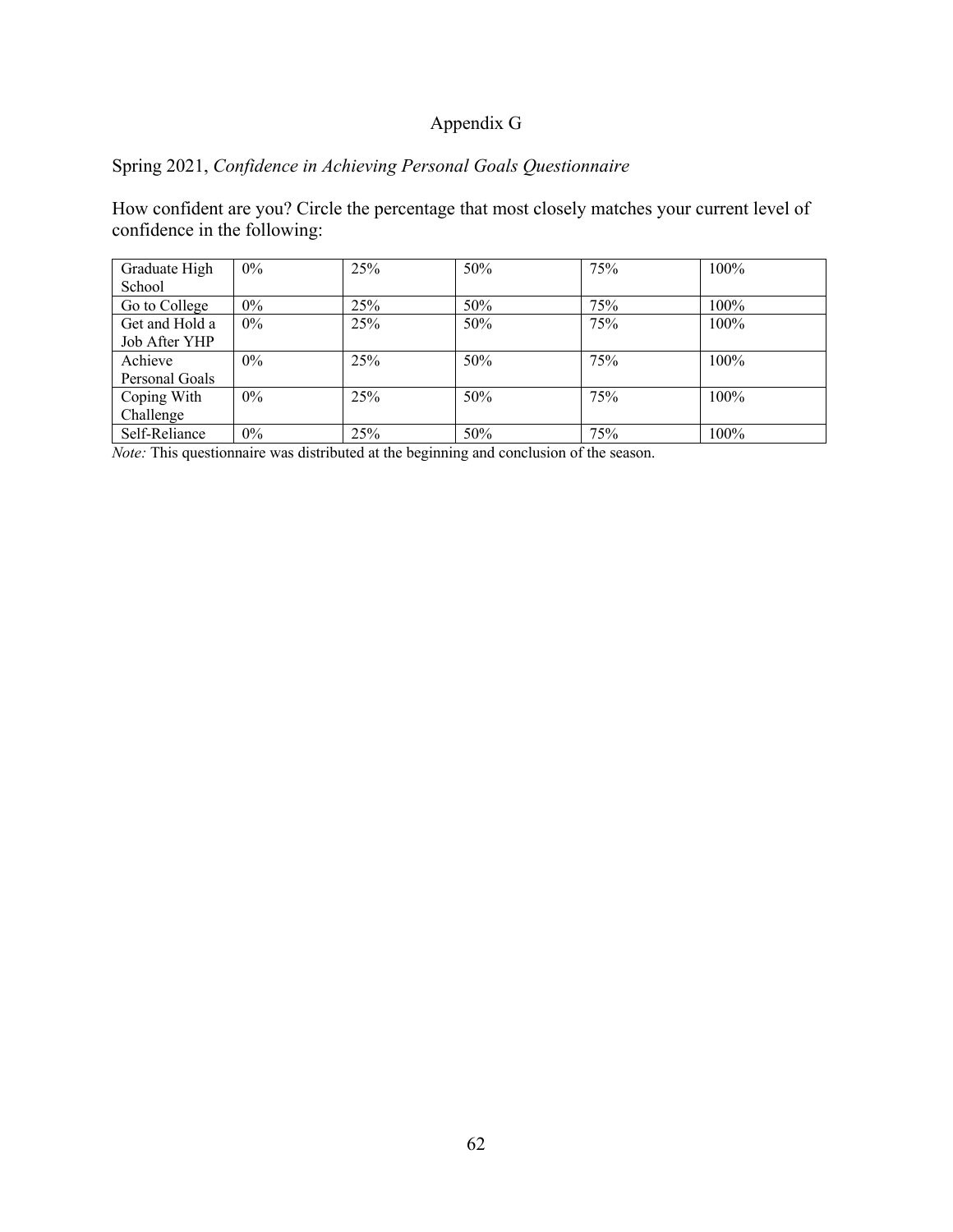# Appendix H

Spring Session, 2017; *End of Season Reflection*

- 1. What were you most proud of and what would you have changed (personally)?
- 2. If you came back next year, what would you want to be different? The same? Think of someone new to YH--what would you want to be different for them?
- 3. If you could offer advice to a new participant to help them to be successful, what would it be?
- 4. Working within our group, what asset(s) did you bring to the group? What did you struggle with most (area that you could improve upon)?
- 5. What part of the program was easiest for you? What part was most challenging? (Identify both hard and soft skills)
- 6. Was there a skill that you wish that we would have helped you gain/acquire that we did not touch upon
- 7. Look back at yourself at the beginning of the program, when you started YHP. How are different now than you were then? (Does not have to have anything to do with YHP, but what are the changes you have made in yourself in the past few months?)
- 8. What are some goals/plans that you have for the next 6 months? 2 years? 5 years?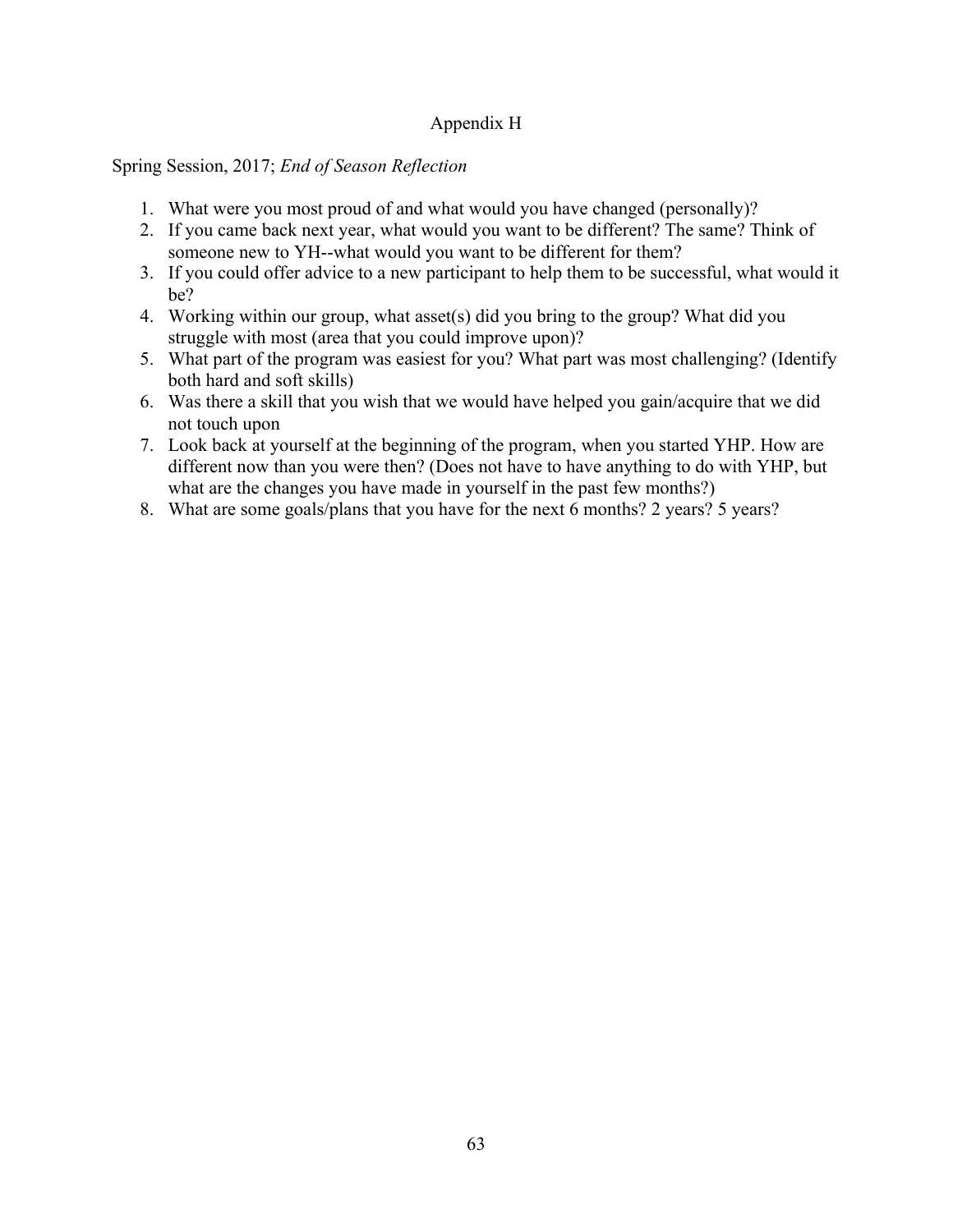# Appendix I

### Summer Session, 2017; *End of Season Reflection*

- 1. What were you most proud of in your work with YHP?
- 2. If you came back next year, what would you want to be different? Please, give concrete examples of how we could make positive change.
- 3. Which element of YHP did you most value or enjoy? What would you leave the same?
- 4. If you could offer advice to a new participant to help them to be successful, what would it be?
- 5. Working within our group, what asset(s) did you bring to the group?
- 6. What did you struggle with most (area that you could improve upon)?
- 7. Was there a skill that you wish we that we would have helped you gain/acquire that we did not touch upon?
- 8. Look back at yourself at the beginning of the program, or when you started YHP. How are different now than you were then? What are the changes you have made in yourself in the past few months?
- 9. Consider those changes- a.) In what ways do you feel YHP helped (if any)? Describe your personal role in your growth (own it)!
- 10. How do you think your experience with YHP will benefit you in your future? What skills, strengths, understandings, have you developed that will serve you as you move forward?
- 11. What are some goals/plans that you have for the next 6 months? 2 years? 5 years?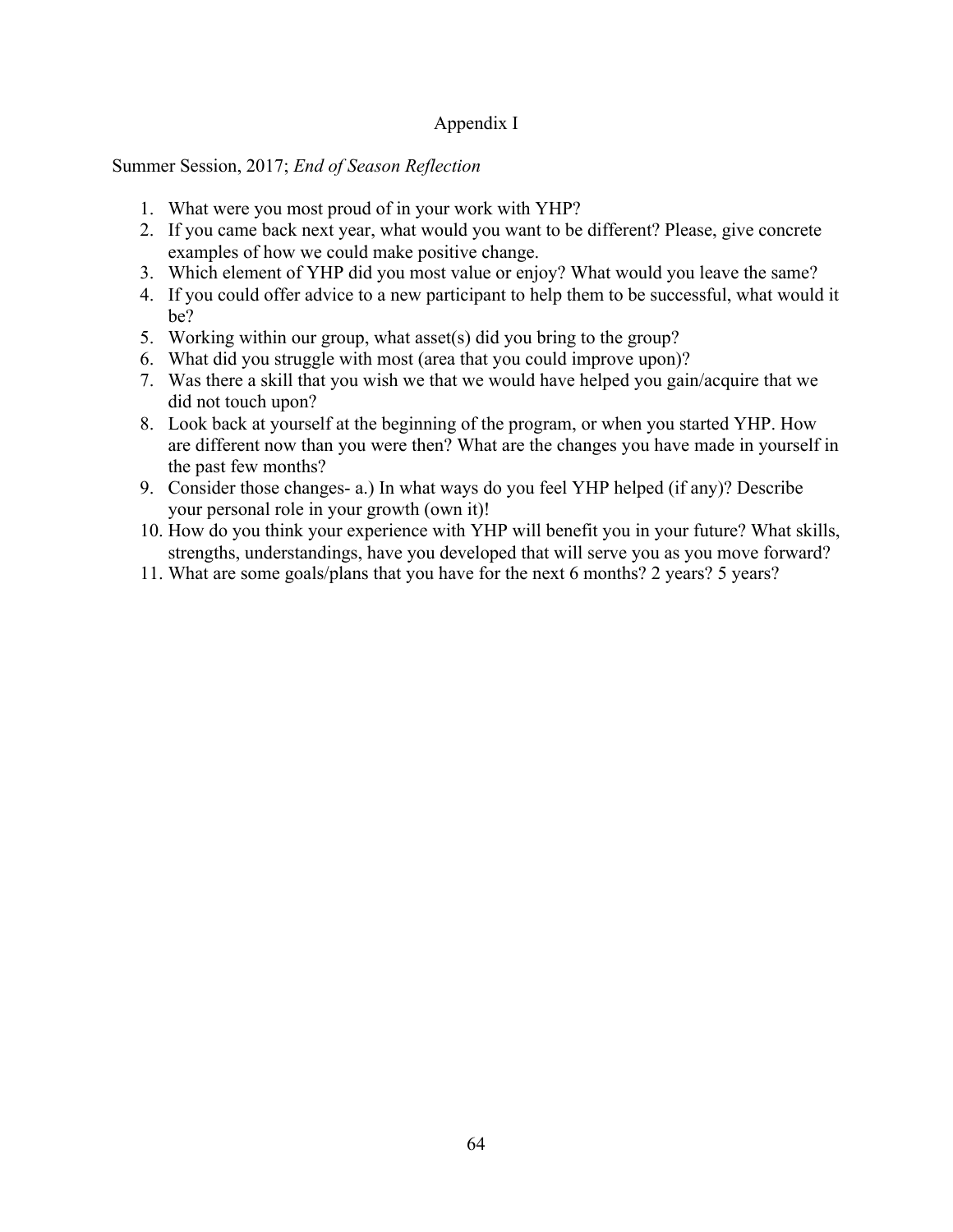# Appendix J

## Spring Session, 2018; *End of Season Reflection*

- 1. Which elements of YHP did you most value or enjoy (farm work, visits to other organizations, group check-ins, one-on-ones, team-building activities, etcetera)?
- 2. If you came back next year, what would you want to be different? Please give concrete examples of how we could make positive change.
- 3. What were your favorite lessons from our educational activities (ecosystem crafting, biodiversity, food justice, soils, companion plants, integrated pest management)?
- 4. What social-emotional workshops, topics, and/or activities did you most value or enjoy?
- 5. Is there a skill you would like to develop or a topic you are interested in that you wish we touched upon further? What else do you think YHP participants want to learn about or gain from this experience? Feel free to think outside of the box.
- 6. What were you most proud of in your work with YHP?
- 7. What did you struggle with most (area that you could improve upon)?
- 8. Look back at yourself at the beginning of the program, or when you started YHP. How are you different now than you were then? What are the changes you have made in yourself in the past few months?
- 9. Consider those changes- a.) In what ways do you feel YHP helped (if any)? B.) Describe your personal role in your growth (own it)!
- 10. How do you think your experiences with YHP will benefit you in your future? What skills, strengths, understandings, have you developed that will serve you as you move forward?
- 11. What are some goals/plans that you have for the next 6 months? 2 years? 5 years?
- 12. If you could offer advice to a new participant to help them to be a successful YHP employee, what would it be?
- 13. If you are continuing on with YHP, what advice would you give yourself? What are the areas you want to focus on for your future growth?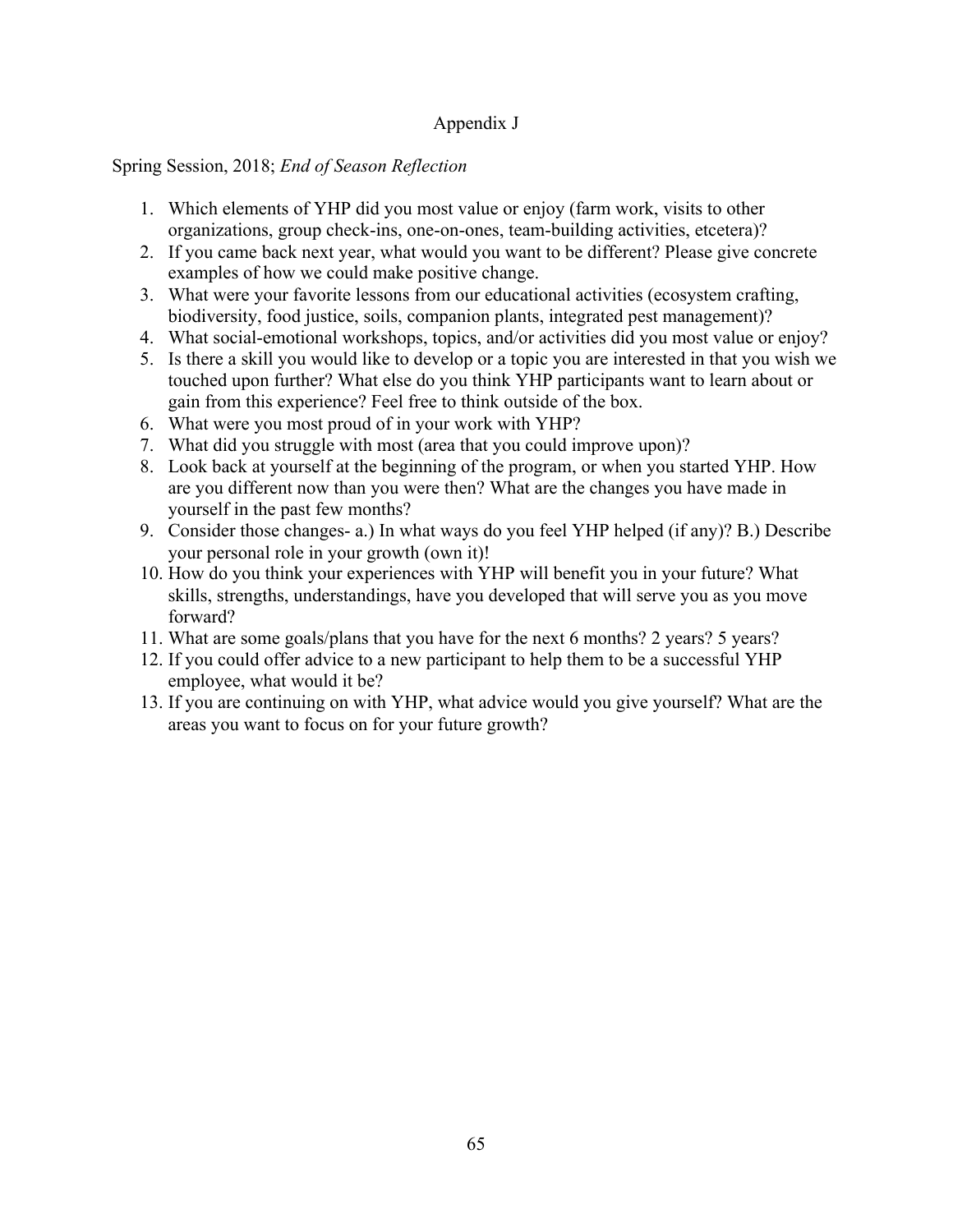# Appendix K

## Summer Session, 2018; *End of Season Reflection*

- 1. Which element of YHP did you most value or enjoy (farm work, food bank, Mobile Market, group check-ins, one-on-ones, team-building activities, etcetera)?
- 2. If you came back next year, what would you want to be different? Please, give concrete examples of how we could make positive change.
- 3. What were your favorite lessons from our educational activities (sustainable versus industrial food systems, PEAS Farm scavenger hunt, smoothie, GMO debate)?
- 4. What social-emotional workshops, topics, and/or activities did you most value or enjoy (communication, conflict resolution, happy/upset and needs, empowerment and river crossing, relationship and love languages, etcetera)?
- 5. Is there a special skill you would like to develop or a topic you are interested in that you wish we had touched upon further? What else do you think YHP participants want to learn about or gain from this experience? Feel free to think outside the box.
- 6. What were most proud of in your work with YHP?
- 7. What did you struggle with most (area that you could improve upon)?
- 8. Look back at yourself at the beginning of the program, or when you started YHP. How are you different now than you were then? What are the changes you have made in yourself in the past few months?
- 9. Consider those changes- a.) In what ways do you feel YHP helped (if any)? b.) Describe your personal role in your growth (own it)!
- 10. How do you think your experience with YHP will benefit you in your future? What skills, strengths, understandings, have you developed that will serve you as you move forward?
- 11. What are some goals/plans that you have for the next 6 months? 2 years? 5 years?
- 12. If you could offer advice to a new participant to help them to be a successful YHP employee, what would it be?
- 13. If you are continuing on with YHP, what advice would you give yourself? What are the areas you want to focus on for future growth?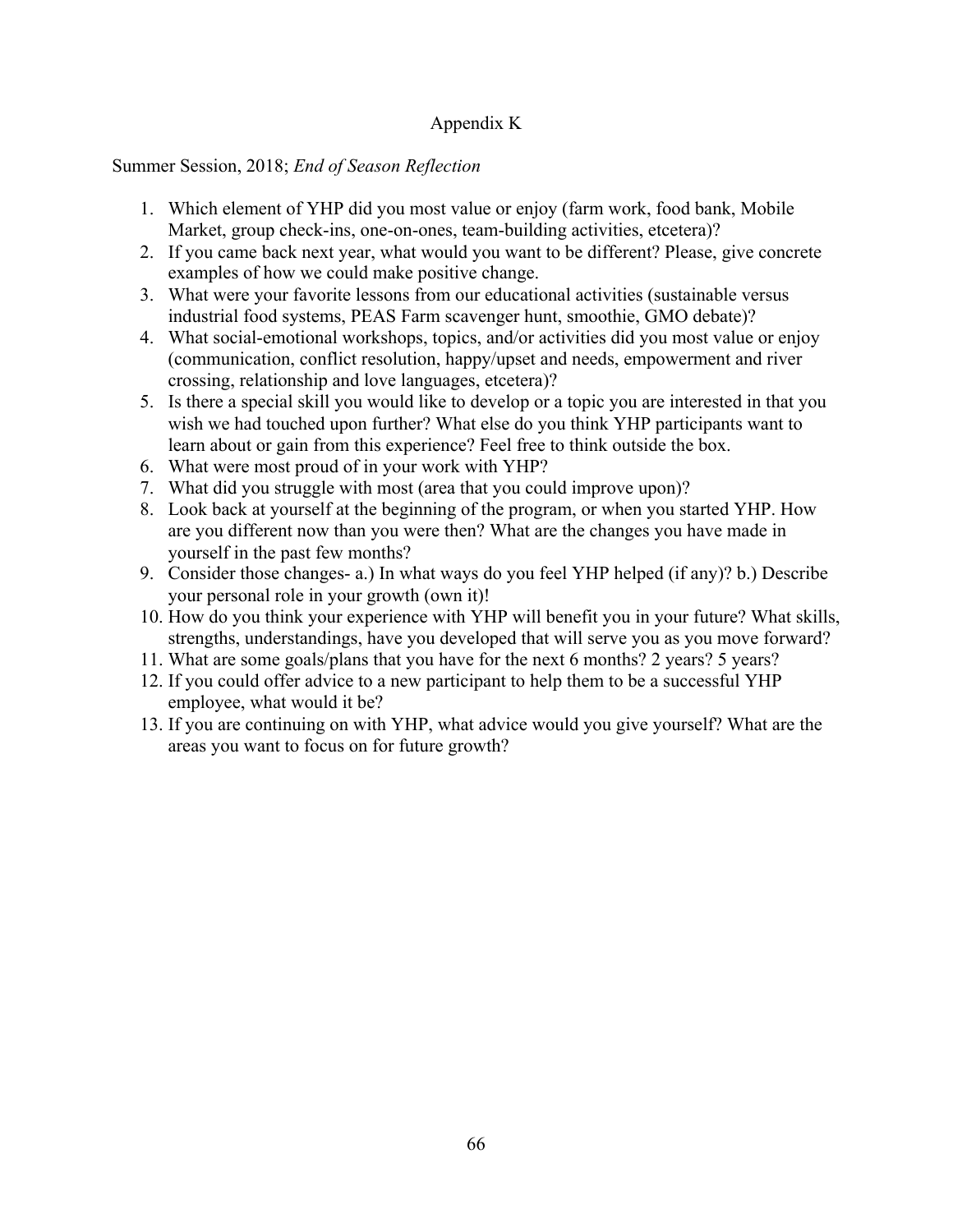# Appendix L

# Spring Session, 2019; *End of Season Reflection*

- 1. Which elements of YHP did you most value or enjoy (farm work, food bank, MUD, group check-ins, one-on-ones, team-building activities, journal time, etcetera)?
- 2. If you came back next year, what would you want to be different? Please give concrete examples of how we could make positive change.
- 3. What were your favorite lessons from our educational activities (issues of food security, intro to ecology/relationships in nature, biodiversity and the tragedy of the commons, compost, soils, integrated pest management, plant families and companions, botany)?
- 4. What social-emotional workshops, topics, and/or activities did you most value or enjoy (positive communication, community goal setting, happy/upset-needs, strengths/struggles nature sculptures, community relay, masks, family sculptures, vision collages, perseverance obstacle course, feedback circle, etcetera)?
- 5. Is there a skill you would like to develop or topic you are interested in that you wish we had touched upon further? What else do you think YHP participants want to learn about or gain from this experience? Feel free to think outside the box.
- 6. What were you most proud of in your work with YHP?
- 7. What did you struggle with most (area that you could improve upon)?
- 8. Look back at yourself at the beginning of the program, or when you started at YHP. How are you different now than you were then? What are the changes you have made in yourself in the past few months?
- 9. Consider those changes- a.) In what ways do you feel YHP helped (if any)? b.) Describe your personal role in your growth (own it)!
- 10. How do you think your experience with YHP will benefit you in your future? What skills, strengths, understandings, have you developed that will serve you as you forward?
- 11. What are some goals/plans that you have for the next 6 months? 2 years? 5 years?
- 12. If you could offer advice to a new participant to help them to be a successful YHP employee, what would it be?
- 13. If you are continuing with YHP, what advice would you give yourself? What are the areas you want to focus on for your future growth?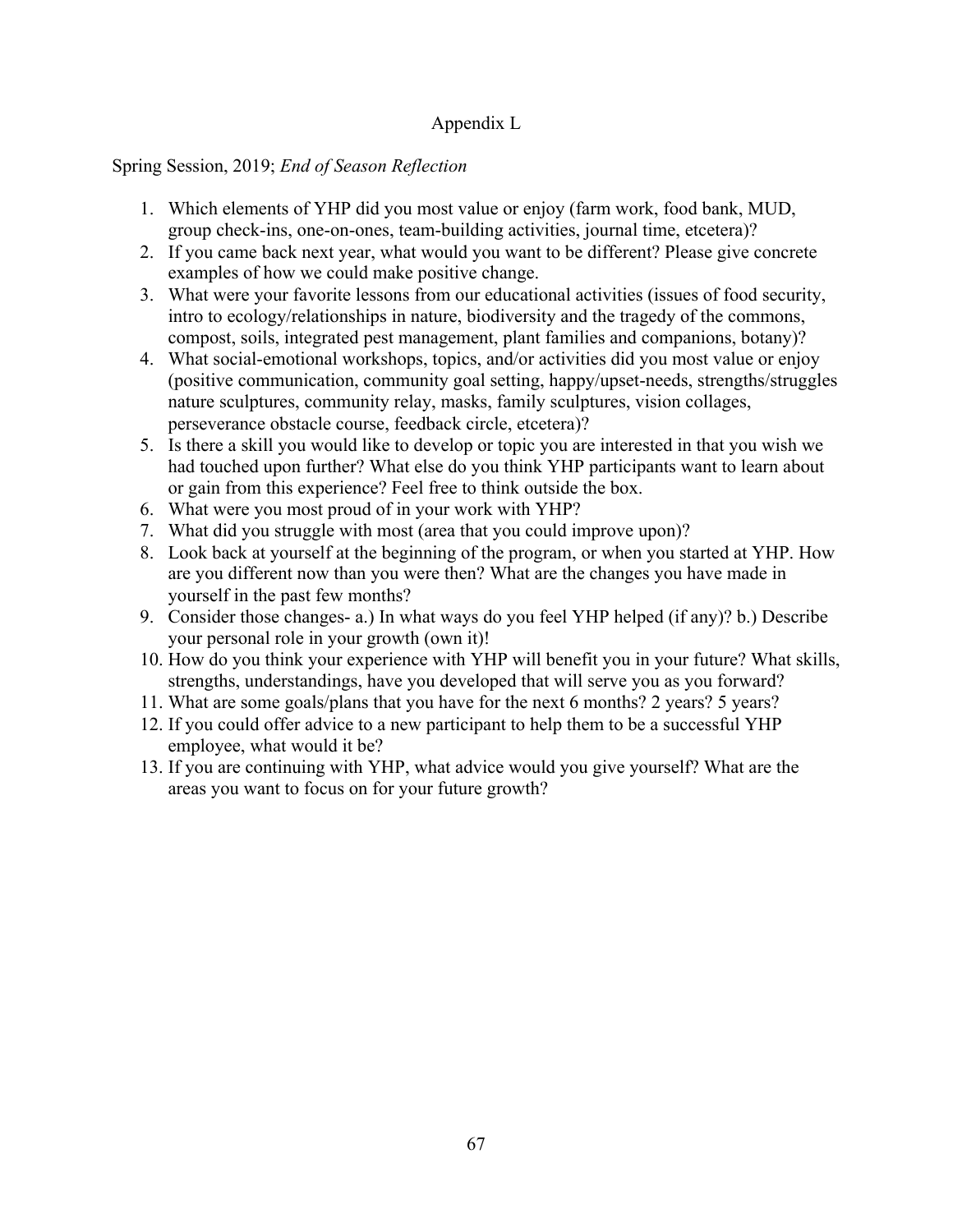## Appendix M

## Summer Session, 2019; *End of Season Reflection*

- 1. Which elements of YHP did you most value or enjoy (farm work, food bank, group check-ins, one-on-ones, team-building activities, Mobile Market, Food Bank Fridays, etcetera)?
- 2. If you came back next year, what would you want to be different? Please, give concrete examples of how we could make positive change.
- 3. What were your favorite lessons from our educational activities (sustainable versus industrial food systems, sustainable farm practices (bees and scavenger hunt), packaging and waste, exploring different approaches to sustainable farming, food as medicine (smoothie lesson), farm game, decisions of a farmer)?
- 4. What social-emotional workshops, topics, and/or activities did you most value or enjoy (favorite word/values, positive communication, community goal setting, happy/upsetneeds, EmpowerMT workshops (lenses/boundaries, leadership styles/communication), money management, conflict resolution ("I" statements and the VOEW method), empowerment and river crossing, mindfulness, relationships and love languages
- 5. Is there a skill you would like to develop or a topic you are interested in that you wish we had touched upon further? What else do you think YHP participants want to learn about or gain from this experience? Feel free to think outside the box.
- 6. What were you most proud of in your work with YHP?
- 7. What did you struggle with most (area that you can improve upon)?
- 8. Look back at yourself at the beginning of the program, or when you started YHP. How are you different now than you were then? What are the changes you have made in yourself in the past few months?
- 9. Consider those changes- a.) In what ways do you feel YHP helped? b.) Describe your personal role in your growth (own it)!
- 10. How do you think your experience with YHP will benefit you in your future? What skills, strengths, understandings, have you developed what will serve you as you move forward?
- 11. What are some goals/plans that you have for the next 6 months? 2 years? 5 years?
- 12. If you could offer advice to a new participant to help them to be a successful YHP employee, what would it be?
- 13. If you are continuing on with YHP, what advice would you give yourself? What are the areas you want to focus on for future growth?